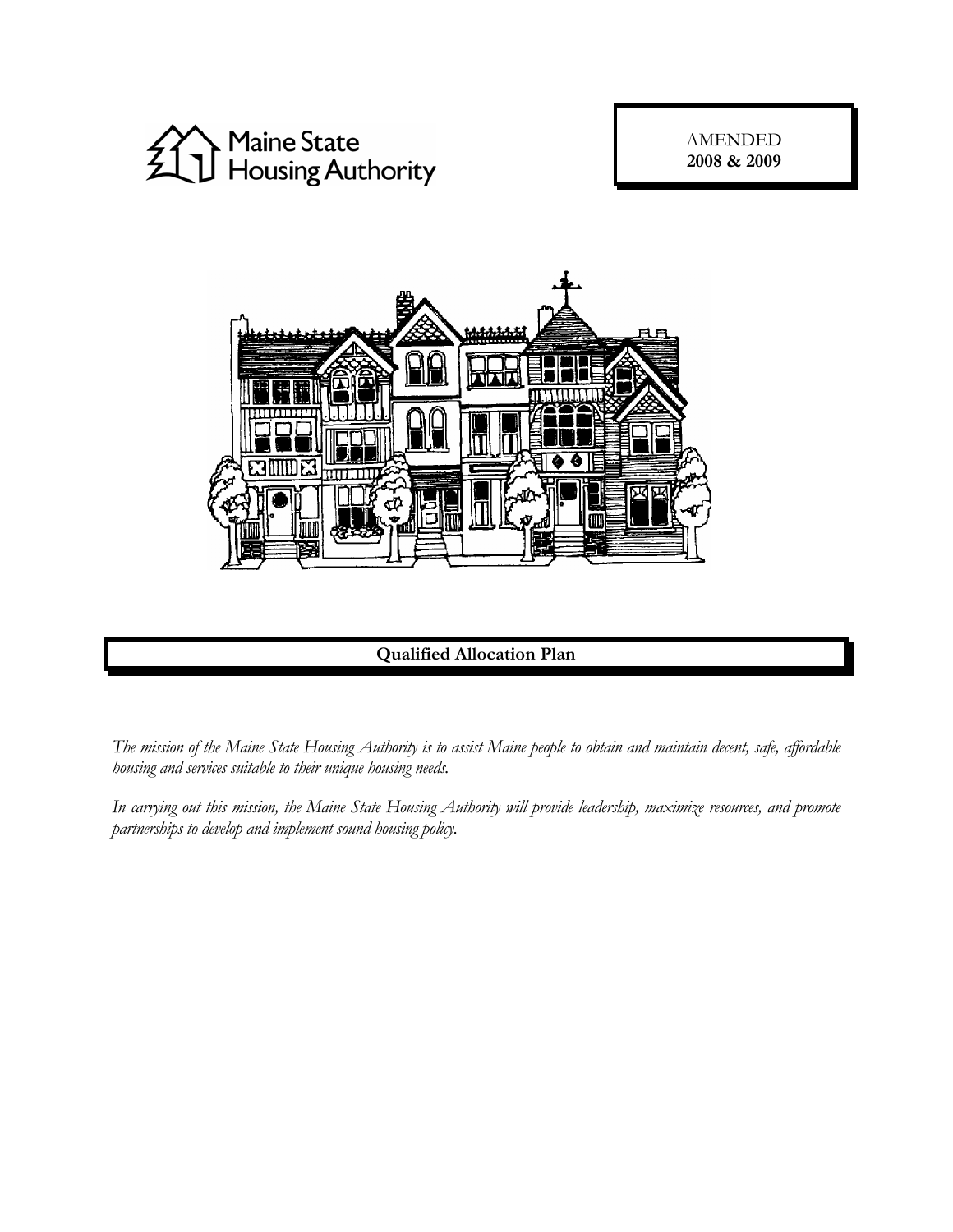# **099 INDEPENDENT AGENCIES 346 MAINE STATE HOUSING AUTHORITY**

# **CHAPTER 16** Allocation of State Ceiling for Low-Income Housing Tax Credit

Summary: The Tax Reform Act of 1986 created the low-income housing tax credit for use by qualifying developers of housing projects which satisfy applicable tenant income and rental targeting requirements. The Maine State Housing Authority has been designated as the housing credit agency for the State responsible for allocation of the annual credit ceiling. This Rule establishes the policies and procedures for the allocation process.

## 1. Definitions

- A. "Accredited Investor" means an investor with adequate capacity as determined by MaineHousing.
- B. "Act" means the Maine Housing Authorities Act, 30-A M.R.S.A. §4701 et seq., as amended.
- C. "Affordable Housing TIF" means an affordable housing development district and program approved by MaineHousing pursuant to MaineHousing's Affordable Housing Tax Increment Financing Program and the Act.
- D. "Applicable Fraction" means the fraction defined in Section  $42(c)(1)(B)$  of the Code.
- E. "Applicable Percentage" means the percentage defined in Section 42(b) of the Code.
- F. "Applicant" means an individual or entity applying for Credit governed by this Rule or its successors and assigns, including without limitation the owner of the Project if the owner is not formed or established at the time of Application.
- G. "Application" means an application to MaineHousing for a reservation of Credit governed by this Rule.
- H. "Binding Agreement" means a binding agreement executed by MaineHousing and the Applicant pursuant to which the Applicant elects the Applicable Percentage for a Project pursuant to Section 42(b)(2) of the Code.
- I. "Code" means the Internal Revenue Code of 1986, as amended, including applicable rules and regulations proposed or promulgated thereunder.
- J. "Compliance Period" means the period described in Section 42(i)(1) of the Code.
- K. "Credit" means the low-income housing tax credit established by Section 42 of the Code.

Rules/Chapter 16 (081908) Page 1 of 59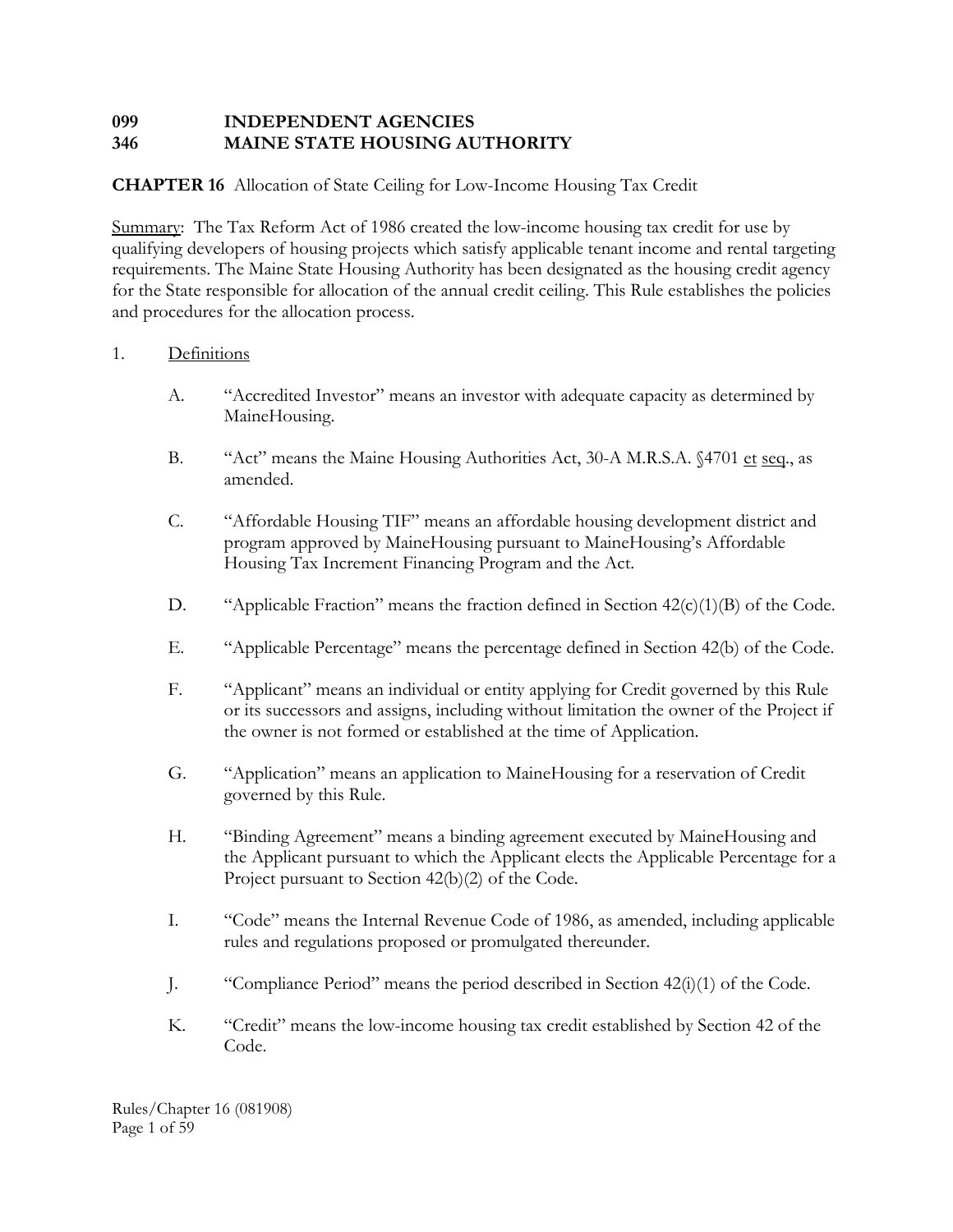- L. "Credit Period" means the period described in Section  $42(f)(1)$  of the Code.
- M. "Developer Fee" means the compensation to the individual(s) or entity(ies) responsible for the work, costs and risks associated with the development of a Project, including amounts paid to consultants to perform tasks on behalf of such individuals or entities, but does not include compensation for professional services such as environmental assessments, rental market studies, soil tests, and water tests.
- N. "Difficult To Develop Area" means areas of the State which satisfy the requirements of Section  $42(d)(5)(C)(iii)(I)$  of the Code as designated by HUD annually.
- O. "Elderly" has the same meaning as housing for older persons as defined in the federal Fair Housing Act.
- P. "Eligible Basis" means eligible basis as defined in Section 42(d) of the Code.
- Q. "Enterprise Community" means any community that has received a federal designation as an enterprise community or empowerment zone by HUD or RD.
- R. "Extended Low-income Housing Commitment" means an agreement satisfying the requirements of Section 42(h)(6)(B) of the Code.
- S. "Extended Use Period" means the period described in Section 42(h)(6)(D) of the Code.
- T. "Housing Development Costs" means the total of all direct and indirect costs incurred in financing, creating, purchasing or rehabilitating Qualified Low-income Housing Projects except the costs attributable to the acquisition of the land and any existing buildings.
- U. "Housing for Persons who are Homeless" means housing that meets the requirements set forth in Section 4.D. of this Rule.
- V. "Homeless" means homeless as that term is defined in Section 103 of the Stewart B. McKinney Homeless Assistance Act, as amended, 42 U.S.C. § 11302.
- W. "HUD" means the United States Department of Housing and Urban Development.
- X. "Intermediary Costs" means all Housing Development Costs except the actual construction or Rehabilitation Costs attributable to the development of the units.
- Y. "MaineHousing" means Maine State Housing Authority.
- Z. "Owner" means the owner of a Qualified Low-income Building which has been placed in service and has received an allocation of Credit from MaineHousing pursuant to this Rule or a prior Qualified Allocation Plan.

Rules/Chapter 16 (081908) Page 2 of 59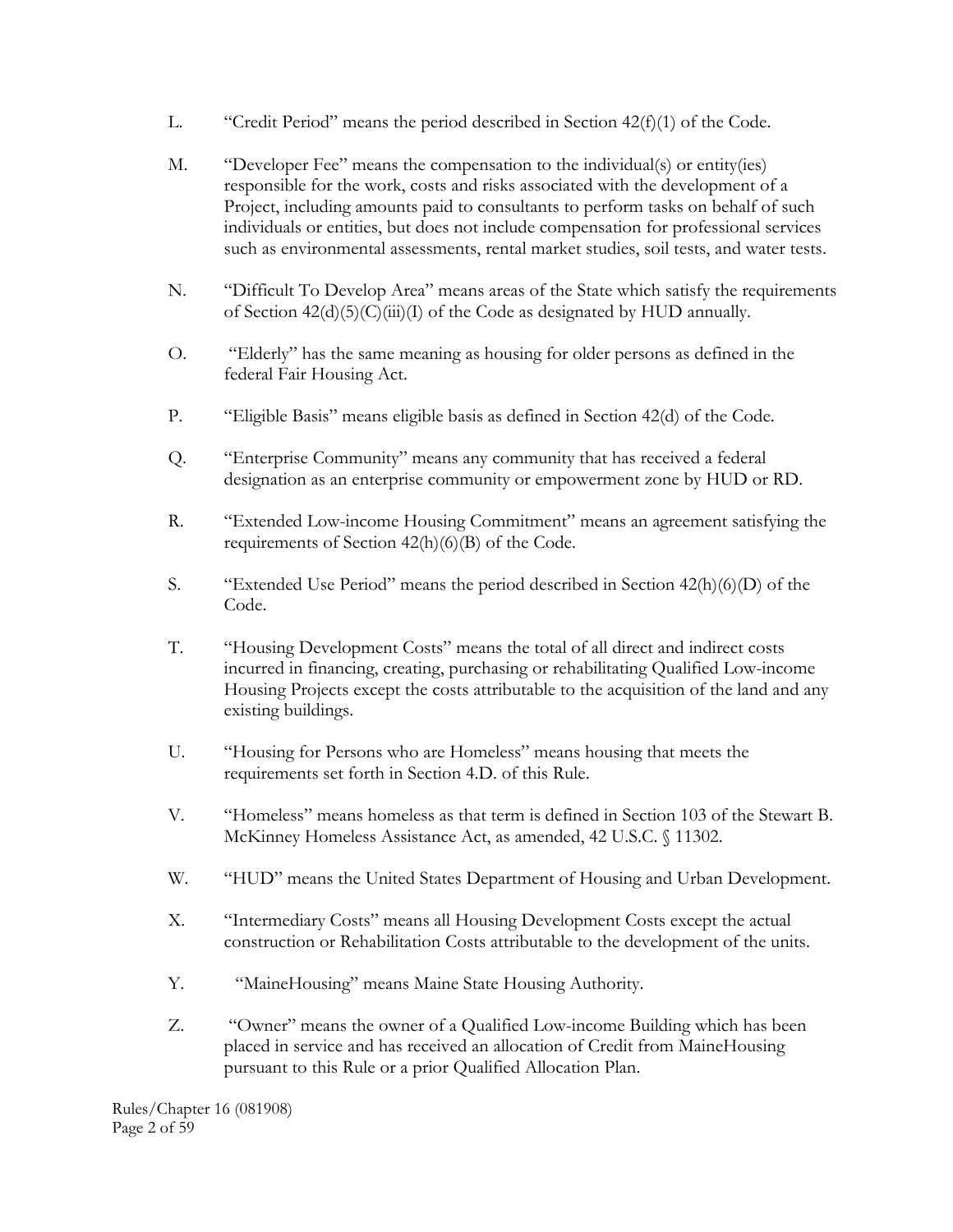- AA. "Qualified Allocation Plan" or "Plan" means the plan for allocation of the annual State Ceiling on the Credit adopted by the housing credit agency pursuant Section  $42(m)(1)(B)$  of the Code.
- BB. "Qualified Basis" means qualified basis as defined in Section 42(c) of the Code.
- CC. "Qualified Census Tract" means areas of the State which meet the requirements of Section  $42(d)(5)(C)(ii)(I)$  of the Code designated by HUD annually.
- DD. "Qualified Low-income Building" or "Building" means a building as defined in Section  $42(c)(2)$  of the Code.
- EE. "Qualified Low-income Housing Project" or "Project" means a project as defined in Section 42(g) of the Code.
- FF. "Qualified Non-profit Organization" means an organization defined in Section  $42(h)(5)(C)$  of the Code.
- GG. "Rehabilitation Costs" means the expenses incurred or to be incurred which qualify as rehabilitation expenditures under Section 42(e) of the Code.
- HH. "RD" means the United States Department of Agriculture Rural Development.
- II. "Section 8" means Section 8 of the United States Housing Act of 1937, as amended.
- JJ. "Service Center Community" means a municipality or group of municipalities identified by the State Planning Office as a Regional Service Center pursuant to State Planning Office Rule Chapter 220, *Methodology for Identification of Regional Service Centers*.
- KK. "State" means the State of Maine.
- LL. "State Ceiling" means the State housing credit ceiling established in Section  $42(h)(3)(C)$  of the Code.
- MM. "Total Construction Cost" means the sum of site costs, structures costs, general requirements, bond premiums, and contractor overhead and profit.
- NN. "Total Development Cost" means the sum of Total Construction Costs; soft costs such as permits, engineering, legal; costs associated with obtaining and carrying a financing package; and acquisition costs.
- OO. "Very Low Income" means individuals or families whose income is at or below 50% of the area median income as defined in Section 42 of the Code.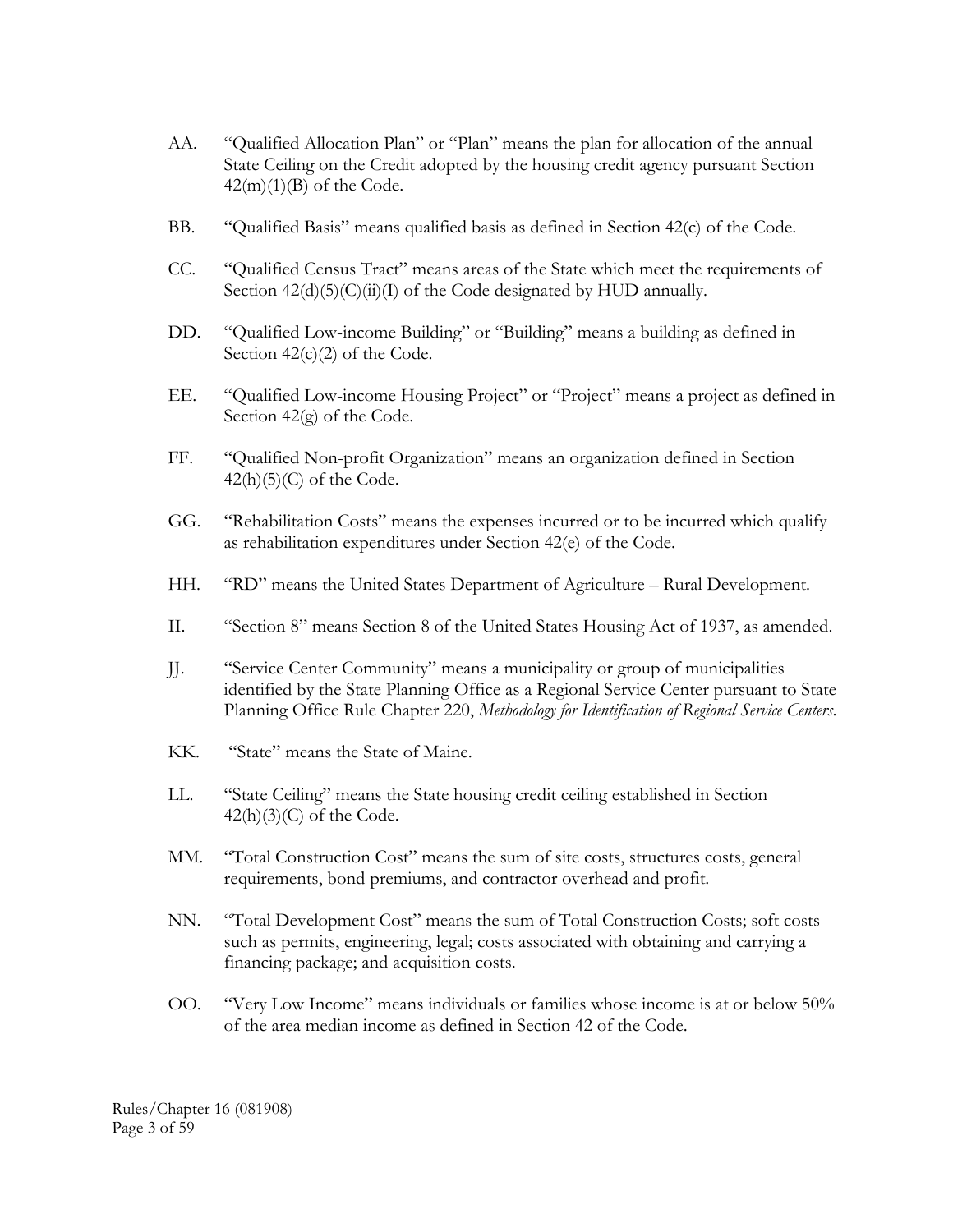#### 2. Overview

 The low-income housing tax credit is established pursuant to Section 42 of the Code. As the housing credit agency for the State of Maine, MaineHousing is responsible for allocating the annual State Ceiling and must adopt a Qualified Allocation Plan pursuant to which all allocations of Credit will be made. A Qualified Allocation Plan must set forth selection criteria and establish certain preferences and priorities for the allocation process in accordance with Section 42 of the Code.

This Rule comprises MaineHousing's Qualified Allocation Plan for the allocation of the 2008 and 2009 annual State Ceiling of the low-income housing tax credit. The purpose of this Rule is to establish criteria for allocating Credit to Qualified Low-income Housing Projects. A process has been established to select those Projects which address the most pressing housing needs of the State. These needs have been assessed and priorities for the allocation of the Credit have been established based on these needs. These needs and priorities are summarized below and have been incorporated into the selection criteria to be used in the selection process. Projects selected under this Rule must be evaluated in accordance with this Rule to determine the amount of Credit to be allocated.

## 3. Housing Needs/Priorities

- A. MaineHousing annually completes a statewide needs assessment as part of its Consolidated Plan. Based on that annual needs assessment, MaineHousing determines priorities in its housing delivery programs. MaineHousing will allocate Credit resources in a manner consistent with the needs assessment and priorities approved through the Consolidated Plan. The following needs are identified:
	- 1. Creation and maintenance of an adequate supply of decent, safe and sanitary rental housing affordable to Very Low Income persons.
	- 2. Rehabilitation of existing housing stock, which does not result in displacement or substantially increased housing costs.
	- 3. Increased availability of housing with services for persons with special needs including, without limitation, persons who are Homeless, persons with mental and physical disabilities and persons who are Elderly.
- B. In consideration of the housing needs identified above, MaineHousing has established the following housing priorities for allocation of the Credit:
	- 1. Projects that incorporate smart growth principles and contribute to vibrant, mixed-use downtown communities.
	- 2. Projects that incorporate green design and construction methods which create healthy, economical and durable buildings that are efficient to operate and maintain.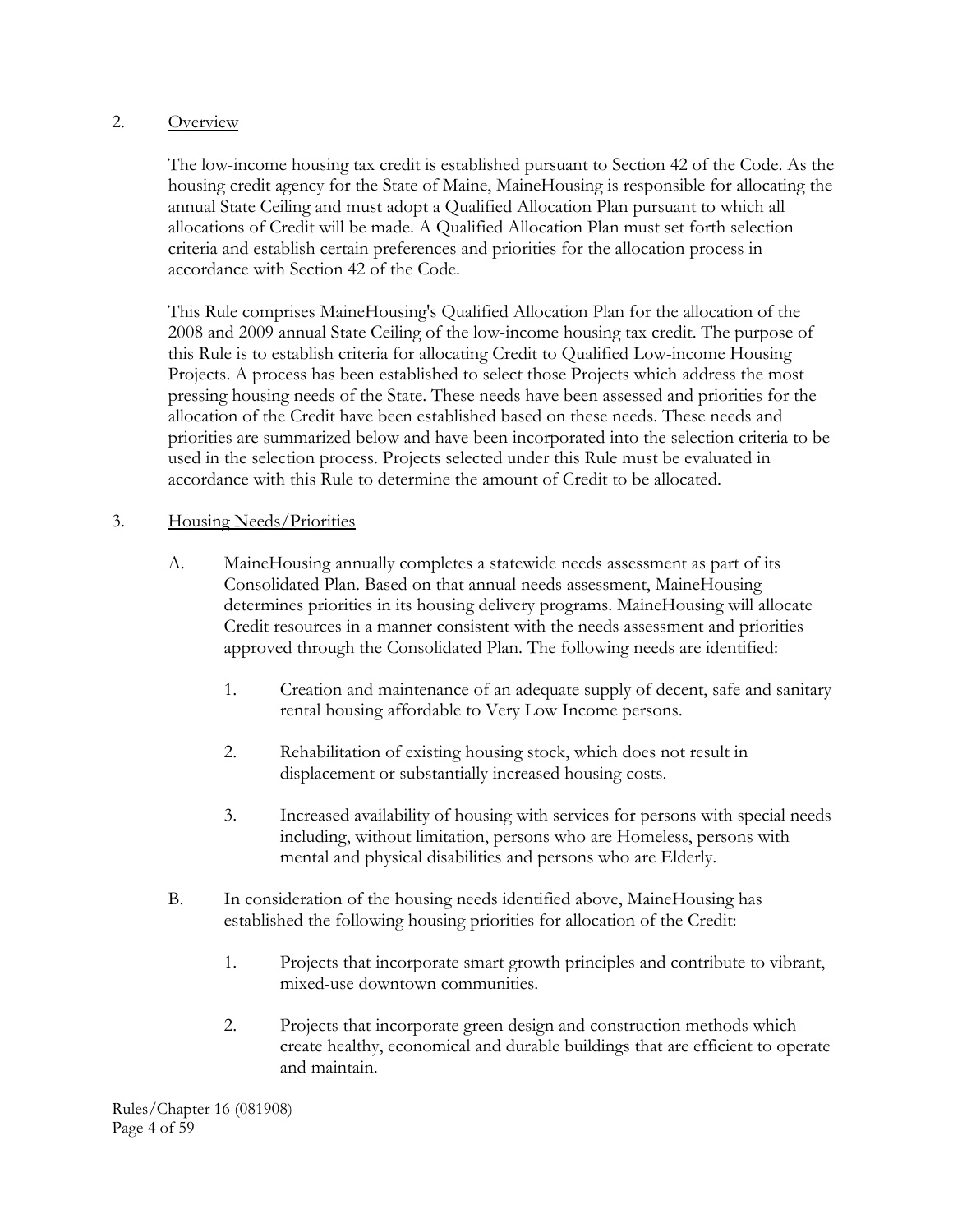- 3. Projects involving acquisition and/or rehabilitation, which add to or significantly rehabilitate the existing rental housing stock, and are rentrestricted to the lowest income households.
- 4. Projects which have federal subsidies where the Credit is needed to make the Project feasible, including Projects with RD funding.
- 5. Projects which meet the housing and service needs of distinct populations of a community including housing for persons who are Homeless.
- 6. Projects which provide housing for persons with Very Low Income.

# 4. State Ceiling

- A. The State Ceiling for the Credit for each calendar year will be the sum of:
	- 1. The per-capita dollar amount established pursuant to Section 42 of the Code multiplied by the State population as determined by the most recent estimate of the State's population released by the United States Bureau of Census before the beginning of such calendar year, or by such other method as may be authorized or required by the Code;
	- 2. The unused State Ceiling for the State, if any, for the preceding calendar year;
	- 3. The amount of the State Ceiling returned in the calendar year; and
	- 4. The amount, if any, allocated to MaineHousing by the United States Secretary of the Treasury from the re-pooling of other states' unused housing credit allocations.
- B. Non Profit Set-aside. \$375,000 of the annual available Credit will be set aside for Projects in which a Qualified Non-profit Organization will own an interest (directly or through a partnership) in accordance with Section 42 (h)(5)(C) of the Code and materially participate in the development and operation of the Project throughout the Compliance Period in accordance with Section 42  $(h)(5)(B)$  of the Code. An Applicant must provide evidence that a Qualified Non-profit Organization will own an interest in the Project in accordance with the Code and indicate its desire to compete in this set-aside in its Application. In the event that the amount of Credit under this set-aside is not sufficient to complete the project proposed by the winning Applicant, additional credit will be allocated to the Applicant up to the maximum credit amount set forth in Section 4.E. of this Rule regardless of the Applicant's score in relation to the scores of other Applicants.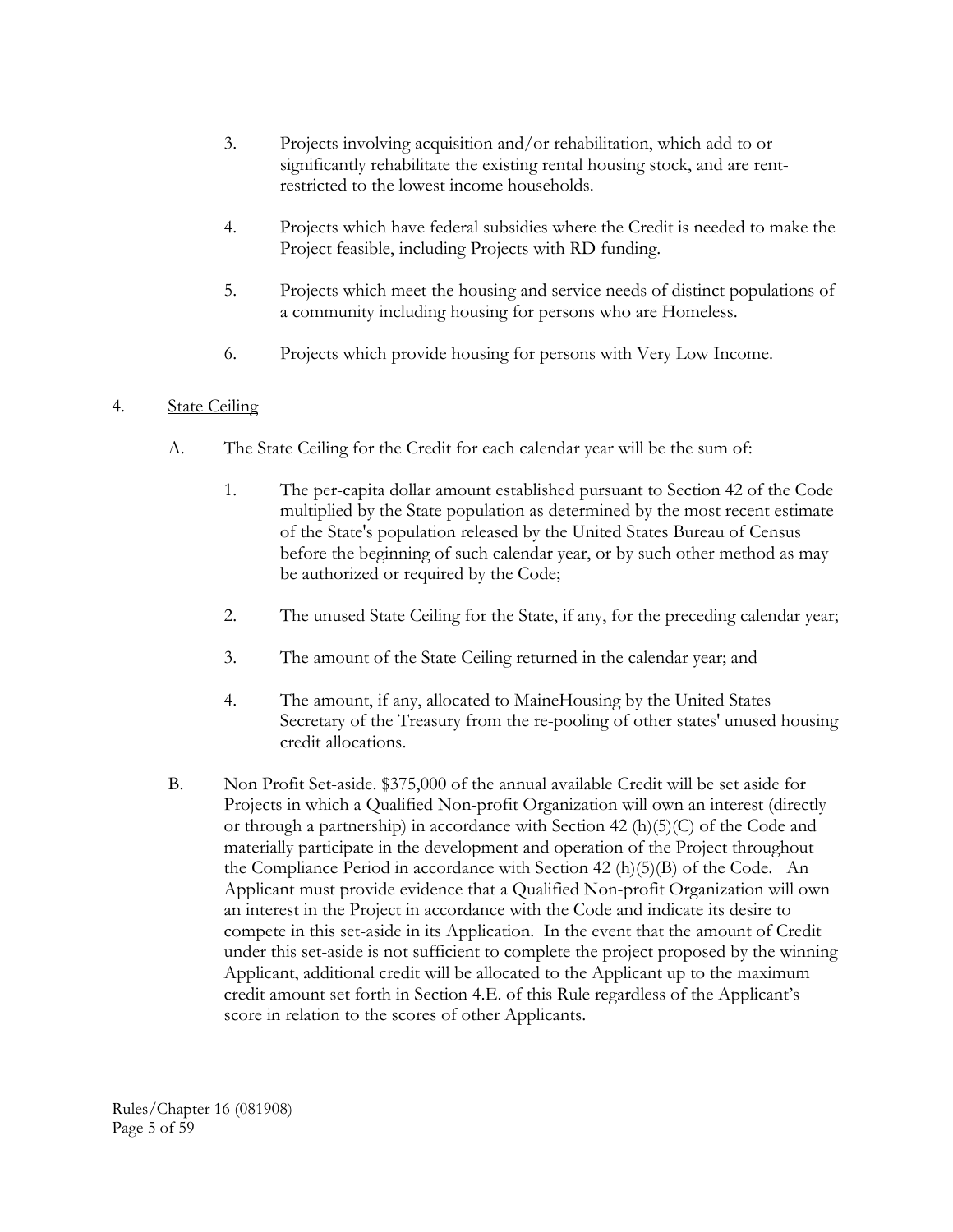- C. RD Set-aside. \$100,000 of the annual available Credit will be set aside for Projects that are currently financed under a multi-family housing program offered by RD. Funding must be used primarily for rehabilitation of the Project. An Applicant must indicate its desire to compete in this set-aside in its Application.
- D. Housing for Persons who are Homeless Set-aside. \$400,000 of the annual available Credit will be set aside for Projects that satisfy the following criteria.
	- 1. The Project must contain separate living units which include both cooking and bathroom facilities;
	- 2. A minimum of 75% of the units in the Project must be set aside for persons who are Homeless;
	- 3. The Project may be situated on scattered sites;
	- 4. The Applicant must submit a detailed service plan specific to the needs of persons who are homeless, acceptable to MaineHousing, a commitment by one or more qualified service providers to provide the services described in the plan and information about funding for the services with its Application; and
	- 5. An Applicant must indicate its desire to compete in this set-aside in its Application.

Successful Applicants under this set-aside are eligible to receive, if MaineHousing makes the resource available, project-based Section 8 rental subsidy through MaineHousing for at least 25% of the total units in the Project.

E. Maximum Credit Restriction. The maximum amount of Credits that an Applicant may receive is the lesser of (i) \$20,000 per Credit-eligible unit for a Project and (ii) 30% of the State Ceiling for the year in which the Applicant applied for Credit. MaineHousing may, in its sole discretion, increase the maximum credit amount for a Project that is located downtown as defined in part (a) of the definition of downtown set forth in Section 7.C.5.d.i. of this Rule and was awarded points under Section 7.C.5.a.i. of this Rule to the lesser of (i) \$22,000 per Credit-eligible unit for a Project and (ii) 30% of the State Ceiling for the credit year in which the Applicant applied for Credit.

 If, at the close of a calendar year, after all current year allocations and carryover allocations have been made, there is a portion of the current per capita State Ceiling remaining, it will automatically be carried over and added to the State Ceiling for the following year to be allocated as part of the State Ceiling for that year.

### 5. Allocation Process

Rules/Chapter 16 (081908) Page 6 of 59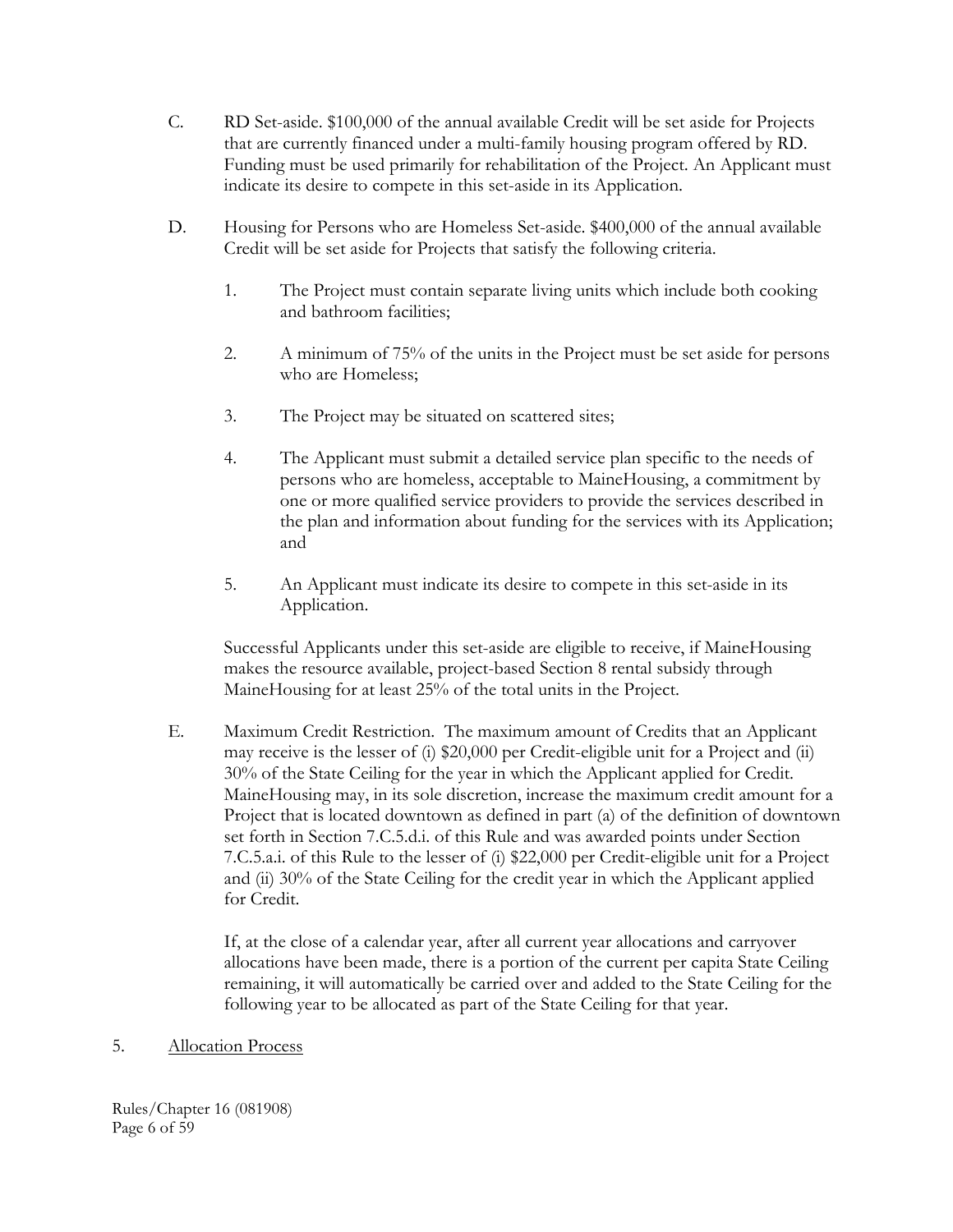- A. Applications will be accepted by MaineHousing in accordance with the reservation cycles identified in Section 5.D. of this Rule. MaineHousing may reject any and all Applications.
- B. Upon receipt of an Application satisfying the requirements of Section 6 of this Rule, MaineHousing will provide notice of the proposed Project to the chief executive officer of the local jurisdiction within which the Project is proposed to be located. Such notice will provide for a fifteen (15) day period in which to comment on the proposed Project. Any comments received will become part of the Application and will be considered by MaineHousing in the selection process.
- C. All Applications, which meet the requirements of Section 6 of this Rule, will be reviewed and ranked according to the selection criteria set forth in Section 7 of this Rule.
- D. Once Applications are ranked, MaineHousing will determine which Applications will be selected for a reservation of Credit. The deadline for submitting all Applications for 2008 Credit, including Applications for the Set-asides in Section 4 of this Rule, is 5:00 PM on Thursday, November 1, 2007. The deadline for submitting all Applications for 2009 Credit, including Applications for the Set-asides in Section 4 of this Rule, is 5:00 PM on Thursday, November 20, 2008. A waiting list will be developed for Applications not initially selected. Any unused Credit will be made available to Applicants on the waiting list in rank order of priority. If MaineHousing issues a notice to proceed under another MaineHousing program for an Application on the waiting list, said Application on the waiting list will be deemed withdrawn.
- E. Once a Project has been selected for a reservation of Credit, MaineHousing will determine the amount of Credit to be reserved based on the evaluation procedure set forth in Section 8 of this Rule. An Applicant may apply for a Credit reservation based on 130% of Eligible Basis for Projects located in Qualified Census Tracts, and Difficult To Develop Areas and other areas designated by MaineHousing pursuant to Section  $42(d)(5)(C)(v)$  of the Code. For purposes of the 2008 State Ceiling and 2009 State Ceiling, MaineHousing has designated the entire State as a difficult to develop area for purposes of Section  $42(d)(5)(C)(v)$  of the Code because of the high cost of developing housing in the State, the low median income of the State's population and the high, and still increasing, annual operating costs for housing in the State relative to other states in the United States. Notwithstanding the foregoing, the amount of Credit shall not exceed the maximum credit restrictions set forth in Section 4.E. of this Rule and shall be subject to the limitations set forth in Section 8 of this Rule.
- F. Once MaineHousing has determined the amount of Credit to be reserved for a Project, the reservation document will be issued pursuant to Section 9 of this Rule.
- G. Projects holding a valid Credit reservation may receive allocations pursuant to either Section 10 or Section 11 of this Rule.

Rules/Chapter 16 (081908) Page 7 of 59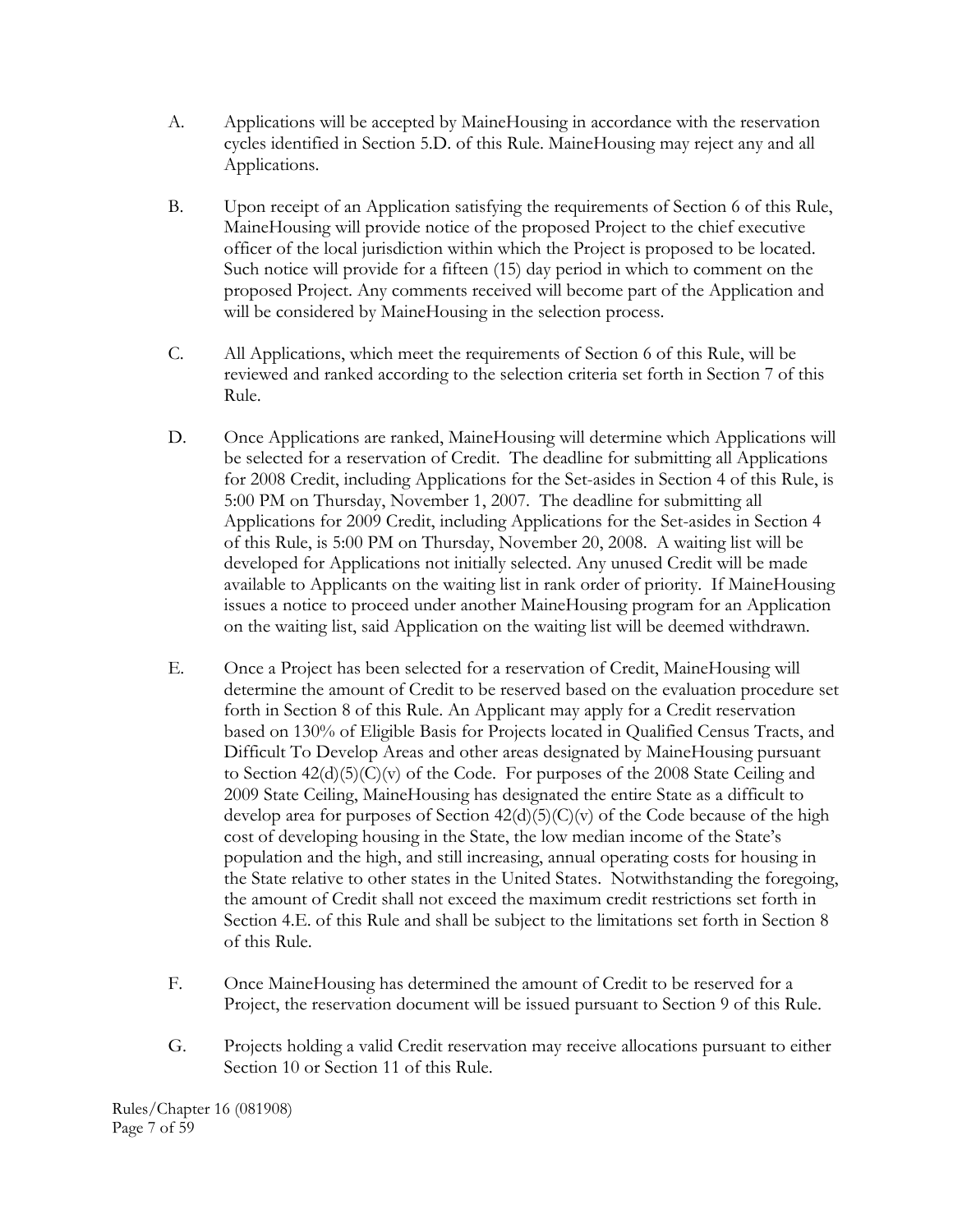- H. 1. MaineHousing shall deem an Application withdrawn or, if a reservation has been issued, the reservation cancelled if one or more of the following events occur after the Application is made or the reservation is issued.
	- a. The Application or reservation is assigned or there is a change of Applicant without MaineHousing's prior written consent.
	- b. There is a change in the location of the Project from the location identified in the Application.
	- c. There is any change in the commitments made in the Application, except as provided in Section 7.B.1. and Section 7.D.6. (addressed in subsection H.2. below) of this Rule, which results in a net reduction in the score that the Application received pursuant to the selection criteria set forth in Section 7 of this Rule.
	- d. There is a change in the design of the Project or the financing for the Project from the design or the financing described in the Application which MaineHousing determines, in its sole discretion, would result in a substantial increase in the amount of Credit or other MaineHousing funding for the Project that the Applicant requested in the Application and MaineHousing determined the Applicant was eligible to receive.
	- e. There is any other material or substantive amendment or change to the Application or reservation without MaineHousing's prior written consent.

2. Any change in the commitments made in the Application for which the Applicant was awarded points under Section 7.D.6. of this Rule will be handled as follows. At the time an Applicant (or owner of a Project if different from the Applicant) has received construction bids and is selecting a contractor for its Project, MaineHousing will verify the healthcare coverage achieved in the contractor and subcontractor bid(s) selected by the Applicant to the amount pledged by the Applicant in its Application. If the Applicant fails to fulfill its pledge in its Application, then MaineHousing will determine, in its sole discretion, whether the Applicant made a good faith effort to fulfill its pledge. If MaineHousing determines that the Applicant made a good faith effort to fulfill its pledge in the Application, MaineHousing will not deem the Application withdrawn or re-score the Application.

If MaineHousing determines, in its sole discretion, that the Applicant did not make a good faith effort, MaineHousing will give the Applicant an opportunity to satisfy the pledge made in its Application. If the Applicant fails to fulfill its pledge, MaineHousing will not deem the Application withdrawn, but will re-score the Application. If upon re-scoring, the Application does not score high enough to maintain its award of Credits, the Application will be added to the waiting list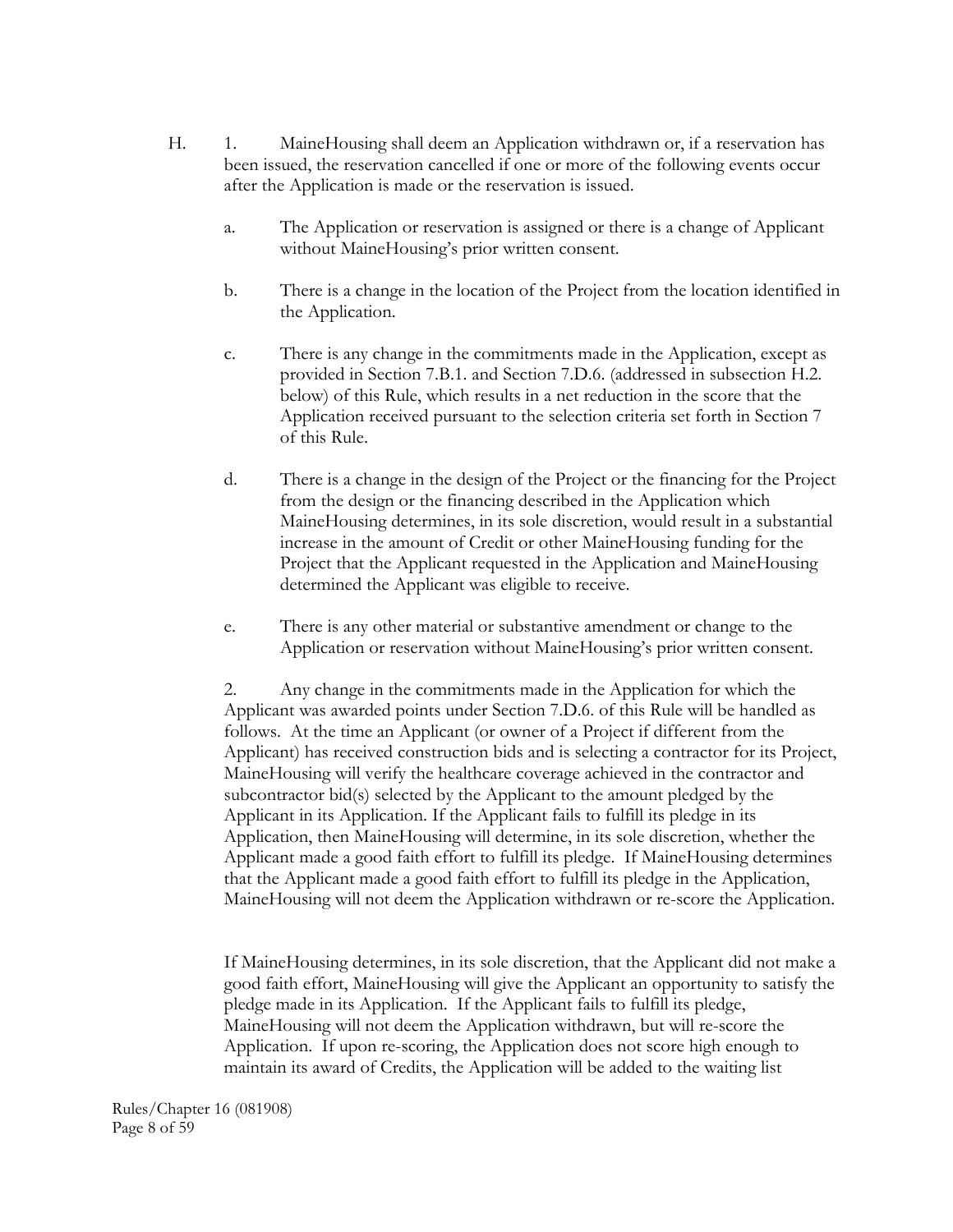according to its new score relative to the score of other Applications, and the next project on the waiting list will be awarded the Credit that was originally awarded to the Applicant.

If MaineHousing awards points under Section 7.D.6. of this Rule to an Applicant (including an Applicant who fails to fulfill the pledge in its Application but whom MaineHousing determined made a good faith effort), the contractors and subcontractors selected by the Applicant (or owner of the Project if the owner is different from the Applicant) that indicate they provide an eligible group health insurance plan for their employees at the time of bid selection will be required to maintain the eligible group health insurance plan during the construction of the Project. Applicants (and owner of the Project if the owner is different from the Applicant) and general contractors (or construction managers) will not be responsible for compliance by subcontractors. General contractors (and construction managers) will be responsible for their own compliance. Noncompliance by a contractor (including construction managers and subcontractors) will result in MaineHousing notifying the contractor of the violation and giving the contractor an opportunity to cure the violation. If the contractor fails to cure the violation, then MaineHousing will make a formal determination of noncompliance and keep a record of the violation and failure to comply. After three formal determinations of noncompliance by a contractor within any given time period, MaineHousing may notify the contractor that the contractor is suspended for one year from participating in any of MaineHousing's programs. The contractor will have an opportunity to request an administrative hearing to challenge the suspension.

- I. An Application for Credit from the State Ceiling for a particular calendar year which is pending on December 31st of that calendar year may, at the discretion of MaineHousing, be carried over to the succeeding calendar year and, if carried over, may be processed and evaluated in accordance with the Plan then in effect. MaineHousing reserves the right to require a new Application in the succeeding calendar year if necessitated by changes in this Rule or the Code.
- J. An Application requesting a reservation or allocation of Credit from the State Ceiling for calendar years after 2009 will not be accepted until MaineHousing adopts such further amendments to this Rule as it determines necessary to continue MaineHousing's Credit program. MaineHousing may issue a binding commitment to allocate Credit ceiling available in the subsequent year for any Project placed in service in the current year. Credit from the subsequent year's Credit ceiling may only be committed upon MaineHousing's determination that the amount of Credit that remains in the current year's State Ceiling is insufficient to ensure the viability or feasibility of the Project. Any binding commitment to allocate subsequent year's Credit authorized pursuant to this section shall be processed and evaluated in accordance with this Rule and shall be subject to the continuation of MaineHousing's Credit program and applicable law.

#### 6. Threshold Application Requirements

Rules/Chapter 16 (081908) Page 9 of 59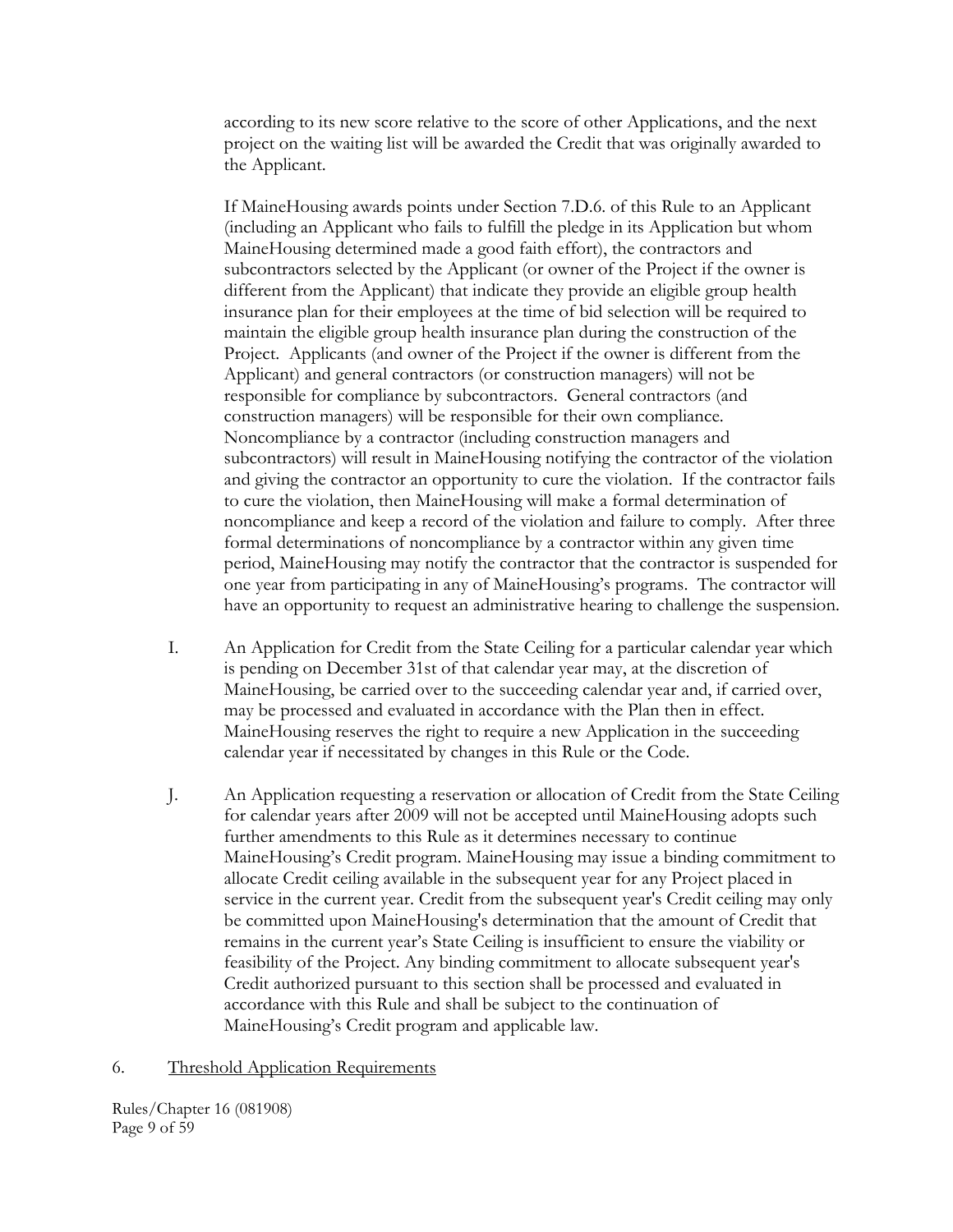- A. Applications will be accepted by MaineHousing only on such form as established by MaineHousing.
- B. An Applicant shall agree to keep at least 60% of the total units in a Project occupied by persons with Very Low Income and to keep the Credit-eligible units in the Project rent-restricted in accordance with Section 42 of the Code for a period of ninety (90) years.
- C. An Applicant who receives a reservation of Credit shall enter into an Extended Lowincome Housing Commitment with MaineHousing which contains restrictive covenants that run with the land, are binding on the Applicant and its successors and assigns and are enforceable by MaineHousing and the low-income tenants of the Project. The Extended Low-income Housing Commitment will obligate the Applicant to comply with the Code, the affordability requirements set forth in Section 6.B. of this Rule, the resident service coordination requirement set forth in Section 6.D.13. of this Rule, the public housing and Section 8 waiting list requirement set forth in Section 6.E. of this Rule, and specific commitments made by the Applicant for which the Application was awarded points during the selection process.

The Extended Low-income Housing Commitment shall be recorded in the appropriate registry of deeds prior to all mortgage liens and encumbrances on the Project and before MaineHousing issues an IRS Form 8609. The Extended Lowincome Housing Commitment will terminate upon a foreclosure or transfer of the Project in lieu of foreclosure as provided in Section 42(h)(6)(E) of the Code; provided however, that low-income tenants may not be evicted or suffer an increase in gross rent during the three-year period following termination.

- D. An Application must be complete, as determined by MaineHousing, and must meet the following threshold requirements:
	- 1. Must be for a Qualified Low-income Housing Project.
	- 2. Must have a complete development team consisting of a legally existing development entity with a taxpayer identification number, a management company and a tax advisor/consultant.
	- 3. Must include a partnership agreement, articles of incorporation or other evidence of legal existence of the Applicant. If the legal owner of the Project, i.e. the person or entity to whom the Credit will be allocated, has not been formed at the time of Application, the Applicant must establish the legal owner of the Project and submit evidence thereof to MaineHousing before a reservation of Credit is issued for the Project.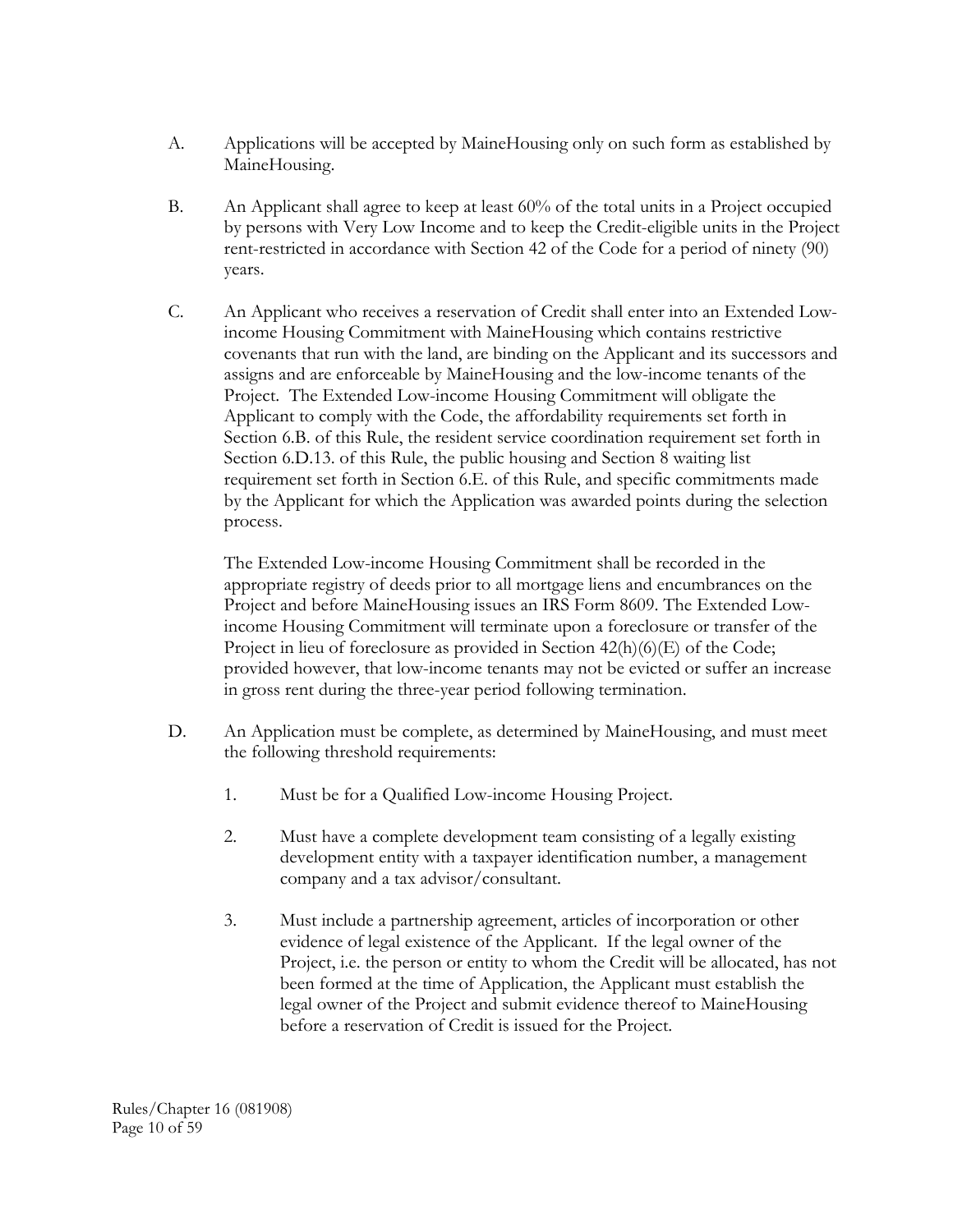- 4. If a Qualified Non-profit Organization will own an interest in the Project and materially participate in the development and operation of the Project, the Application must provide documentation sufficient for MaineHousing to determine that such organization is a Qualified Non-profit Organization, including without limitation, (a) a Certificate of Good Standing for the organization from the state in which they are incorporated, (b) an Internal Revenue Service letter determining that such organization is an organization described in Section  $501(c)(3)$  or Section  $501(c)(4)$  of the Code and is exempt from taxation under Section 501(a) of the Code, and (c) a certification from the chief executive officer of the organization that (i) the organization has notified the Internal Revenue Service of all changes to the organization that would affect its status under Section  $501(c)(3)$  or  $501(c)(4)$  of the Code and Section 501(a) of the Code and the determination letter has not been modified, suspended or revoked, (ii) the organization is engaged in and has as one of its charitable purposes the fostering and development of low-income housing, and (iii) the organization is not affiliated with or controlled by any for-profit entity.
- 5. Must have satisfactory site control consisting of ownership, option, purchase and sale contract, long-term lease or other evidence acceptable to MaineHousing.
- 6. Must demonstrate that the Project complies with the requirements under 30- A M.R.S.A. § 4349-A. Projects which involve new construction, the acquisition of newly-constructed or the conversion of existing buildings to multi-family residential rental property, must be located in a locally designated growth area as identified in the comprehensive plan or growth management plan of the municipality in which the Project is located. If a Project is not located in a designated growth area in the comprehensive or growth management plan of the municipality in which it is located, the Project is not eligible for Credit. If the municipality in which the Project is located has not adopted a comprehensive plan or a growth management plan or the comprehensive or growth management plan adopted by the municipality is not consistent with applicable State law, the Project must be located in an area that is served by a public sewer system with the existing capacity for the Project, an area identified as a census-designated place in the latest Federal Decennial Census, or a compact area of an urban compact municipality as defined under 23 M.R.S.A. § 754. Projects that serve persons identified in 30-A M.R.S.A. § 4349-A(1)(C)(7), including without limitation, persons with disabilities, persons who are homeless and persons who are wards of the State, are excluded from the requirements of 30-A M.R.S.A. § 4349-A.
- 7. Must demonstrate the financial ability to proceed with the Project by providing current status of applications for construction and permanent loan commitments, or other proof of ability to proceed from existing resources.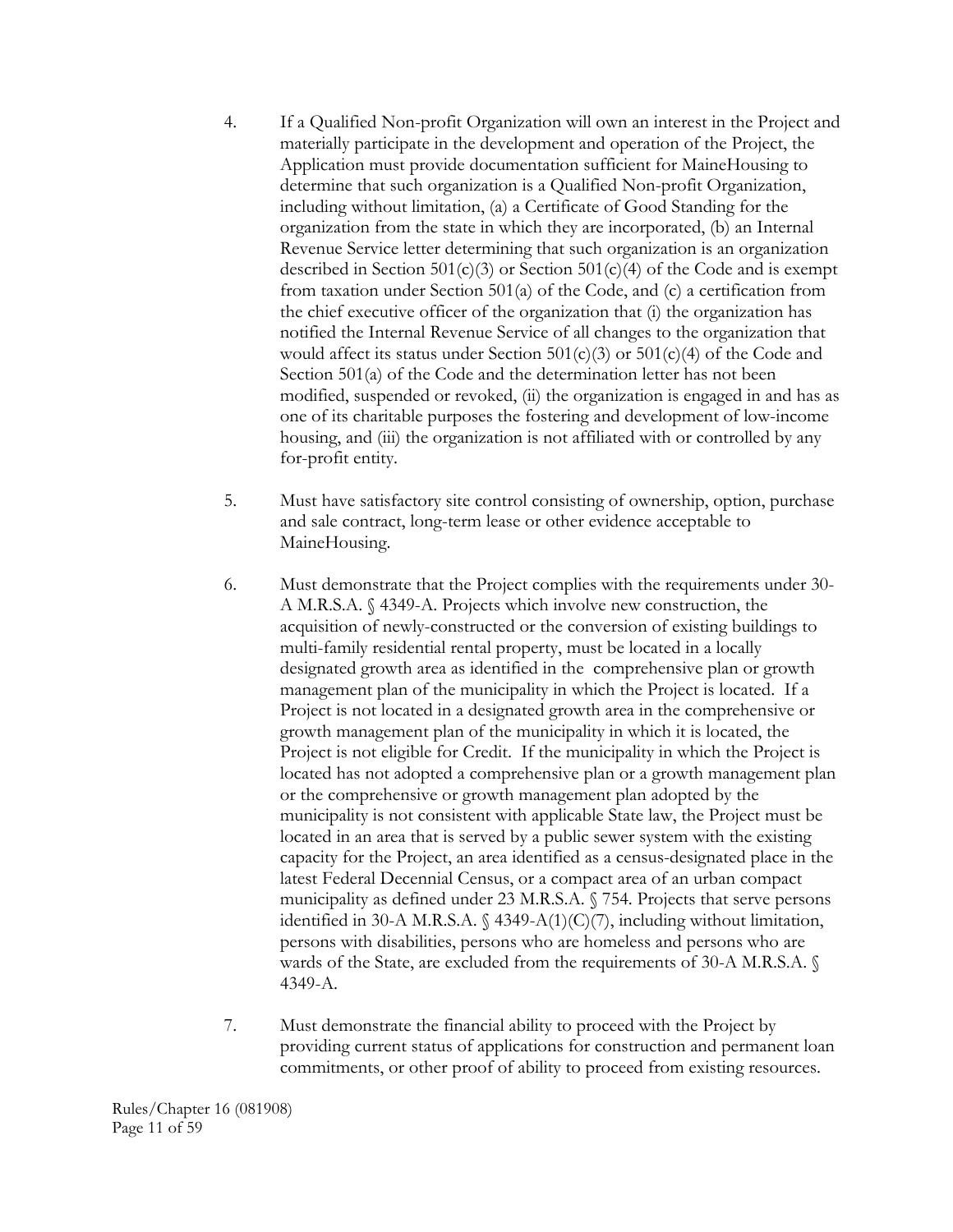Providers which deliver services to special needs populations must provide documentation from an identified source of funding.

- 8. Must include a proposal from an Accredited Investor or experienced tax credit syndicator. Net proceeds made available to the Project should be identified and expressed as a "factor" of the annual Credit dollar amount anticipated.
- 9. Must provide a comprehensive market study of the housing needs of lowincome persons in the area to be served by the Project acceptable to MaineHousing. The study must be prepared by a qualified professional acceptable to MaineHousing in accordance with the *National Council of Affordable Housing Market Analysts Model Standards for Market Studies for Rental Housing* in effect 120 days prior to the deadline for Applications for the applicable Credit round.

If MaineHousing determines that the market study submitted is inadequate, MaineHousing will require the Applicant to correct the inadequacies or submit a new market study. MaineHousing reserves the right to commission its own market study.

 10. Must include schematic designs of the proposed Project which comply with MaineHousing's Design & Construction Manual dated February 2006 including all amendments in effect 60 days prior to the deadline for Applications for the applicable Credit round, MaineHousing's Green Building Standards and all applicable local, state and federal codes, regulations, statutes and ordinances. All construction contractors and subcontractors involved in the construction of a Project must comply with MaineHousing's Contractor Standards For MaineHousing-Financed Multifamily Housing.

Applicants (and owner of the Project if the owner is different from the Applicant) and general contractors (or construction managers) will not be responsible for compliance by subcontractors. General contractors (and construction managers) will be responsible for their own compliance. If a contractor (including construction managers and subcontractors) fails to comply with MaineHousing's Contractor Standards For MaineHousing-Financed Multifamily Housing, MaineHousing will notify the contractor of the violation and give the contractor an opportunity to cure the violation. If the contractor fails to cure the violation, then MaineHousing will make a formal determination of noncompliance and keep a record of the violation and failure to comply. After three formal determinations of noncompliance by a contractor within any given time period, MaineHousing may notify the contractor that the contractor is suspended for one year from participating in any of MaineHousing's programs. The contractor will have an opportunity to request an administrative hearing to challenge the suspension.

Rules/Chapter 16 (081908) Page 12 of 59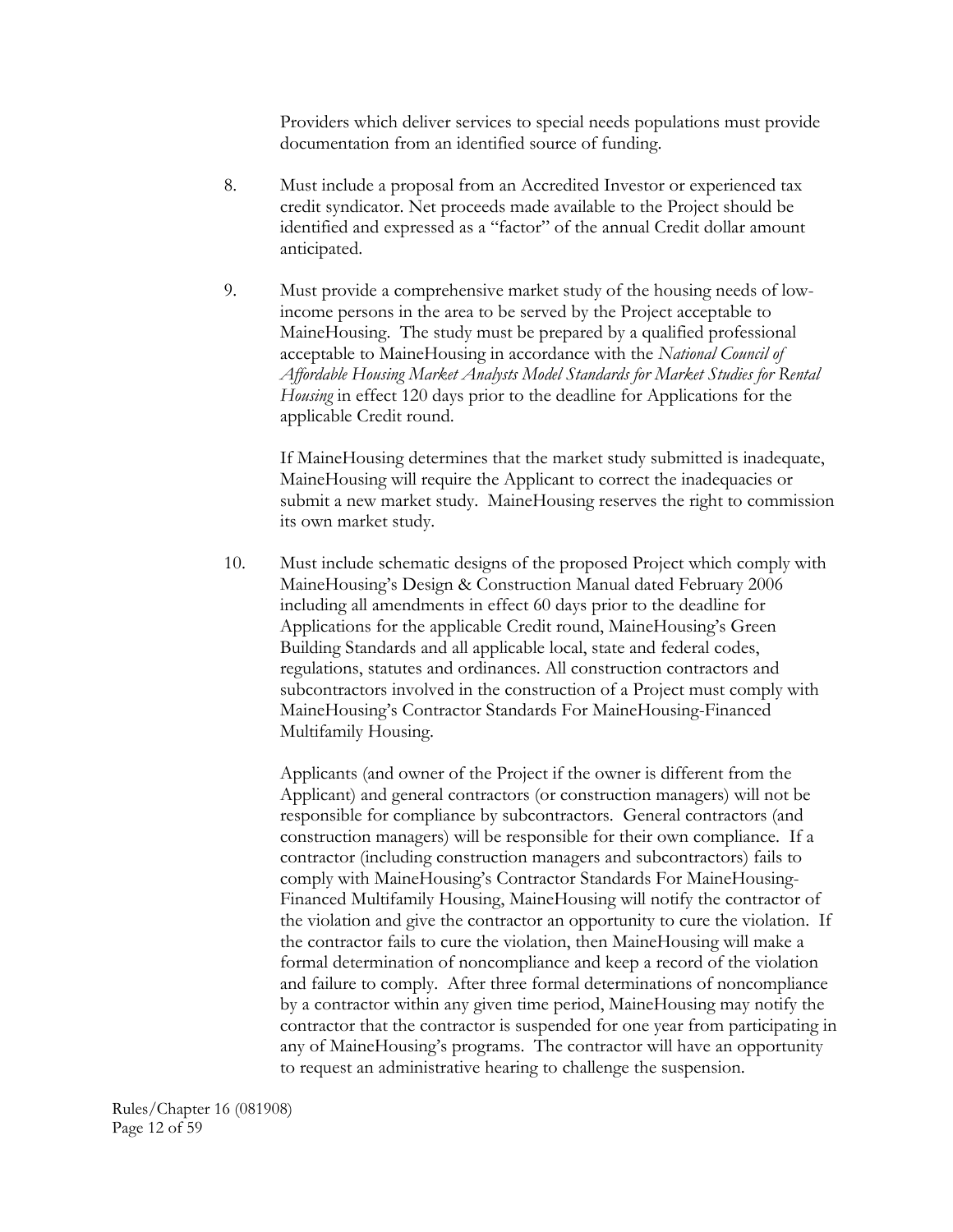- 11. Must provide an acceptable disclosure and certification of the total financing planned for the Project, any proceeds or receipts expected to be generated by reason of the Credit or other tax benefits, the total sources and uses of Project funds and the full extent of all Federal, state and local subsidies which apply or for which the Applicant expects to apply with respect to the Project. This disclosure and certification must include income, operating and development cost projections and methods for satisfying any deficits.
- 12. Must provide a fifteen year pro forma Project operating statement. In the event the proposed Project has an existing contract for federal assistance which may end or which may terminate within the irrevocable benefit period being pledged by the Applicant, two additional items are required: (a) supplemental written explanation of the impact on the Project's continued operation of such termination or non-renewal, and (b) a pro forma operating statement running five years beyond the anticipated expiration of the contract which includes the impact of transitioning from the contract rent to applicable tax credit rent.
- 13. Must provide for a resident service coordinator to be available to the residents of the Project to evaluate service needs and refer residents to appropriate services throughout the Compliance Period. The resident service coordinator must be present on-site at the Project and available to the residents a minimum of one day per week, preferably two days per week, and a minimum of 4 to 6 hours per week for Projects with up to 30 units or a minimum of one hour per week for every 5 units for Projects with more than 30 units. Services shall be made available to the residents in a private, confidential setting and shall be free of charge to the residents.

 The Application shall include a detailed service plan which describes the services that will be offered to the residents of the Project, identify and describe the experience and training of the proposed resident service coordinator(s) that will provide the services described in the service plan, identify where the services will be provided to the residents of the project (e.g. on-site office), include a services budget of all costs associated with offering the services in the service plan (including without limitation the salary, benefits, travel, orientation and ongoing training or education of the resident service coordinator(s), the operation of the office or other space used to provide the services and office equipment and supplies), and describe the funding source(s) for the services budget.

 MaineHousing will evaluate the service plan and the capacity of the service provider. MaineHousing will identify any deficiencies in the service plan or the capacity of the service provider to comply with this section in the notice to proceed and specify the time period in which the Applicant must correct the deficiencies identified. If the Applicant fails to correct the deficiencies

Rules/Chapter 16 (081908) Page 13 of 59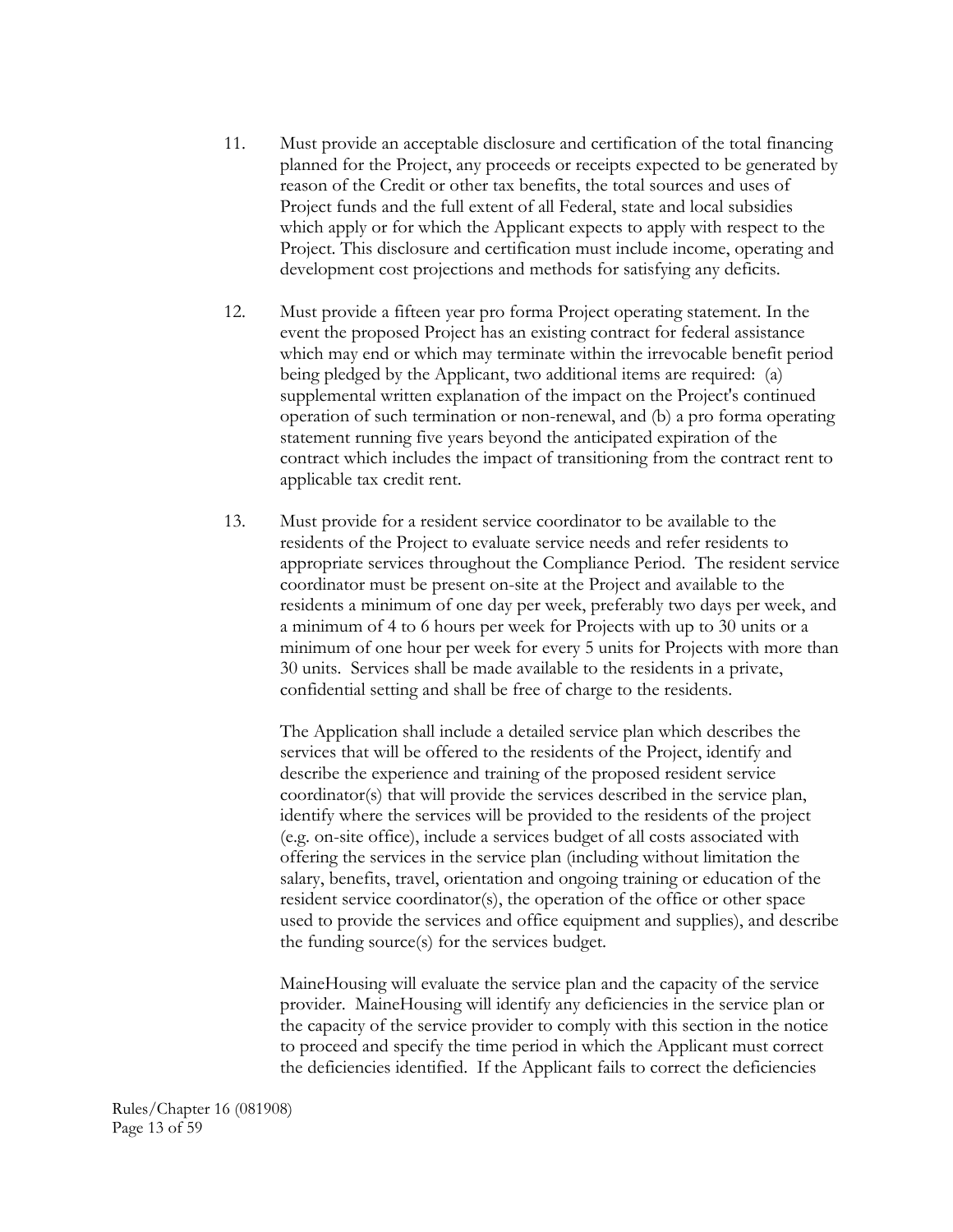within the specified time period in the notice to proceed, the Application will be deemed withdrawn.

 The Applicant shall enter into a service contract with the service provider on terms and conditions acceptable to MaineHousing before the construction loan closing for the Project.

14. Payment of a non-refundable application fee as follows:

| Projects of up to 11 units   | \$250   |
|------------------------------|---------|
| Projects of 11 to 23 units   | \$500   |
| Projects of 24 or more units | \$1,000 |

 The non-refundable application fee must be paid for any Application resubmitted or carried over from one tax credit year to the next tax credit year. This subparagraph does not apply to tax-exempt bond financed properties described in Section 12 of this Rule.

- E. An applicant shall agree to give a preference to eligible persons whose names are on a public housing or Section 8 waiting list
- F. MaineHousing reserves the right to require additional information it deems necessary in order to process an Application.
- G. An Applicant may withdraw an Application at any time by written notice to MaineHousing; however, the application fee will not be refunded.
- 7. Selection Criteria

 The following criteria have been chosen to establish a framework for the allocation process. Each category has been assigned a maximum point total in order to weigh the selection process towards addressing the highest housing needs. The factors or characteristics MaineHousing will consider are set forth in each category.

- A. Project Characteristics (maximum of 30 points).
	- 1. A Project involving rehabilitation of existing multi-family rental housing stock containing 5 or more units that also provides protection against displacement and substantial increases in housing costs attributable to the rehabilitation will receive 3 points.
	- 2. An Applicant will receive 1 point for each of the following amenities and services.
		- a. An on-site community room developed as part of the Project.
		- b. Computer(s) for tenant use in a common area of the Project.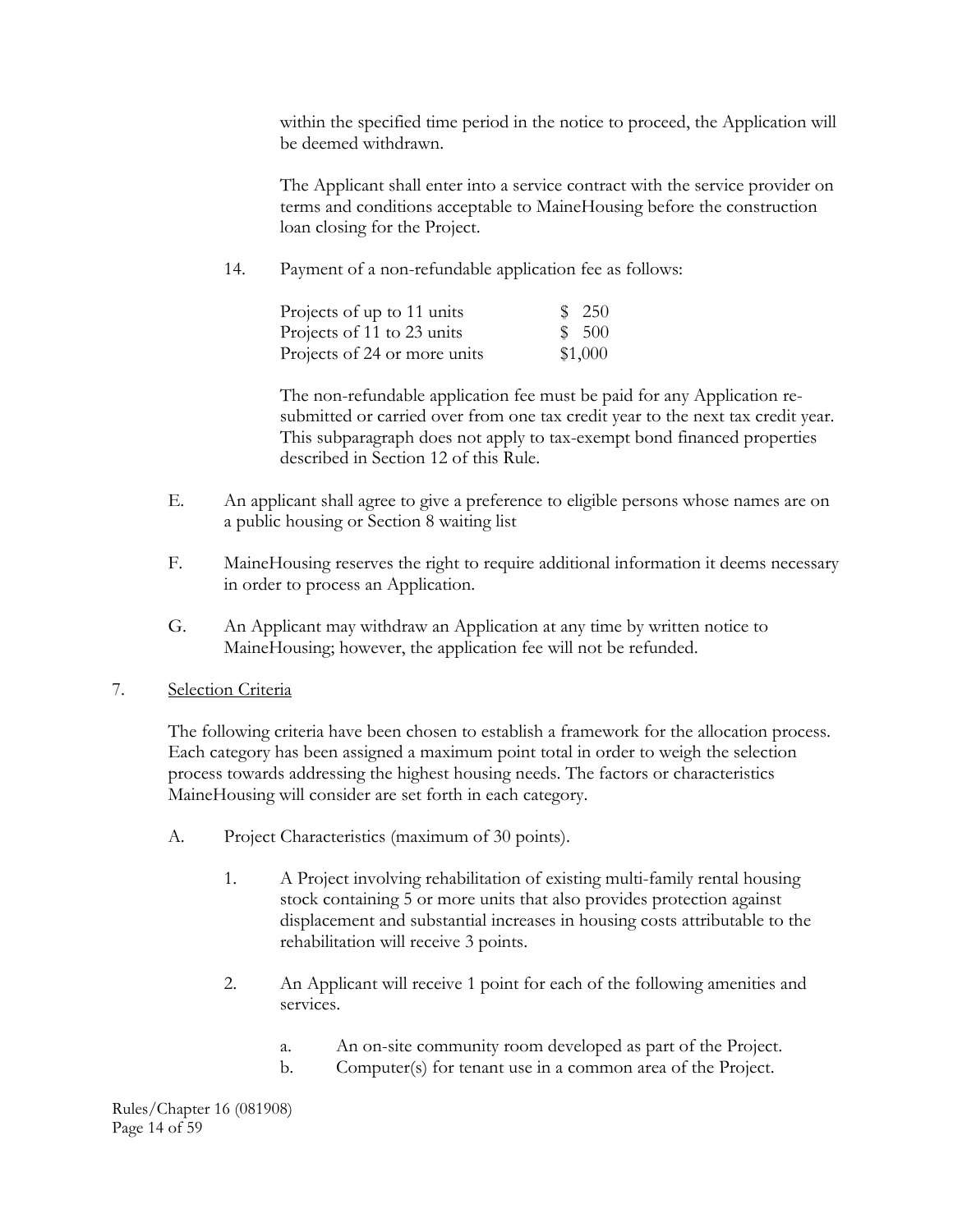- c. Necessary infrastructure for cable, DSL or wireless Internet service in all units in the Project and such service is provided to the tenants free of charge. To receive the points, the Applicant must include the cost of the service in the Project's annual operating budget included in the Application.
- d. Laundry capability provided on-site either in each unit as a washer/dryer hook-up or as a fully accessible facility centrally located within the Project.
- e. Area(s) for activities either provided on-site at the Project free of charge to the tenants or public access is within ½ mile of the Project and there is no fee or membership required to use the equipment or facility. Areas for activity include but are not limited to ball-fields, basketball courts, tennis courts, playgrounds with equipment, gardening plots, bike trails, walking trails and ice-skating rinks. Areas of activity do not include activities such as banking, shopping and dining.
- 3. A Project that gives preference in at least 20% of the units in a Project to persons who are homeless or displaced, persons with mental or developmental disabilities, or other persons with special housing needs will receive 2 points. The Applicant must commit to maintain a waiting list for and offer services appropriate to the needs of the persons for whom the preference is given. The Applicant must submit a description of the services and a written commitment or letter of support from a qualified service provider to provide the services with the Application.
- 4. A Project for families with a minimum of  $20\%$  of the low income units as 3 or more bedroom apartments and an additional 30% of the low-income units as 2 or more bedroom apartments will receive 6 points.
- 5. A Project that provides for low-income tenant ownership will receive 1 point. An Applicant shall not transfer ownership of the Project to the tenants until the affordability period required in Section 6.B. of this Rule has expired.
- 6. A Project will receive 4 points if the Project has all municipal approvals required to proceed with the Project and any timeframe to appeal such approvals has expired with no appellate action being taken. The Applicant must submit evidence thereof in the form of a letter from the appropriate municipal official or body with its Application and the design of the Project submitted to and approved by the municipality must be acceptable to MaineHousing. The Applicant must meet with MaineHousing's Construction Services Manager concerning the design of the Project before submitting the design to the municipality for approval. Notwithstanding MaineHousing's approval of the level of design of the Project approved by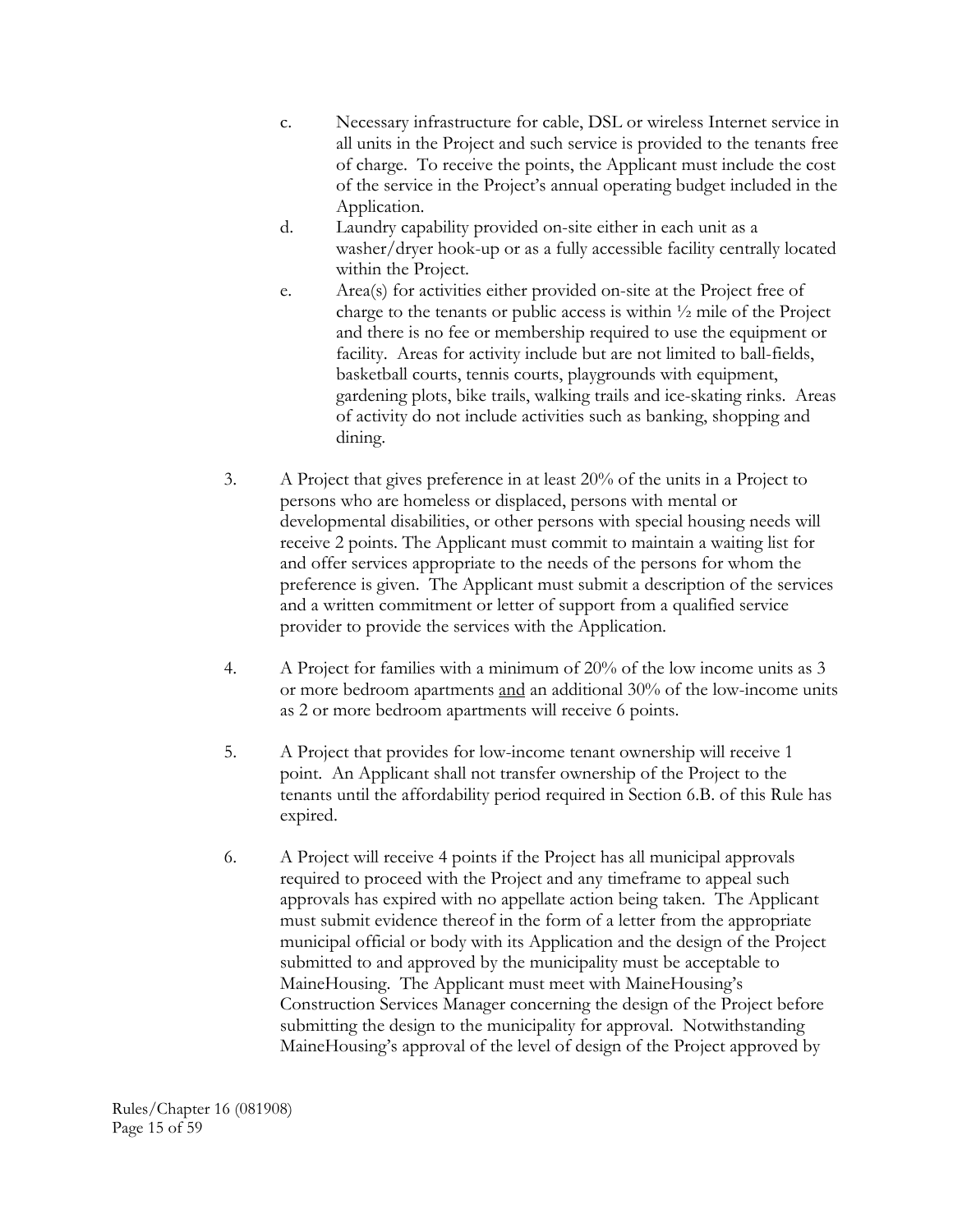the municipality, the final design of the Project, including all plans, details and specifications, are subject to MaineHousing's approval

- 7. A Project for families that is designed and constructed to provide a higher level of accessibility will receive up to 4 points. A Project for persons who are Elderly that is designed and constructed to provide a higher level of accessibility will receive up to 8 points. Two (2) points will be awarded for each 10% of the total units in the Project above the minimum State and Federal accessibility requirements that at a minimum meet the requirements of "Voluntary Pledges" in MaineHousing's Design & Construction Manual under the "Summary of Accessibility Regulations and Additional MaineHousing Requirements". Partial points will not be awarded. To receive the points, the Applicant must submit a certification from a qualified architect in form specified by MaineHousing in the Application.
- 8. An Applicant who establishes a policy prohibiting smoking in all units and common areas of the Project will receive 1 point. The Applicant must develop and maintain a written occupancy policy that prohibits smoking in the units and the common areas of the Project, include a non-smoking clause in the lease for every household and make educational materials on tobacco treatment programs, including the phone number for the statewide Maine Tobacco HelpLine, available to all residents of the Project through the resident service coordinator.. The Applicant shall commit to satisfy these requirements in the Application and the detailed service plan required pursuant to Section 6.D.13. of this Rule shall include making the tobacco treatment program educational materials available to residents.
- 9. A Project will receive 2 points if the Project (a) includes the rehabilitation of a certified historic structure and (b) uses capital generated from both the federal historic preservation tax credit equal to 20% of qualified rehabilitation expenditures under Section 47 of the Code and the State historic preservation tax credit equal to 30% of qualified rehabilitation expenditures for affordable housing under 36 M.R.S.A. § 5219-BB et seq. for the development of the Project. A certified historic structure is a building that is listed in the National Register of Historic Places or a building that is located in a registered historic district and certified by the National Park Service as contributing to the historic significance of that district. A registered historic district is any district listed in the National Register of Historic Places or a State or local historic district, provided the State or local district and its enabling statute are certified by the United States Secretary of Interior. The Applicant shall submit certifications from the National Park Service and the Maine Historic Preservation Commission that the structure(s) to be rehabilitated as part of the Project is a certified historic structure with its Application. The Applicant shall also include the projected capital to be generated by the federal and State historic preservation tax credits as capital sources for the development of the Project in the pro forma submitted with

Rules/Chapter 16 (081908) Page 16 of 59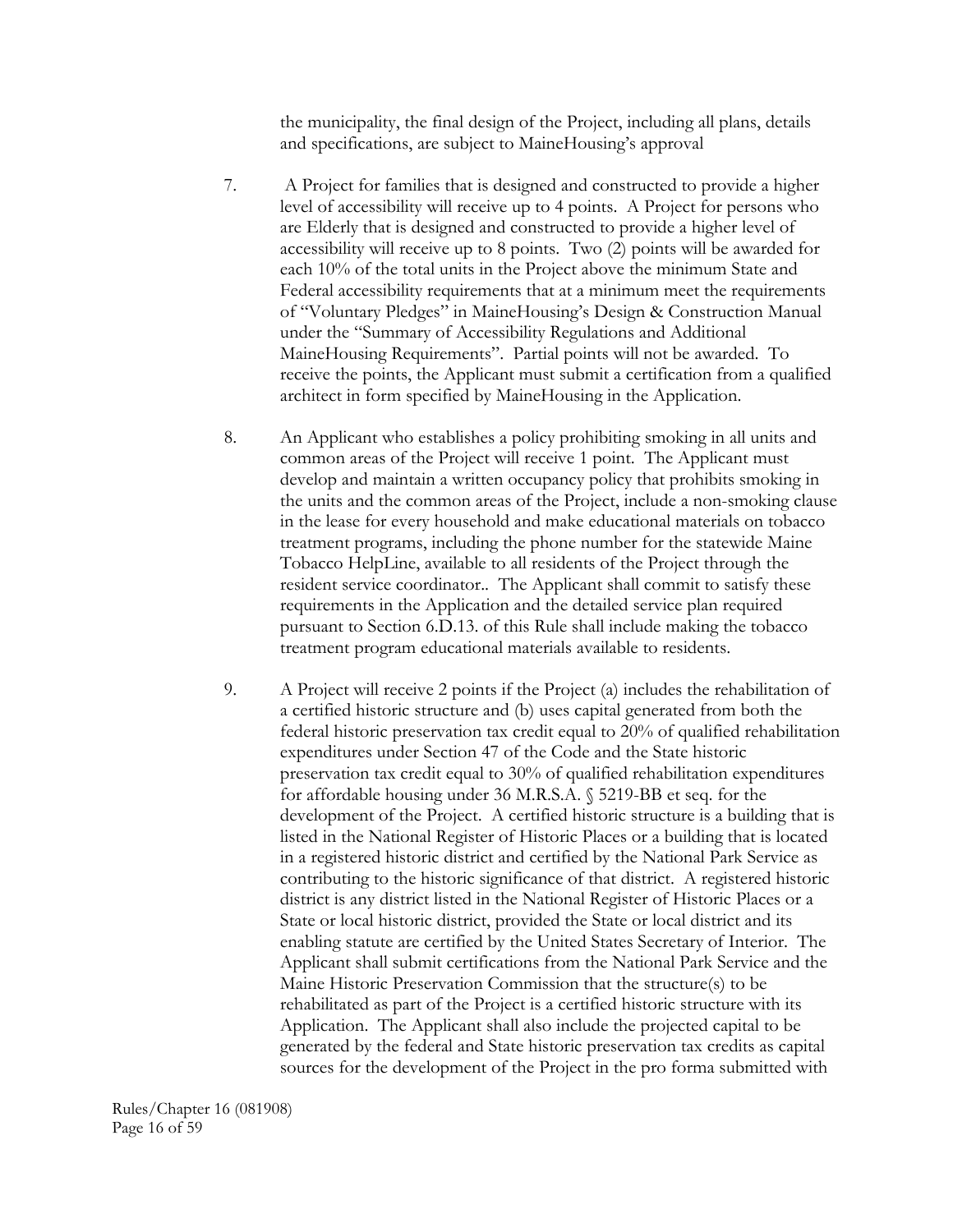the Application. This scoring criterion only applies to Applications for the 2009 State Ceiling.

B. Leveraged Funds (maximum of 13 points).

An Applicant that proposes to leverage funds for a Project from a source other than MaineHousing will receive up to 13 points. Resources made available either directly, or indirectly by MaineHousing are not eligible for consideration under this criterion.

1. Up to 8 points will be awarded to a Project that has below market funding from a source other than MaineHousing. Tax credit equity, service and operating funds, rental assistance, construction financing and donations or below market purchases of land and buildings are not eligible sources of below market funding under this category. MaineHousing will give consideration under this category to below market funding that has been committed and below market funding that has been applied for, but notification of a commitment has not yet been received by the Applicant. Funds that have not yet been committed will be evaluated at 10% of the amount applied for by the Applicant. The Applicant must submit evidence of the commitment of below market funding or evidence that the below market funding has been applied for with its Application. The evidence must include the terms of the below market funding, including without limitation, the interest rate, the amortization period, the loan term and security required, if any. Capital funding made possible by an Affordable Housing TIF that directly benefits the Project will be evaluated as if it were a grant, provided that funding made possible by an Affordable Housing TIF will not be eligible for consideration under this criterion if the application for the Affordable Housing TIF is submitted to MaineHousing less than 45 days prior to the application deadline for Credit as designated in Section 5.D. of this Rule.

Eligible below market funding will be evaluated based on a present value or net present value basis using the 10-year Treasury note rate as of 30 days prior to the deadline for Applications for the applicable Credit round plus 300 basis points to determine an amount of subsidy per low-income unit. Applicants will receive points based upon the amount of subsidy per lowincome unit in the following manner:

| \$1 to $2,499$     | $1$ point | $$10,000$ to 14,999 | 5 points |
|--------------------|-----------|---------------------|----------|
| \$2,500 to 4,999   | 2 points  | \$15,000 to 19,999  | 6 points |
| \$5,000 to $7,499$ | 3 points  | \$20,000 to 24,999  | 7 points |
| \$7,500 to 9,999   | 4 points  | $$25,000$ Plus      | 8 points |

In the event that a below market funding source that the Applicant applied for and MaineHousing considered in this category is not awarded, the Applicant has 90 days to find alternative financing with similar terms. If after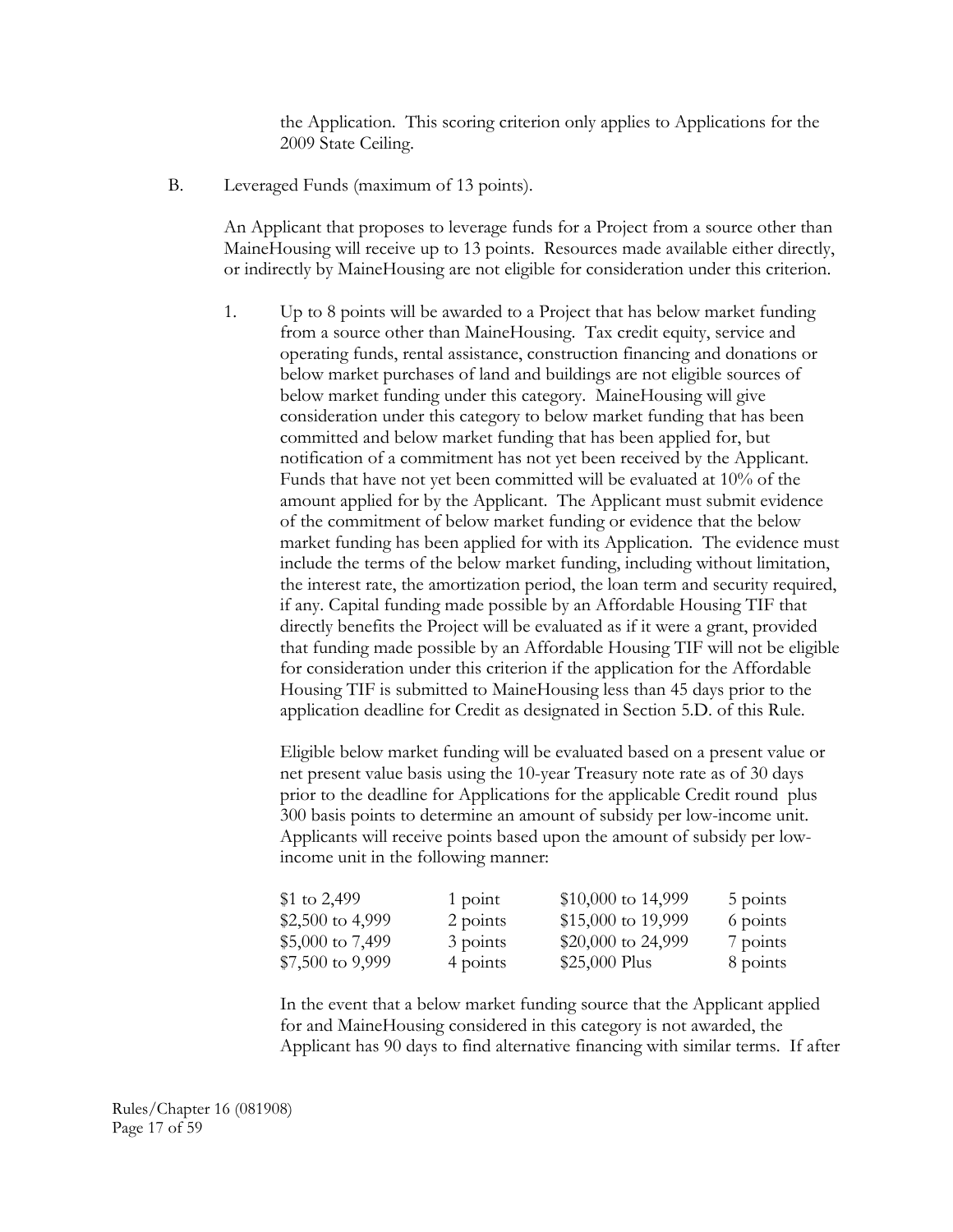90 days the Applicant cannot find a replacement source, or the replacement source has different terms, MaineHousing will re-score the Application.

- 2. A Project, which consists or will consist of donated land or land and building(s) transferred or leased to the owner of the Project for no consideration or nominal consideration, will receive 2 points. If there is an existing building(s) on the land to be leased or transferred, all of the building(s) and the land must be leased or transferred for nominal or no consideration to the owner of the Project to receive points under this category. For purposes of this subsection, nominal means one percent (1%) or less of the value of the land or land and building(s). The Applicant must submit evidence of the transfer or lease for nominal or no consideration, and evidence of the value of the land or land and building(s) if the consideration is nominal, with its Application.
- 3. A Project that has a commitment of new project-based rental assistance, excluding assistance available under the HUD Project-Based Voucher Program, will be awarded up to 3 points based upon the percentage of units in the Project covered by the rental assistance contract and the length of the rental assistance contract. The Applicant must submit the commitment of project-based rental assistance, including the specific terms of the rental assistance, with the Application.

|                              | Length of Contract |          |  |
|------------------------------|--------------------|----------|--|
|                              | 5 Years            | 10 Years |  |
| $\geq$ 75% of units covered: | 2 points           | 3 points |  |
| $\geq$ 25% of units covered: | 1 point            | 2 points |  |

4. A Project that is directly benefited by an operating subsidy or reduction in operating costs through a tax increment financing, payment in lieu of taxes arrangement, abatement or other form of property tax relief that satisfies the following requirements will receive 3 points. The tax increment financing, payment in lieu of taxes, abatement or other property tax relief arrangement must provide for a minimum of 50% of the Project's annual incremental property tax revenue to be returned to the owner of the Project to pay the operating costs of the Project or foregone by the municipality to reduce the operating costs of the Project for a minimum period of 15 years from construction completion and must be approved by the municipality and all other applicable governing entities. The Applicant shall submit evidence of the tax relief arrangement, the vote or resolution of the governing body of the municipality adopting the arrangement and, as applicable, evidence of approval by all other governing entities, e.g. certificate of approval from MaineHousing if it is an Affordable Housing TIF and the State of Maine Department of Economic and Community Development if it is a commercial tax increment financing arrangement. Funding made possible by an

Rules/Chapter 16 (081908) Page 18 of 59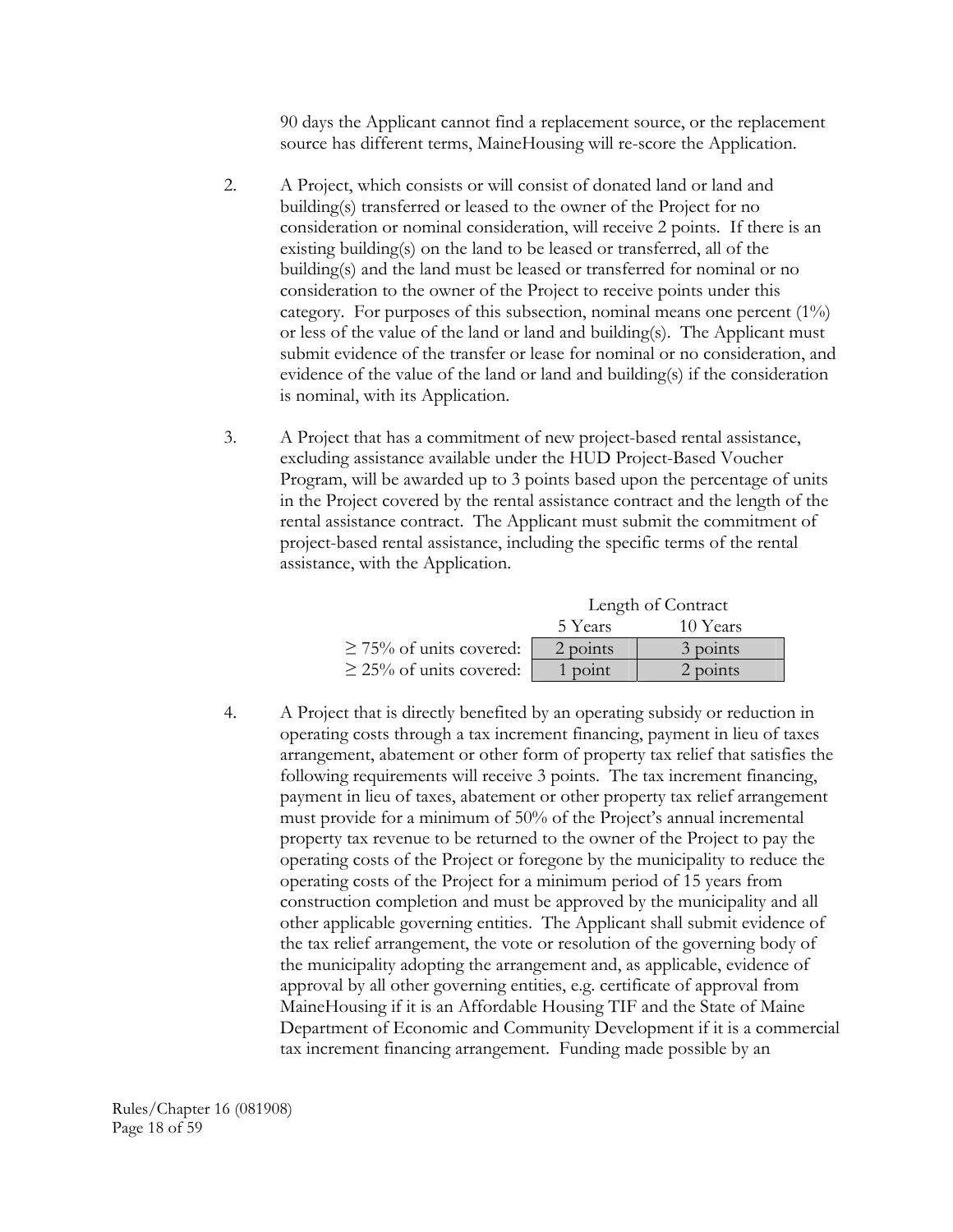Affordable Housing TIF will not be eligible for consideration under this criterion if the application for the Affordable Housing TIF is submitted to MaineHousing less than 45 days prior to the application deadline for Credit as designated in Section 5.D. of this Rule.

- C. Project Location (maximum of 25 points).
	- 1. A Project located in a Service Center Community will receive up to 5 points based on the need for the type of affordable housing in the Service Center Community as determined by MaineHousing and shown below.
		- a. Projects for families located in the following Service Center Communities will receive the following points.

| <b>Service Center</b> |                                                                                                                                             |
|-----------------------|---------------------------------------------------------------------------------------------------------------------------------------------|
| Community             | Points                                                                                                                                      |
| Auburn                | 5                                                                                                                                           |
| Augusta               | $\frac{5}{5}$ $\frac{5}{5}$ $\frac{5}{5}$ $\frac{5}{5}$ $\frac{5}{5}$ $\frac{5}{5}$ $\frac{5}{5}$ $\frac{5}{5}$ $\frac{5}{5}$ $\frac{5}{5}$ |
| Bangor                |                                                                                                                                             |
| Biddeford             |                                                                                                                                             |
| Brunswick             |                                                                                                                                             |
| Caribou               |                                                                                                                                             |
| Lewiston              |                                                                                                                                             |
| Old Orchard Beach     |                                                                                                                                             |
| Old Town              |                                                                                                                                             |
| Portland              |                                                                                                                                             |
| Rumford               |                                                                                                                                             |
| Saco                  |                                                                                                                                             |
| Sanford               |                                                                                                                                             |
| Topsham               |                                                                                                                                             |
| Waterville            |                                                                                                                                             |
|                       |                                                                                                                                             |
| Bar Harbor            | $\mathfrak{Z}$                                                                                                                              |
| Bath                  | $\overline{3}$                                                                                                                              |
| <b>Brewer</b>         | $\overline{3}$                                                                                                                              |
| Calais                | $\overline{\overline{3}}$                                                                                                                   |
| Eliot                 | $\overline{3}$                                                                                                                              |
| Ellsworth             | $\overline{3}$                                                                                                                              |
| Fairfield             | $\overline{3}$                                                                                                                              |
| Farmington            | $\overline{\overline{3}}$                                                                                                                   |
| Fort Kent             | $\frac{3}{3}$                                                                                                                               |
| Gardiner              |                                                                                                                                             |
| Houlton               |                                                                                                                                             |
| Kittery               | $\overline{3}$                                                                                                                              |

Rules/Chapter 16 (081908) Page 19 of 59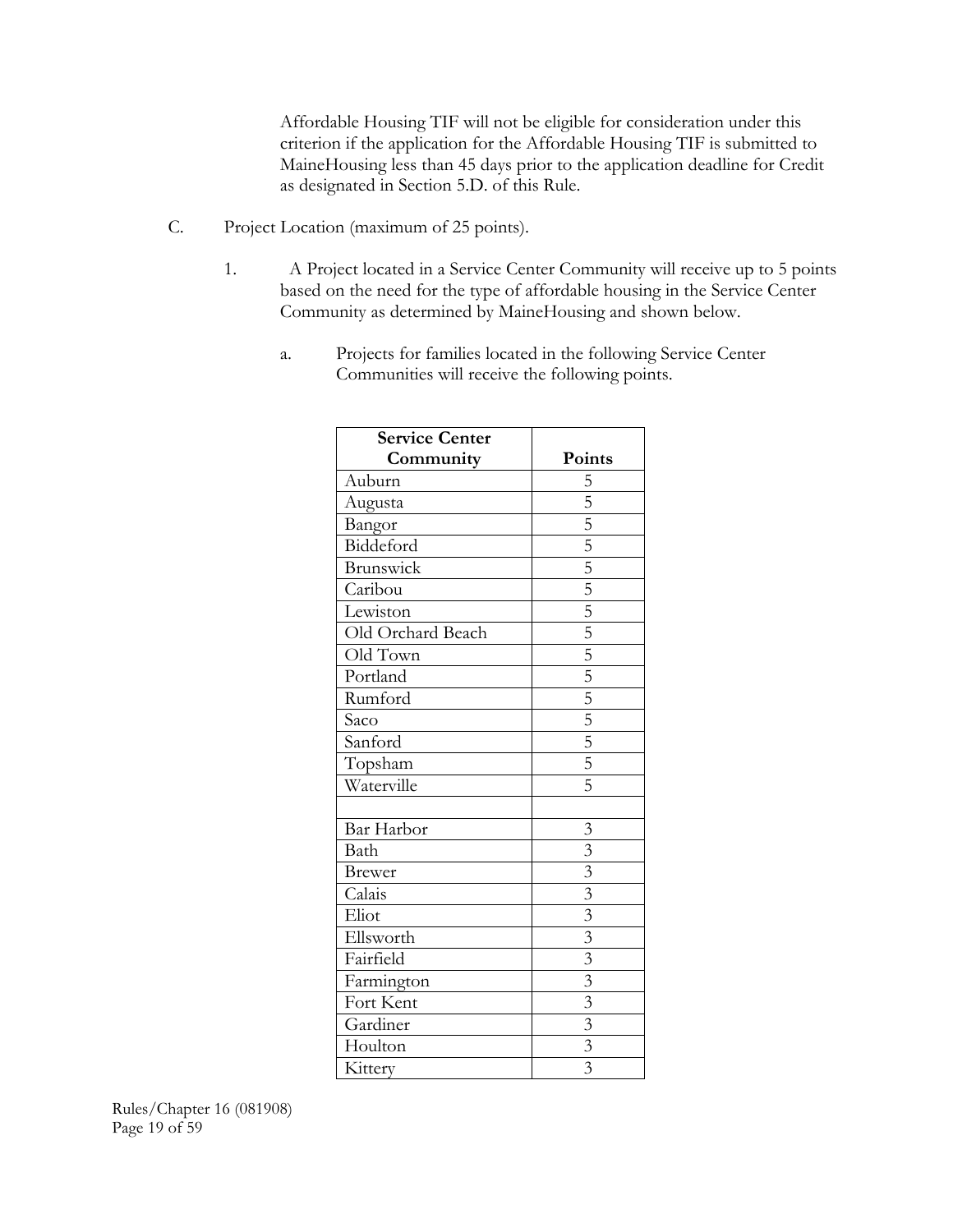| Orono            | 3                         |
|------------------|---------------------------|
| Rockland         | $\overline{\mathbf{3}}$   |
| Scarborough      | $\overline{\mathbf{3}}$   |
| Skowhegan        | $\overline{\mathfrak{z}}$ |
| South Portland   | $\overline{\mathbf{3}}$   |
| Winslow          | $\overline{\overline{3}}$ |
|                  |                           |
| <b>Blue Hill</b> | $\mathbf 1$               |
| Boothbay Harbor  | $\overline{1}$            |
| Bucksport        | $\overline{1}$            |
| Dexter           | $\overline{1}$            |
| Dover-Foxcroft   | $\overline{1}$            |
| Greenville       | $\mathbf{1}$              |
| Hallowell        | $\mathbf{1}$              |
| Hampden          | $\overline{1}$            |
| Lincoln          | $\mathbf{1}$              |
| Machias          | $\mathbf{1}$              |
| Madawaska        | $\overline{1}$            |
| Mexico           | $\overline{1}$            |
| Milford          | $\mathbf{1}$              |
| Millinocket      | $\overline{1}$            |
| Norway           | $\overline{1}$            |
| Paris            | $\mathbf{1}$              |
| Pittsfield       | $\overline{1}$            |
| Rockport         | $\overline{1}$            |
| Southwest Harbor | $\overline{1}$            |
| Thomaston        | $\overline{1}$            |
| Westbrook        | $\overline{1}$            |

b. Projects for persons who are Elderly located in the following Service Center Communities will receive the following points.

| <b>Service Center</b> |        |
|-----------------------|--------|
| Community             | Points |
| Auburn                | 5      |
| Bangor                | 5      |
| Biddeford             | 5      |
| Brunswick             | 5      |
| Fairfield             | 5      |
| Freeport              | 5      |
| Kittery               | 5      |
| Lewiston              | 5      |
| Saco                  | 5      |
| Sanford               | 5      |

Rules/Chapter 16 (081908) Page 20 of 59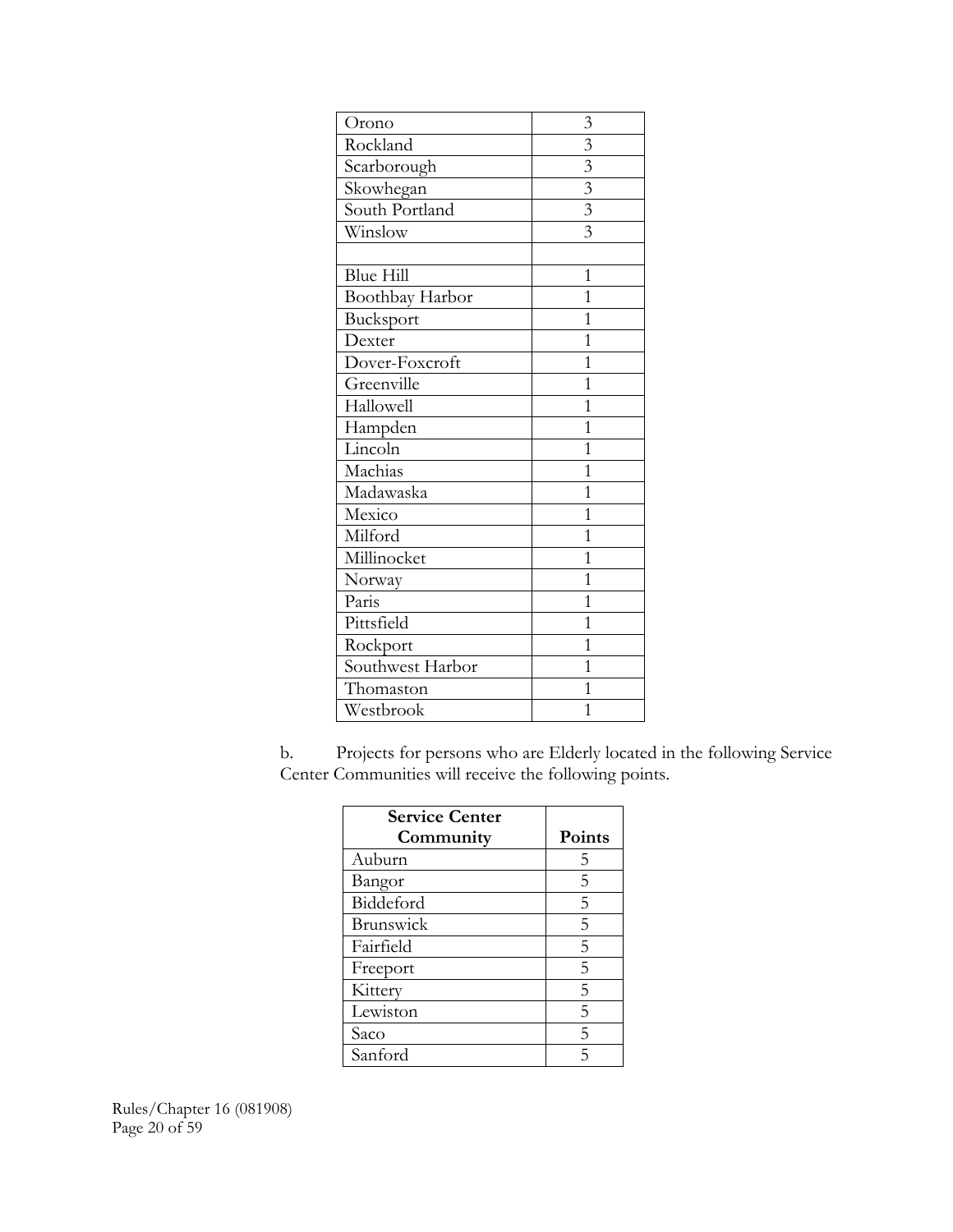| Scarborough    | $\frac{5}{5}$ $\frac{5}{5}$ $\frac{5}{5}$                                                                       |
|----------------|-----------------------------------------------------------------------------------------------------------------|
| Skowhegan      |                                                                                                                 |
| South Portland |                                                                                                                 |
| Waterville     |                                                                                                                 |
| Winslow        |                                                                                                                 |
|                |                                                                                                                 |
| Augusta        | $\overline{3}$                                                                                                  |
| Bath           |                                                                                                                 |
| Bridgton       |                                                                                                                 |
| Bucksport      |                                                                                                                 |
| Damariscotta   |                                                                                                                 |
| Eliot          |                                                                                                                 |
| Hampden        |                                                                                                                 |
| Lincoln        |                                                                                                                 |
| Mexico         |                                                                                                                 |
| Norway         |                                                                                                                 |
| Oakland        | $\frac{3}{3}$ $\frac{3}{3}$ $\frac{3}{3}$ $\frac{3}{3}$ $\frac{3}{3}$ $\frac{3}{3}$ $\frac{3}{3}$ $\frac{3}{3}$ |
| Rockport       |                                                                                                                 |
| Topsham        |                                                                                                                 |
|                |                                                                                                                 |
| Belfast        | $\overline{1}$                                                                                                  |
| Camden         | $\overline{1}$                                                                                                  |
| Caribou        | $\overline{1}$                                                                                                  |
| Dover-Foxcroft | $\overline{1}$                                                                                                  |
| Farmingdale    | $\overline{1}$                                                                                                  |
| Fort Kent      | $\overline{1}$                                                                                                  |
| Gardiner       | $\overline{1}$                                                                                                  |
| Hallowell      | $\overline{1}$                                                                                                  |
| Jackman        | $\overline{1}$                                                                                                  |
| Milford        | $\overline{1}$                                                                                                  |
| Millinocket    | $\overline{1}$                                                                                                  |
| Norridgewock   | $\overline{1}$                                                                                                  |
| Old Town       | $\overline{1}$                                                                                                  |
| Presque Isle   | $\overline{1}$                                                                                                  |
| Rockland       | $\overline{1}$                                                                                                  |
| Rumford        | $\overline{1}$                                                                                                  |
| Westbrook      | $\overline{1}$                                                                                                  |

c. Projects under the Housing for Persons who are Homeless Set-Aside that are located in the following Service Center Communities will receive 5 points:

| Portland  |  |
|-----------|--|
| Biddeford |  |

Bangor Lewiston Saco Sanford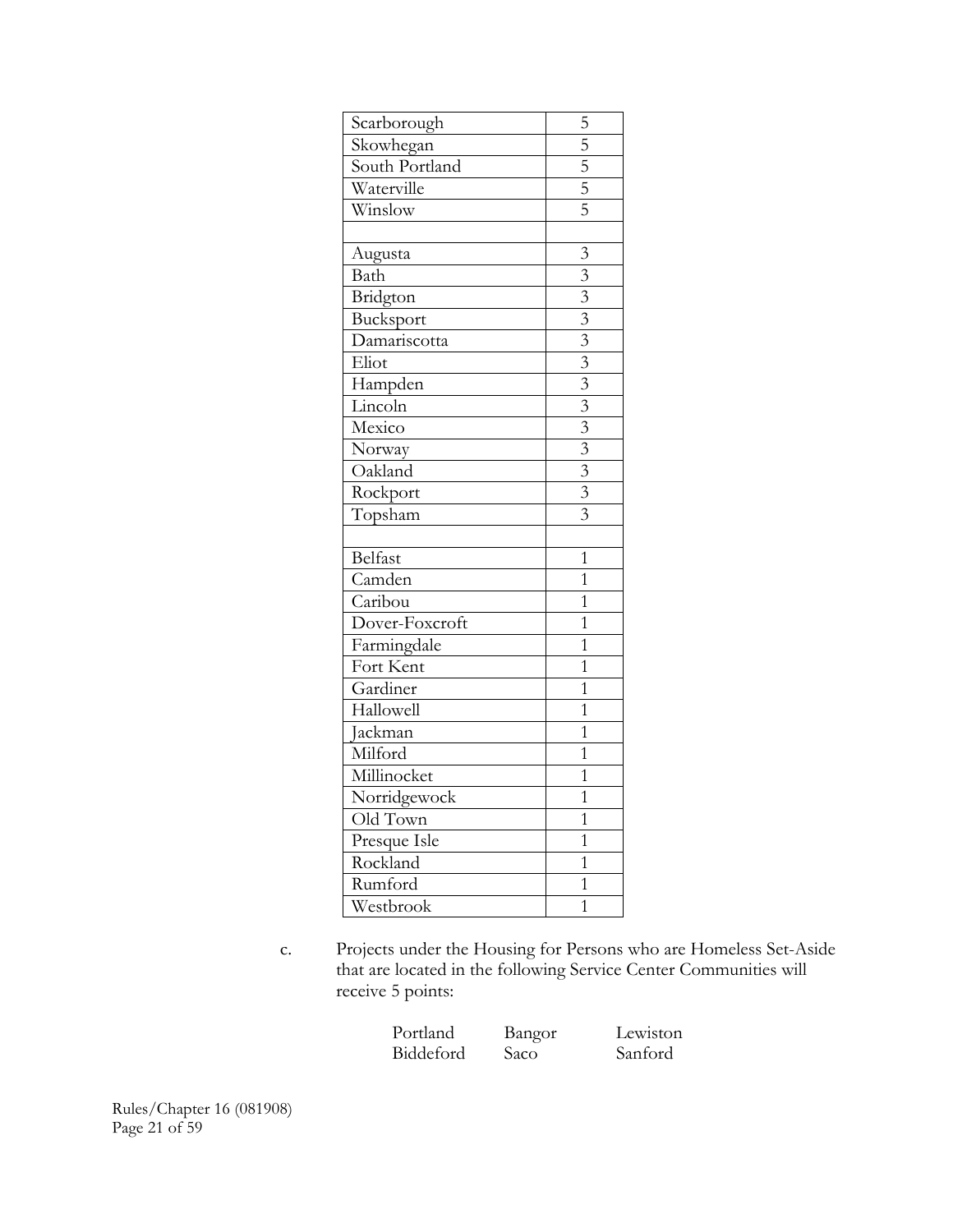- d. Projects located on Native American tribal lands will receive 5 points.
- 2. A Project located in an area in which the vacancy rate in comparable Qualified Low Income Housing Projects is less than 7% will receive 2 points. A Project located in an area in which the vacancy rate in both comparable Qualified Low Income Housing Projects and comparable market rate multifamily rental housing is less than 7% will receive 3 points. MaineHousing will rely on the vacancy information in the market study submitted with the Application as reviewed and approved by MaineHousing.
- 3. A Project located in an area in which the average market rent is at least 5% higher than the average maximum tax credit rent for a unit occupied by an individual or family with income at or below 60% of area median income, as determined in accordance with Section 42 of the Code, will receive 1 point. A Project located in an area in which the average market rent is at least 10% higher than the average maximum tax credit rent for a unit occupied by an individual or family with income at or below 60% of area median income, as determined in accordance with Section 42 of the Code, will receive 2 points. For Projects with units of varying bedroom size, the average rents will be determined using a weighted average based on the number of units of each bedroom size. MaineHousing will rely on the market rent information in the market study submitted with the Application as reviewed and approved by MaineHousing.
- 4. A Project that is part of a community revitalization plan will receive 2 points. Projects that involve the rehabilitation of existing multi-family rental housing containing more than 5 units within a community revitalization area will receive 1 additional point. To receive points, an Applicant must submit either (a) evidence of being an Enterprise Community or (b) a copy of the community revitalization plan adopted by the municipality or tribal government referencing the area in which the Project will be located and evidence of official adoption of the plan by the municipality or tribal government with its Application. Projects that are part of a community revitalization plan and are located in a Qualified Census Tract will be given preference over such Projects that are not located in a Qualified Census Tract.
- 5. A Project that incorporates the following elements of smart growth will receive up to 10 points.
	- a. A Project that meets one or both of the following criteria will receive 4 points.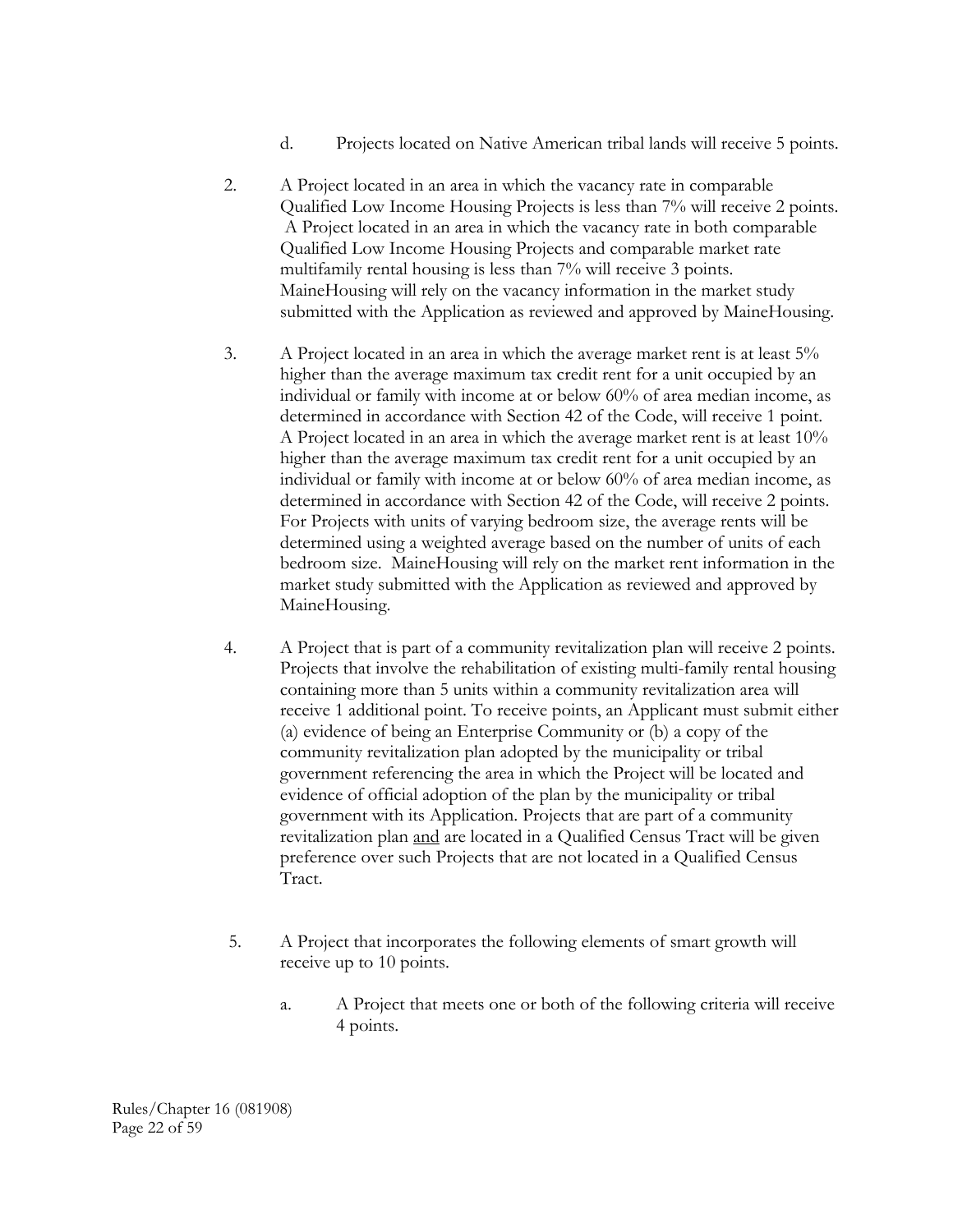i. A Project that is located (i) within 5,000 feet of a downtown and (ii) within a safe walking distance of not more than 2,500 feet of at least one destination important to the course of daily activities, such as a convenience store or a public school; or

 ii. A Project that remediates and/or reuses an existing structure(s) or utilizes a formerly developed site rather than new construction in an undeveloped area.

b. Only Projects that receive 4 points for being located in or near a downtown under Section 7.C.5.a.i. above may receive up to an additional 2 points for the following elements of smart growth.

> i. A Project located within a safe walking distance of not more than 1,500 feet of a mixed use downtown will receive 2 points.

> ii. A Project located within a safe walking distance of between 1,500 feet and 2,500 feet of a mixed use downtown will receive 1 point.

 c. A Project that receives 4 points under Section 7.C.5.a. above may receive up to an additional 4 points for the following elements of smart growth.

> i. A Project located within a safe walking distance of not more than 2,500 feet of year-round employment opportunities, such as service sector positions in healthcare, retail sales and related services, public safety, office and administrative support services, leisure and hospitality, maintenance and repair, and finance and goods producing industries such as construction and manufacturing, will receive 2 points.

ii. A Project located within a safe walking distance of between 2,500 feet and 5,000 feet of year-round employment opportunities, such as service sector positions in healthcare, retail sales and related services, public safety, office and administrative support services, leisure and hospitality, maintenance and repair, and finance and goods producing industries such as construction and manufacturing, will receive 1 point.

iii. A Project located within a safe walking distance of not more than 1,500 feet of a public school or library will receive 1 point.

iv. A Project located within 1,500 feet of a designated pick-up location for a year-round, regularly scheduled means of public transportation will receive 1 point.

Rules/Chapter 16 (081908) Page 23 of 59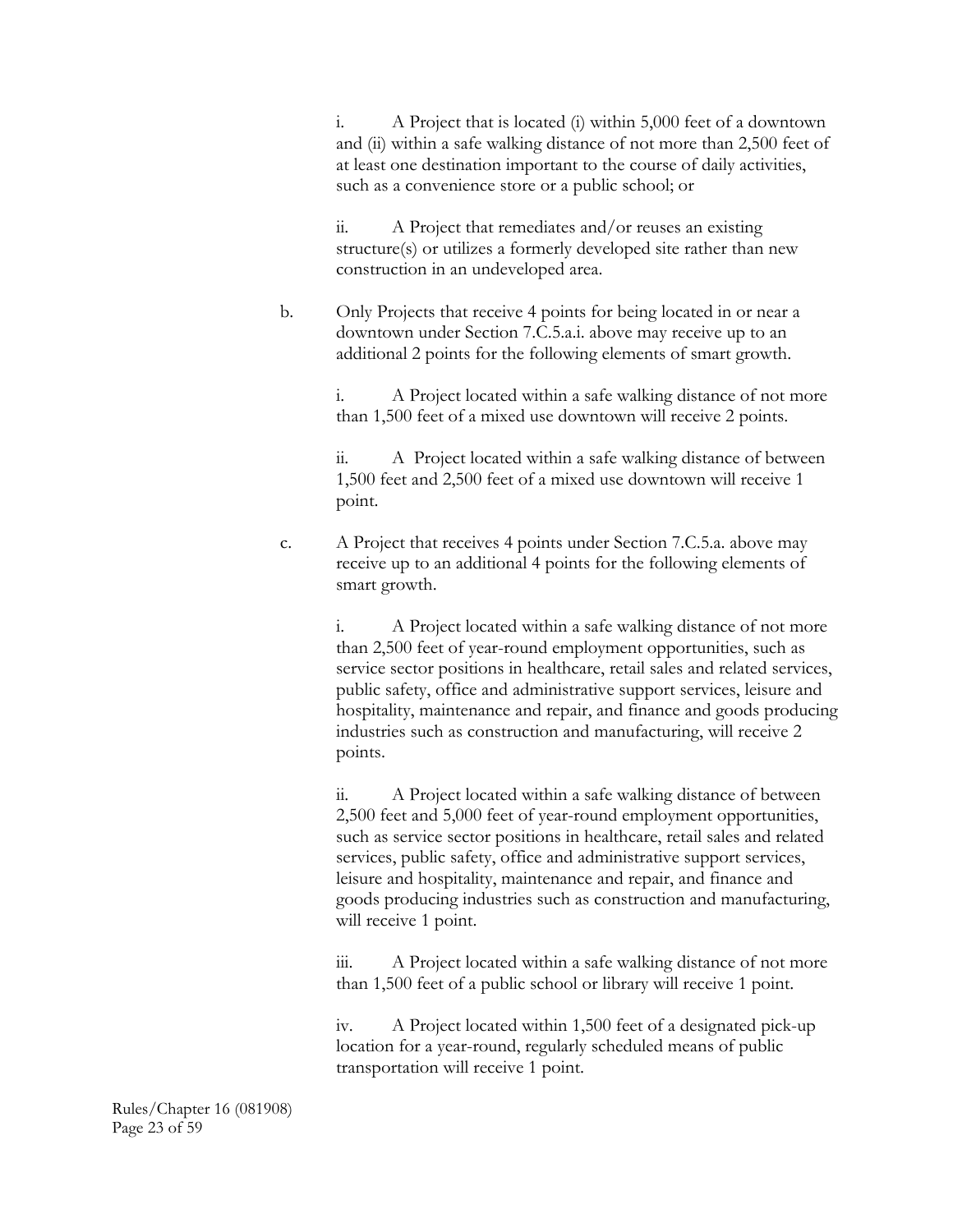d. For purposes of this Section 7.C.5, the following terms have the following meanings.

> i. A "downtown" means (a) the central business district of a community that serves as the center for socioeconomic interaction in the community and is characterized by a cohesive core of commercial and mixed-use buildings, often interspersed with civic, religious and residential buildings and public spaces, typically arranged along a main street and intersecting side streets, walkable and served by public infrastructure; or (b) an area identified as a downtown in a comprehensive plan adopted pursuant to 30-A M.R.S.A § 4311 et seq.

ii. The term "mixed use" means the integration of two or more land uses such as residential, commercial and office, with a strong pedestrian orientation.

 iii. A "safe walking distance" means year-round pedestrian access by one or more of the following, as appropriate to the area: sidewalks adjacent to the Project, paved wide shoulders suitable for walking, crosswalks and traffic signals at busy roads or intersections.

- D. Sponsor Characteristics (maximum of 12 points).
	- 1. An Applicant, or any principal thereof, who has prior experience with MaineHousing and has not been declared in default by MaineHousing in the last five (5) years, or who has successfully developed Qualified Low-Income Housing Projects in other states will receive 2 points.
	- 2. An Applicant will receive 2 points if the Applicant, any principal thereof or any affiliate of any principal thereof, has prior experience with Qualified Low Income Housing Projects and in the last three (3) years (a) has not been issued an IRS Form 8823 or (b) was issued an IRS Form 8823, but it was subsequently reported as "noncompliance corrected" within the specified time period for correction, and (c) has not had an IRS audit finding resulting in a recapture event. Applicants must complete the self-certification section of the Application to receive these points.
	- 3. a. An Applicant will receive 2 points if a nonprofit organization that satisfies the following requirements has an ownership interest in the Project.
		- i. The Internal Revenue Service has determined that the nonprofit organization is an organization described in Section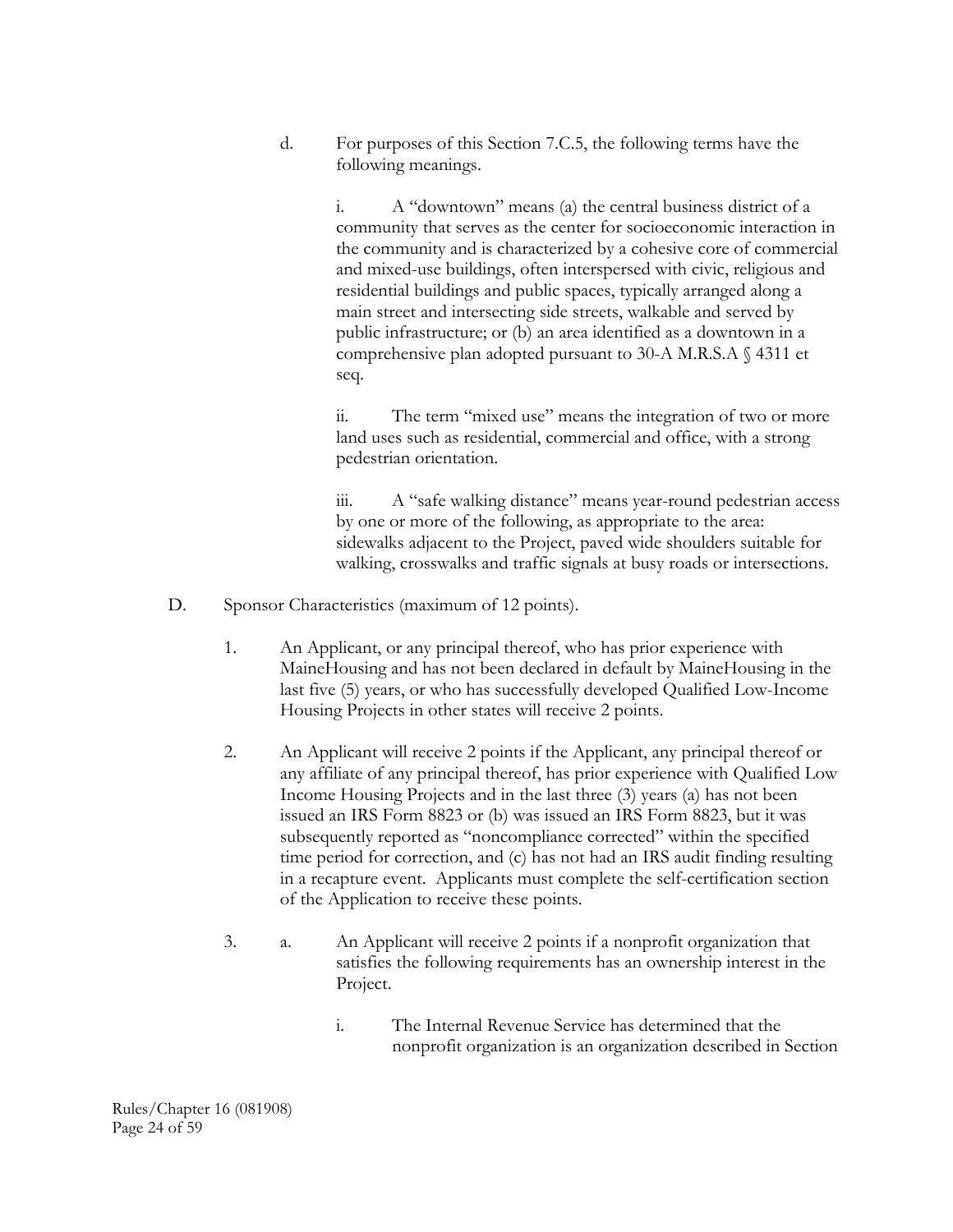$501(c)(3)$  or  $501(c)(4)$  of the Code and is exempt from taxation under Section 501(a) of the Code;

- ii. The nonprofit organization must be duly organized and existing or authorized to do business under the laws of the State of Maine and must be in good standing in its state of incorporation (if not the State of Maine) and the State of Maine;
- iii. The nonprofit organization must be engaged in and have as one of its charitable purposes the fostering and development of low-income housing;
- iv. The nonprofit organization is not affiliated with or controlled by any for-profit entity; and
- v. The nonprofit organization must have a general partner interest in the owner of the Project and be the managing general partner of the Project.
- b. A for-profit corporation will be deemed to satisfy the requirements of this criterion if 100% of the stock of the corporation is held by one or more Qualified Nonprofit Organizations at all times during the period such corporation is in existence in accordance with Section  $42(h)(5)(D)$  of the Code and the for-profit corporation satisfies the requirements of Sections 7.D.3.a (ii) and (v) above.
- c. A nonprofit corporation will be deemed to satisfy the requirements of this criterion if a single nonprofit organization that satisfies the requirements in subparagraphs (a)-(e) above is the sole member of the nonprofit corporation during the period the nonprofit corporation has an ownership interest in the Project, which period shall not be less than the Extended Use Period, and the nonprofit corporation satisfies the requirements of Sections 7.D.3.a (ii) and (v) above.
- d. A limited liability company will be deemed to satisfy the requirements of this criterion if a single nonprofit organization that satisfies the requirements in subparagraphs (a)-(e) above owns 100% of the limited liability company during the period the limited liability company has an ownership interest in the Project, which period shall not be less than the Extended Use Period, the limited liability company is disregarded as an entity separate from the nonprofit organization for tax purposes under the Code and the limited liability company satisfies the requirements of Sections 7.D.3.a (ii) and (v) above.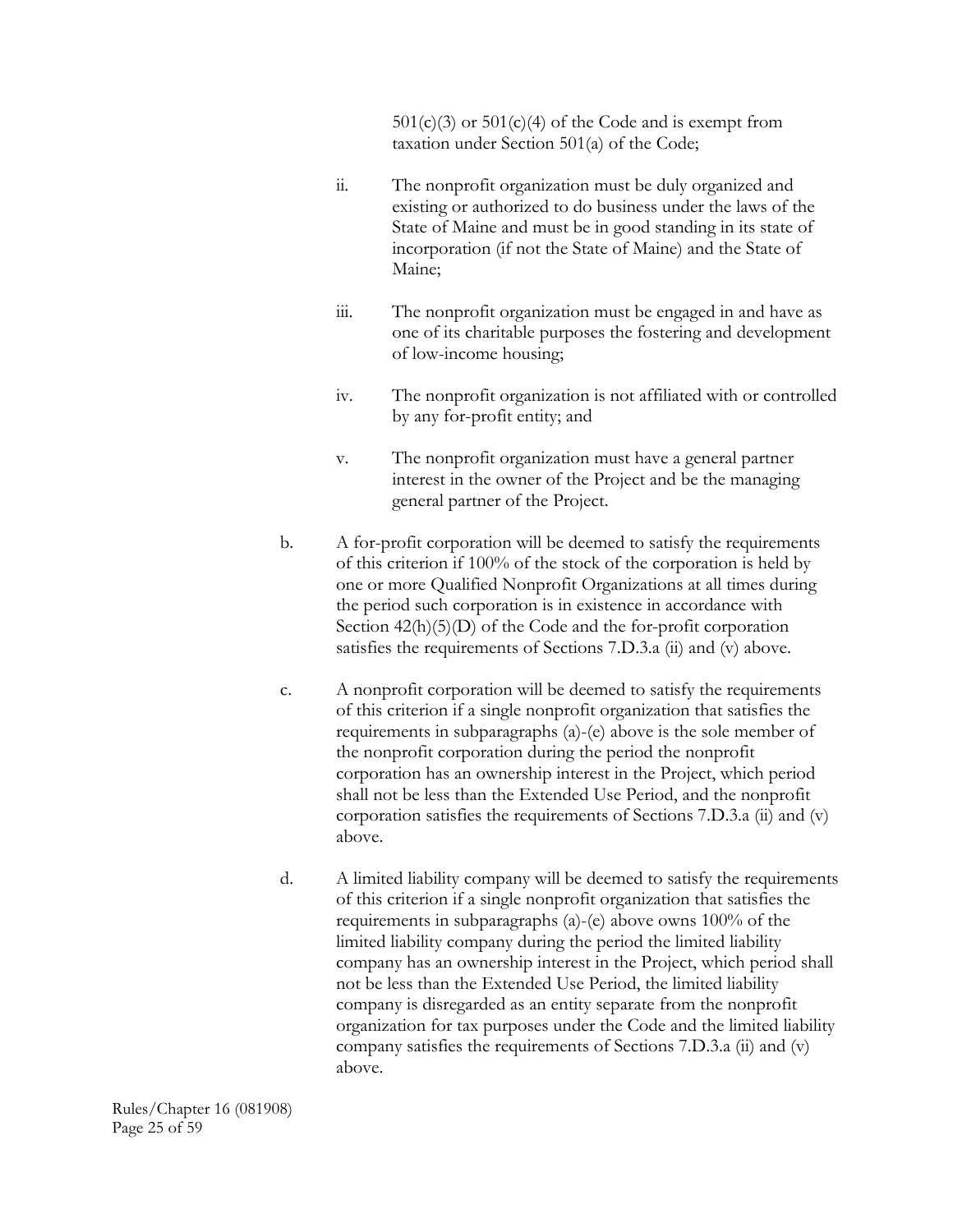- e. A public housing authority will be deemed to satisfy the requirements of Section 7.D.3.a. above if the public housing authority is duly organized, validly existing and in good standing under the laws of the State of Maine; is exempt from taxation under the Code; has as one of its purposes the fostering and development of housing for lowincome persons; and has an ownership interest in the Project and is the sole or managing general partner of the owner of the Project.
- f. A tribal housing authority will be deemed to satisfy the requirements of Section 7.D.3.a. above if the tribal housing authority is duly organized and legally existing under governing tribal law; has as one of its purposes the fostering and development of housing for lowincome persons; and has an ownership interest in the Project and is the sole or managing general partner of the owner of the Project.

The Applicant shall specifically describe in the Application how the Applicant satisfies the requirements of this Section 7.D.3. above and shall submit supporting organizational documents, IRS determination letter(s), clerk's certificate(s) regarding shareholder and membership interest(s) as applicable, certificates of good standing and other evidence acceptable to MaineHousing with the Application.

- 4. Projects that will be managed by a management company with a) low income housing tax credit training and b) a minimum of three (3) years of successfully managing a Qualified Low-Income Housing Project will receive 2 points. Applicants must submit a binding commitment from the management company to manage the Project and a certificate(s) or other evidence satisfactory to MaineHousing of the management company's low income housing tax credit training and experience with its Application.
- 5. An Applicant will receive 1 point if the market study of the Project required under Section 6.D.9. of this Rule is prepared by a member of the National Council of Affordable Housing Market Analysts in good standing.
- 6. An Applicant (or the owner of a Project if different from the Applicant) that employs contractors (including general contractors, construction managers, subcontractors and material suppliers) that provide an eligible group health insurance plan to their employees in accordance with the requirements of this criterion will be awarded up to 3 points, based on the percentage of contractors or the percentage of the Total Construction Costs paid to contractors who provide an eligible group health insurance plan, as follows.

If at least 60% but less than 70% of the contractors provide an eligible group health insurance plan **or** at least 60% but less than 70% of the Total Construction Costs are to be paid to contractors who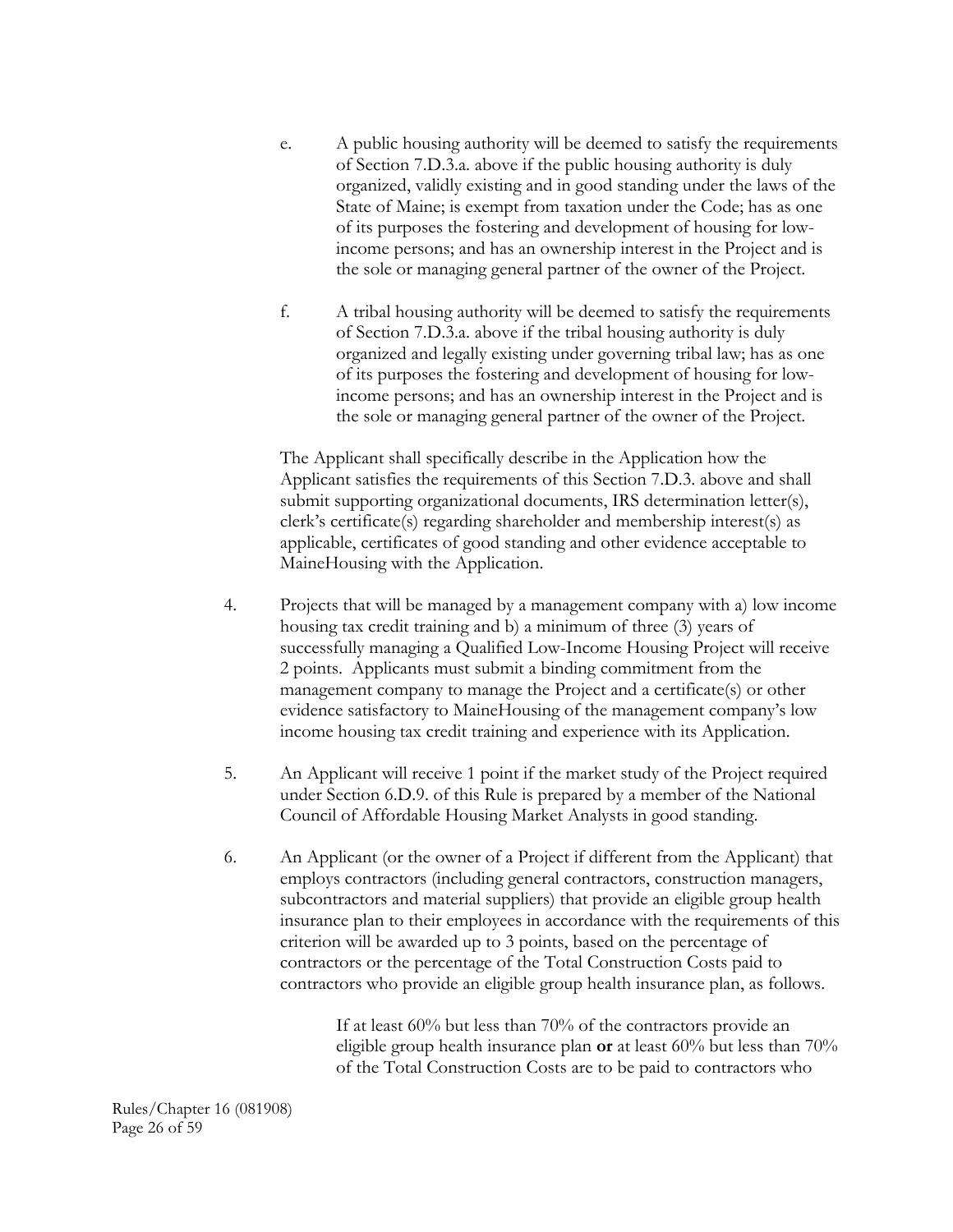provide an eligible group health insurance plan, the Applicant will receive 1 point.

If at least 70% but less than 80% of the contractors provide an eligible group health insurance plan **or** at least 70% but less than 80% of the Total Construction Costs are to be paid to contractors who provide an eligible group health insurance plan, the Applicant will receive 2 points.

If 80% or more of the contractors provide an eligible group health insurance plan or 80% or more of the Total Construction Costs are to be paid to contractors who provide an eligible group health insurance plan, the Applicant will receive 3 points.

An "eligible group health insurance plan" is a group health insurance plan that:

> (a) Includes comprehensive coverage for at least the following range of benefits:

- (i) inpatient and outpatient hospital services;
- (ii) physicians' surgical and medical services;
- (iii) laboratory and x-ray services; and

(iv) well-baby and well-child care, including ageappropriate immunizations;

(b) imposes co-payment and deductible costs on the employee that do not exceed 10% of the actuarial value of all benefits afforded by the plan; and

(c) affords coverage that has an actuarial value no less than 80% of the actuarial value of coverage that is provided to employees of the State. For purposes of this subsection, "actuarial value" means the expected cost of a benefit based on assumptions as to relevant variables such as morbidity, mortality, persistency and interest. When comparing the actuarial value of one benefit or package of benefits to another, both actuarial values must be based on the same assumptions.

If a contractor provides family coverage, the health insurance plan must make the same or comparable coverage available for the benefit of the employee's dependent children who are under 19 years of age.

Rules/Chapter 16 (081908) Page 27 of 59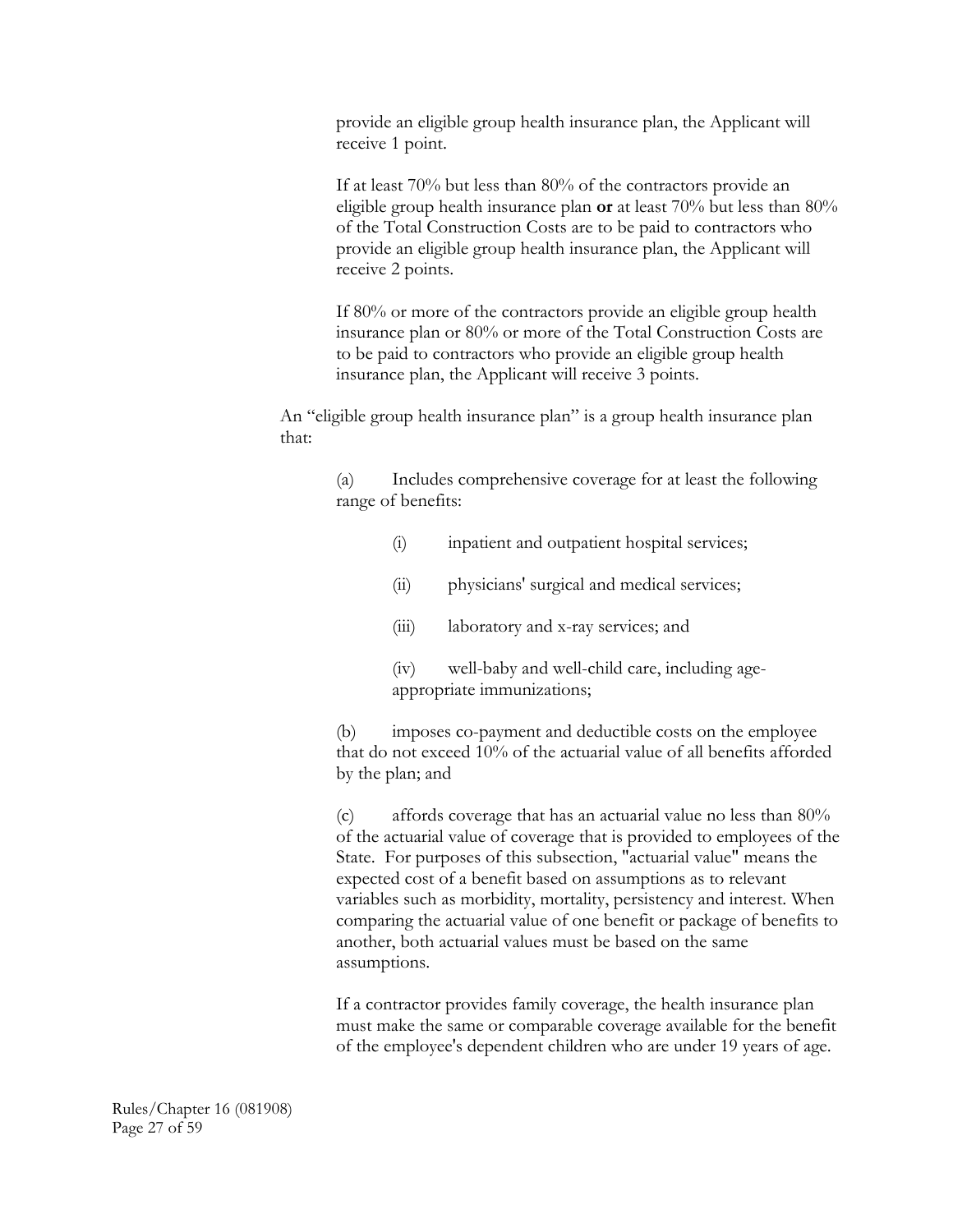If the health insurance plan provides coverage for employees only, the contractor must pay at least 60% of the premium for employee coverage. If the health insurance plan provides family coverage for employees, the contractor must pay at least 50% of the premium for employee coverage plus some portion of the premium for the family coverage.

For purposes of this subsection, Total Construction Costs are determined at the time the owner of the Project enters into a construction contract with the general contractor (or construction manager) for the construction of the Project. The eligible group health insurance plan must be in place at the time the contractors bid on the Project and must be maintained during the construction of the Project.

To be eligible for these points an Applicant must submit with their Application a plan which describes the efforts that will be made to meet the pledge made under this selection criterion.

#### E. Tie Breaker

 In the event the total score of two or more Applications is the same and MaineHousing has, in its sole discretion, determined that there is not enough Credit to fund both or all of these Applications, MaineHousing will use the following criteria to prioritize these Application(s) for purposes of awarding the available Credit.

 1. An Application for a Project that will be located in the same municipality and serve the same targeted population (e.g. Elderly, family, etc.) as an Application that was awarded Credit during the same funding round will be eliminated from further consideration under the tie-breaker analysis, but will be placed on the waiting list based on its total score relative to other Applications that were not awarded Credits.

2. The remaining Applications will be re-scored by adding the points the Applications received during the original scoring process under the selection criteria in Section 7.A.6. (municipal approvals), Section 7.B.1. (below market funding), and Section 7.C.5. (smart growth) of this Rule. MaineHousing will award Credit to Applications based on the new score, from the highest to the lowest scoring Applications, to the extent Credit is available, as determined by MaineHousing in its sole discretion.

3. In the event Applications remain tied after being re-scored according to the above process and there is not enough Credit to fund all of these Applications, MaineHousing will prioritize and award Credit to the remaining Applications based on the actual difference between the average market rent and the average maximum tax credit rent for the area in which the Project is located as determined in accordance with Section 7.C.3. of this Rule, from

Rules/Chapter 16 (081908) Page 28 of 59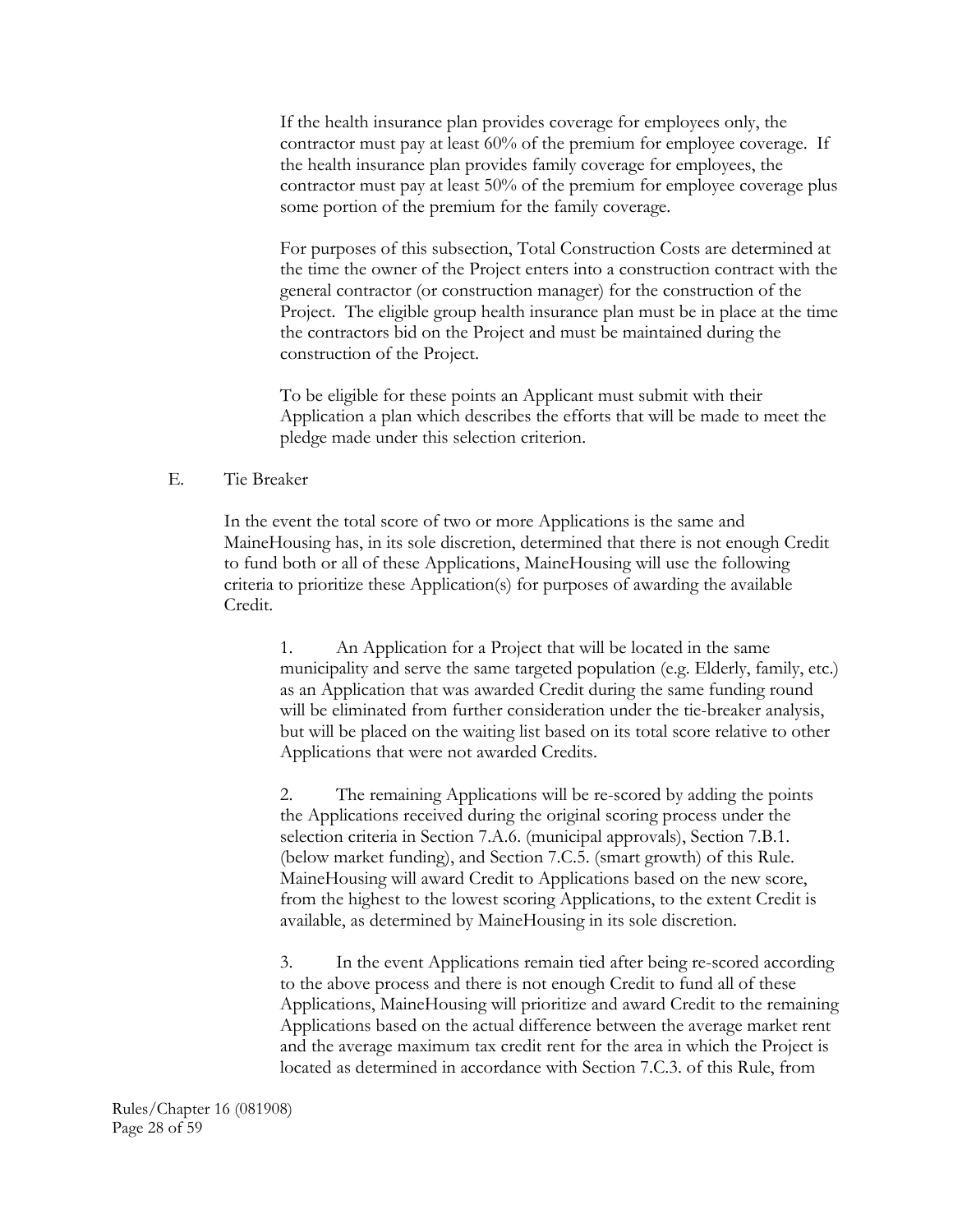the Application with the greatest actual difference to the Application to the least actual difference, to the extent Credit is available, as determined by MaineHousing in its sole discretion.

Projects that are not awarded Credit through this process will remain on the waiting list in order of their original score.

### 8. Project Evaluation

- A. Once a Project is selected, MaineHousing will determine the amount of Credit to be reserved. The amount requested in the Application will be the basis on which MaineHousing will determine the actual reservation, but the amount reserved will not necessarily equal the amount requested. The calculation of the amount of Credit will be based on the Applicable Percentage for the month in which the calculation is made unless there has been a qualified irrevocable election of the Applicable Percentage for a prior month.
- B. The amount of Credit reserved for a Project cannot exceed the lesser of the amount the Project is eligible for under the Code or the amount MaineHousing determines is necessary for the financial feasibility of the Project and its viability as a Qualified Lowincome Housing Project throughout the Credit Period. The evaluation process will be extensive and will require Applicants to provide significant amounts of financial information and Project detail. In making this determination, MaineHousing will consider:
	- 1. The sources and uses of funds and the total financing planned for the Project, including the reasonableness of development costs and operating expenditures;
	- 2. Any proceeds or receipts expected to be generated by reason of tax benefits; and
	- 3. The percentage of the housing credit dollar amount used for Project costs other than Intermediary Costs.

 These factors will not be applied so as to impede the development of Projects in hard-to-develop areas.

 C. In order to arrive at the amount of Credit dollars to be reserved for a Project, MaineHousing must identify the equity gap between development sources and uses which the Credit is designed to fill. In order to fulfill its statutory responsibility to allocate only the amount of Credit necessary for the financial feasibility of a Project and its viability throughout the Credit Period, MaineHousing reserves the right to limit recognition of Intermediary Costs, re-characterize Project sources and uses and make reasonable assumptions on projected revenues and expenses in the process of calculating the amount of Credit to be reserved or allocated to a Project. When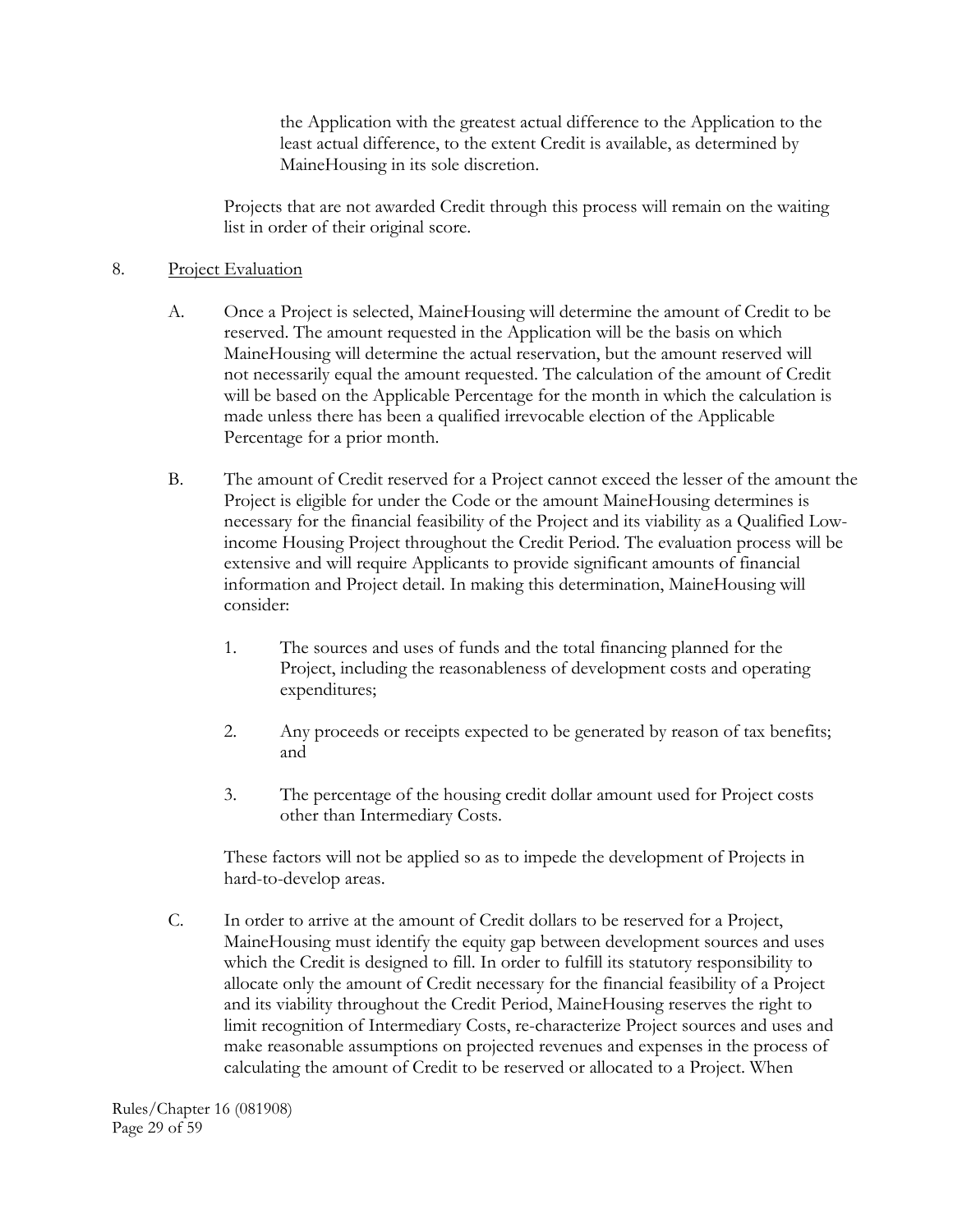applicable, MaineHousing will also take into consideration any restrictions imposed by federal laws and regulations imposing limitations on the combining of the Credit with other federal subsidies ("subsidy layering" guidelines).

 D. In order to fully evaluate the proposal's need for Credit, the expectation exists that availability of the Credit is a necessary incentive for the developer to undertake completion of the Project. Extreme caution should be taken to avoid incurring construction costs prior to the receipt of a reservation of Credit. MaineHousing reserves the right to cease processing any Application which has incurred construction costs prior to applying for Credit.

 In cases providing significant public purpose, when construction costs have been incurred prior to MaineHousing's decision to select any Application, developers should be prepared to demonstrate why the absence of Credit presents a serious risk to the overall viability and operation of the Project.

 E. MaineHousing will limit recognition of Developer Fees. The standard fee, regardless of whether costs used to calculate the fee include compensation paid to consultants, will be based on all aspects of Project development including, without limitation, creation of the Project concept, identification and acquisition of the Project site, obtaining construction and permanent financing, obtaining necessary subsidies, negotiation of syndication of investment interests in the Project, obtaining all necessary regulatory approvals, construction and marketing. Fees paid to consultants do not include fees for professional services such as those for environmental assessments, rental market studies, soil tests, and water tests. Reserves, in the form of cash, expected to be paid to the developer from the Project will be included in the Developer Fee calculation.

 Typically, the Developer Fee consists of two components, overhead and profit, which must be separately identified in the development budget for the Project. The Developer Fee, including these two components, shall be limited to \$15,000 per unit for the first 20 units in the Project and \$12,500 per unit for each additional unit in the Project, which total amount shall not exceed an amount equal to 15% of the Housing Development Costs, plus 10% of the costs of acquisition of land, existing buildings and equipment, all determined without regard to the Developer Fee.

 F. In reviewing Intermediary Costs, MaineHousing will limit recognition of certain general contractor costs. Regardless of the geographic location of the Project, the standards for general contractor overhead, general requirements and profit will be an amount not greater than 16% of the Total Construction Cost, within the following ranges:

 Overhead up to 2% of Total Construction Cost General Requirements up to 8% of Total Construction Cost Profit up to 6% of Total Construction Cost

Rules/Chapter 16 (081908) Page 30 of 59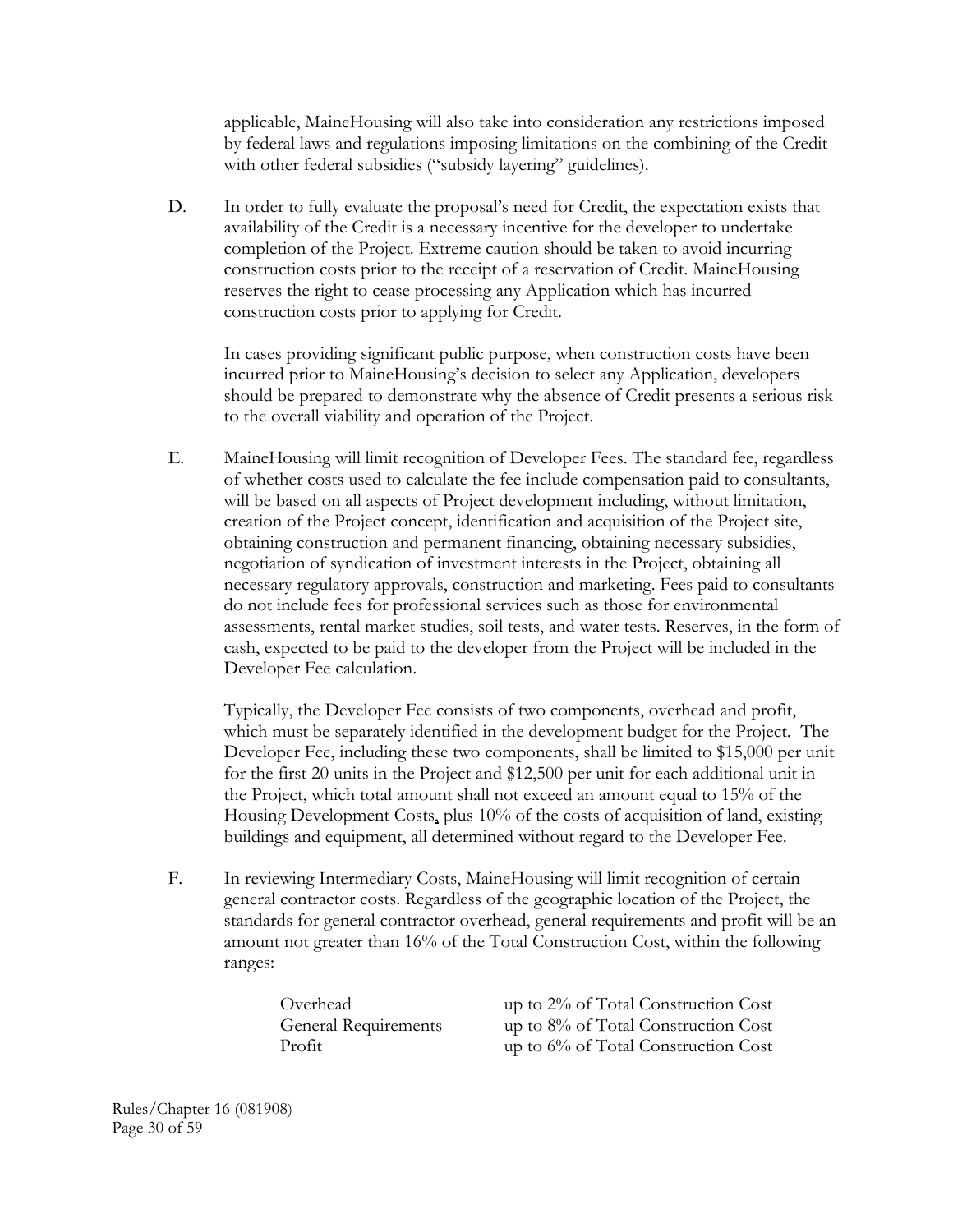- G. In reviewing Project costs MaineHousing will consider the reasonableness of the per unit Total Development Cost. However, the following standards will not automatically be used as a limit when calculating the amount of Credit for which the Project is eligible. Each Project will first be compared with historical data for similar Qualified Low-income Housing Projects, i.e. size, location, funding source, etc. Costs will be evaluated against industry cost standards. Consideration will be allowed for costs associated with tenant service and common area spaces. Otherwise, the per unit cost recognized for Credit allocations should not exceed the HUD 221(d)(3) per unit limits established for the State. MaineHousing will require additional documentation if MaineHousing feels the proposed costs are not comparable or reasonable.
- H. The evaluation of each Project to determine the amount of Credit dollars for which it is eligible will be performed as of each of the following dates:
	- 1. The Application.
	- 2. The allocation of Credit.
	- 3. The date each Qualified Low-income Building is placed in service.

 Prior to each determination, the Applicant shall certify to MaineHousing the full extent of all Federal, State and local subsidies which apply with respect to the Qualified Low-income Housing Project and provide such other information MaineHousing deems necessary in order to complete its evaluation.

 I. PURSUANT TO FEDERAL LAW, ANY DETERMINATION MADE BY MAINEHOUSING HEREUNDER SHALL NOT BE CONSTRUED TO BE A REPRESENTATION OR WARRANTY AS TO THE FEASIBILITY OR VIABILITY OF ANY PROJECT AND MAY NOT BE RELIED UPON AS A REPRESENTATION OR WARRANTY BY ANY PARTY.

# 9. Reservation of Credit

- A. Applicants will receive a Notice to Proceed indicating that an evaluation pursuant to Section 8 of this Rule will be undertaken. At the completion of the evaluation, MaineHousing will issue conditional reservations of Credit. The amount of Credit dollars reserved for a Project shall be the amount determined by MaineHousing pursuant to Section 8 of this Rule.
- B. Conditions contained in a conditional reservation will be performance-based, taking into consideration the specific circumstances of each Project and may include, without limitation:
	- 1. Payment of a Credit reservation fee equal to 3% of the amount of the reservation at the time of reservation.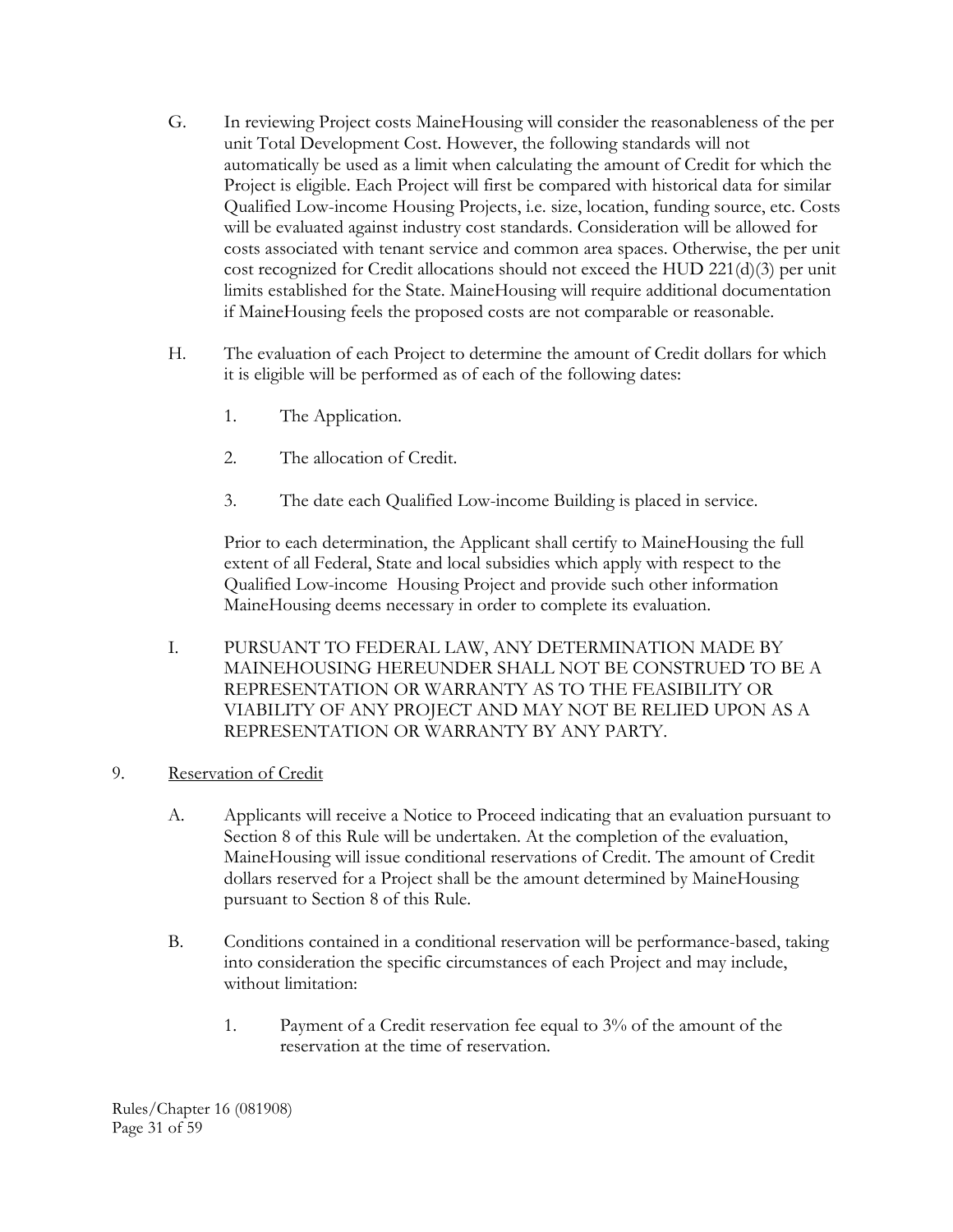- 2. Deadline for final working drawings and specifications.
- 3. Deadline for loan closing(s).
- 4. Deadline for receipt of information necessary for MaineHousing to make its determination on allocation or carryover allocation of Credit.
- 5. Prohibition against amendments or changes as set forth in Section 5.I. of this Rule.
- 6. Termination date.
- C. When reservations of the Credit have been issued in an amount equal to the applicable State Ceiling, standby reservations may be issued in the same manner as described in Section 9.A. of this Rule. Applicants receiving standby reservations will only be allowed to proceed if a sufficient amount of the applicable State Ceiling becomes available through lapsed or withdrawn reservations, the return of Credit or receipt of Credit from the national re-pooling of unused housing Credit allocations.
- D. An Applicant may cancel or withdraw a reservation by submitting written notice thereof to MaineHousing.
- E. Reservations and standby reservations of Credit from the State Ceiling for a particular calendar year which are in effect on December 31 of that calendar year may be converted to reservations of Credit from the State Ceiling for the following year upon mutual agreement of the parties.
- F. At the time of issuance of a reservation, and to the extent authorized by the Code, MaineHousing and the Applicant may enter into a Binding Agreement to fix the maximum Credit dollar amount to be allocated to each Qualified Low-income Building for which Credit has been requested. Any such Binding Agreement must satisfy the requirements of the Code and will contain the same performance-based conditions set forth in the Applicant's conditional reservation. The Applicant may also choose either to fix the Applicable Percentage for each Qualified Low-income Building in the Project by irrevocably electing the percentage for the month in which the Applicant and MaineHousing enter into such Binding Agreement or to select the applicable percentage for the month the building is placed in service.
- G. MaineHousing may, in its sole discretion, allocate additional Credit for a Project facing increased construction costs, provided that the additional Credit amount will not exceed an amount that will generate capital contributions in an amount equal to 5% of the Total Construction Cost for the Project estimated at the time construction bids on the Project are requested and is subject to Credit availability.
- H. Prior to a reservation of Credit, an Applicant must demonstrate proficiency in the area of Credit compliance monitoring by completing a Credit compliance monitoring

Rules/Chapter 16 (081908) Page 32 of 59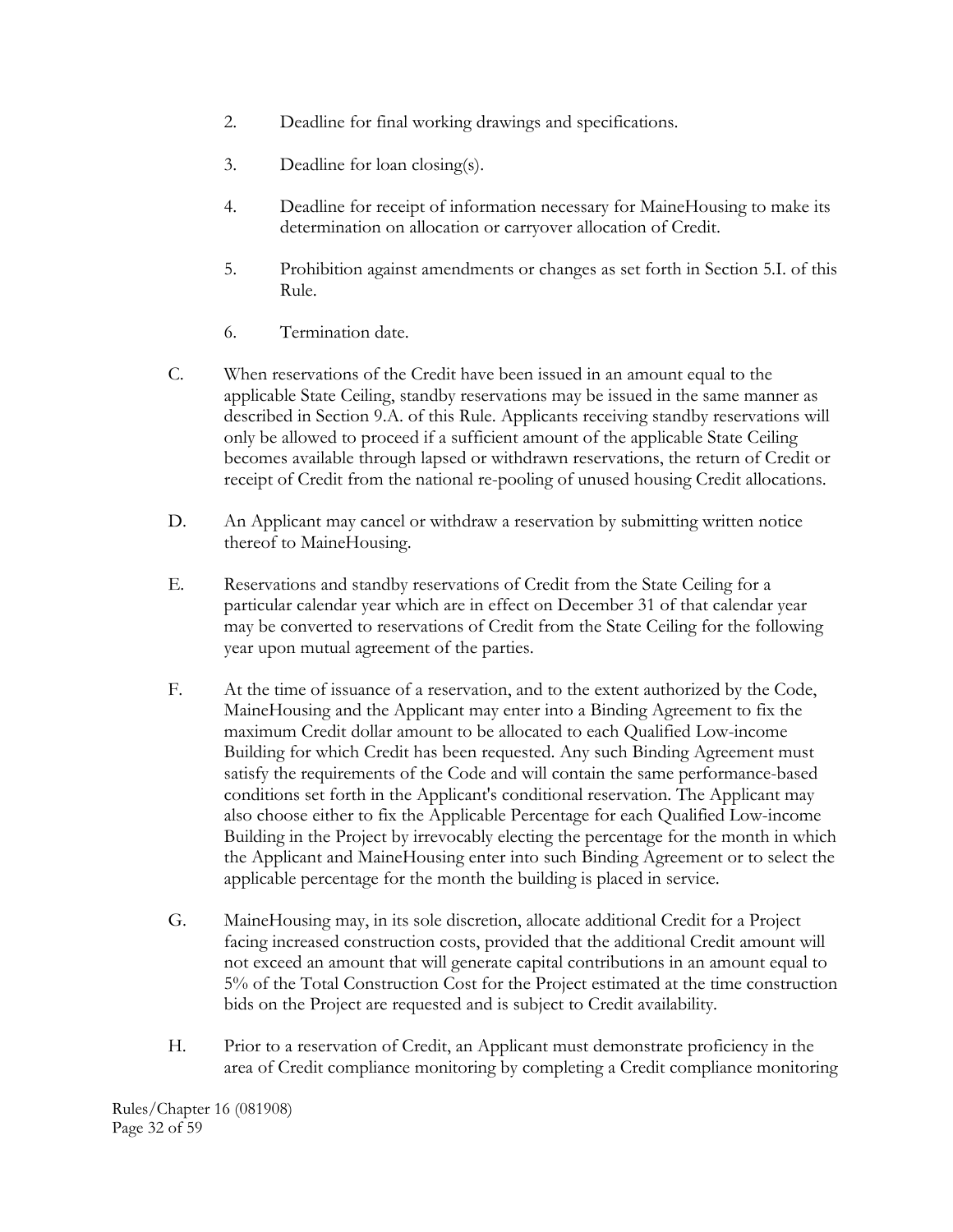training approved by MaineHousing or receiving certification from a Credit trainer approved by MaineHousing.

- 10. Allocation of Credit
	- A. Provided that an Applicant's Project is placed in service, within the meaning of the Code, in the calendar year for which a reservation of Credit has been issued and such reservation is still in effect, MaineHousing will allocate Credit to the Applicant, by issuance of IRS Form 8609 or such other form required by the IRS, after receipt of the following:
		- 1. A complete request for allocation of Credit, which must be in a form prescribed by MaineHousing and must include an audit report on the schedule of project costs prepared by an independent, third party certified public accountant.
		- 2. Certification of the total financing planned for the Project, all proceeds or receipts expected to be generated by reason of the Credit or other tax benefits, the total sources and uses of Project funds and the full extent of all Federal, state and local subsidies which apply or which the Applicant expects to apply with respect to the Project. In addition, the Applicant must identify all costs associated with the sale (i.e. commissions, due diligence, legal, accounting, reserves, etc.). This certification must include income, operating and development cost projections and methods for satisfying any deficits.
		- 3. An allocation fee as follows:

| Projects of up to 10 units   | \$250   |  |
|------------------------------|---------|--|
| Projects of 11 to 23 units   | \$ 500  |  |
| Projects of 24 or more units | \$1,000 |  |

 This paragraph does not apply to tax-exempt bond financed Projects described in Section 12 of this Rule.

- 4. A monitoring fee in an amount equal to \$250 per Credit eligible unit in the Project, not to exceed \$25,000 per Project.
- B. The amount of Credit allocated on behalf of each Qualified Low-income Building shall be the lesser of:
	- 1. The maximum amount for which the Project is eligible under the Code, as determined by MaineHousing based on information provided by the Applicant;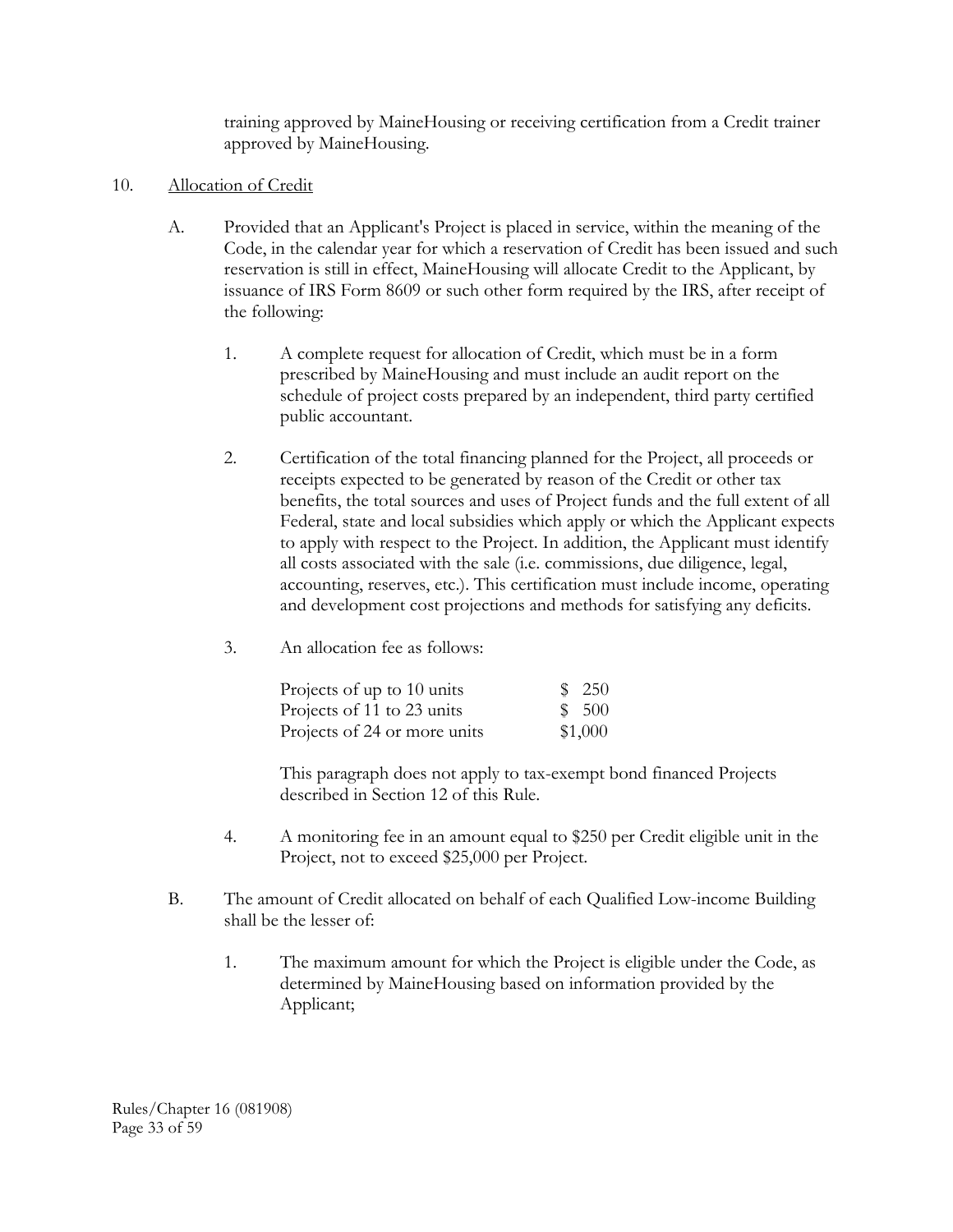- 2. The amount determined by MaineHousing as the minimum amount necessary for the financial feasibility of the Project and its viability as a Qualified Low-income Housing Project throughout the Credit Period; and
- 3. The amount stated in the conditional reservation.
- C. An allocation made by MaineHousing will be effective only with respect to a Qualified Low-income Building placed in service during the calendar year in which the allocation is made and only to the extent that the Internal Revenue Service gives effect to such allocation. CREDIT RECIPIENTS ARE RESPONSIBLE FOR TAKING ONLY THE AMOUNT OF CREDIT AUTHORIZED UNDER THE CODE AND RECOGNIZED BY THE INTERNAL REVENUE SERVICE AND NO RELIANCE MAY BE PLACED ON MAINEHOUSING BY ANY PARTY FOR THIS DETERMINATION.

# 11. Carryover Allocation

- A. If the Project, or individual Qualified Low-income Building within the Project will not be placed in service, within the meaning of the Code, in the calendar year for which a reservation of Credit has been issued, MaineHousing may issue a carryover allocation to qualifying Applicants or choose to carry over the balance of the State Ceiling as provided in Section 4.A. of this Rule. In order to be considered for a carryover allocation, an Applicant must provide:
	- 1. A complete request for carryover allocation of Credit, which must be in a form prescribed by MaineHousing and must include an audit report on the schedule of project costs prepared by an independent, third party certified public accountant.
	- 2. Certification of the total financing planned for the Project, all proceeds or receipts expected to be generated by reason of the Credit or other tax benefits, the total sources and uses of Project funds and the full extent of all Federal, State and local subsidies which apply or which the Applicant expects to apply with respect to the Project. This certification must include income, operating and development cost projections and methods for satisfying any deficits.
	- 3. Status report on the progress of development of the Project and the likelihood of the Project proceeding to completion.
	- 4. An allocation fee as follows:

| Projects up to 10 units        | \$ 250  |
|--------------------------------|---------|
| Projects with 11 to 23 units   | \$500   |
| Projects with 24 or more units | \$1,000 |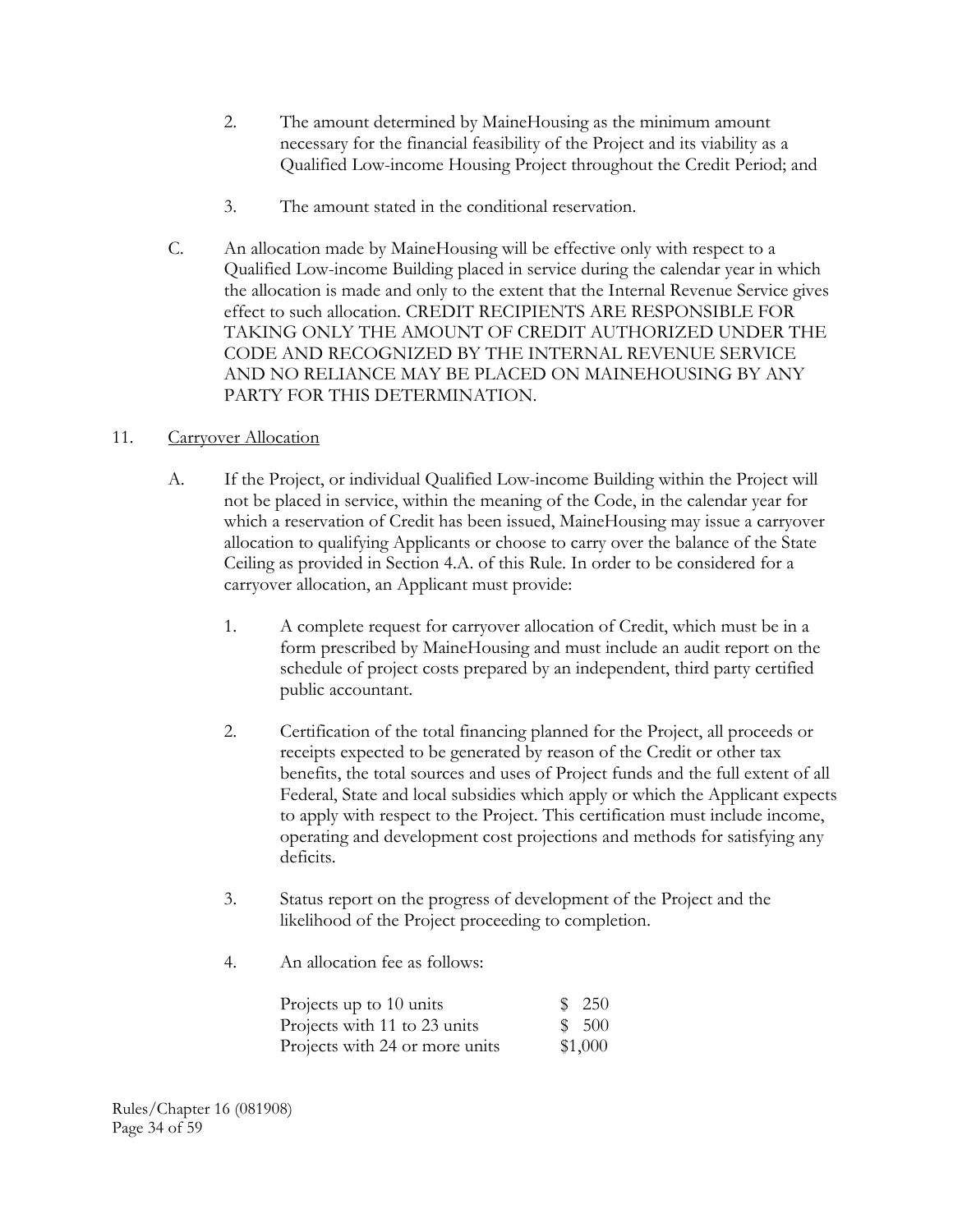- B. The amount of the carryover allocation for each Qualified Low-income Building shall be the lesser of:
	- 1. The maximum amount for which the Project is eligible under the Code, as determined by MaineHousing based on information provided by the Applicant;
	- 2. The amount determined by MaineHousing as the minimum amount necessary for the financial feasibility of the Project and its viability as a Qualified Low-income Housing Project throughout the Credit Period; and
	- 3. The amount stated in the conditional reservation.
- C. A carryover allocation made by MaineHousing will be effective only if:

 1. MaineHousing receives satisfactory evidence that more than ten percent (10%) of the reasonably expected basis in the Project, determined as of the second calendar year following the calendar year in which the carryover allocation is made, is incurred within twelve (12) months of the date the carryover allocation is made, and

 2. The Qualified Low-income Building is placed in service within two (2) years following the calendar year in which the allocation is made and only to the extent that the Internal Revenue Service gives effect to such allocation.

 The entity satisfying the requirements set forth in this Section 11.C. must be the same entity that received the carryover allocation. CREDIT RECIPIENTS ARE RESPONSIBLE FOR TAKING ONLY THE AMOUNT OF CREDIT AUTHORIZED UNDER THE CODE AND RECOGNIZED BY THE INTERNAL REVENUE SERVICE AND NO RELIANCE MAY BE PLACED ON MAINEHOUSING BY ANY PARTY FOR THIS DETERMINATION.

- D. In order to ensure maximum utilization of the Credit, MaineHousing may impose performance conditions on developers receiving carryover allocations and may terminate or cancel the allocation for failure to comply with such conditions.
- E. MaineHousing may, in its sole determination, convert a carryover allocation of Credit from the State Ceiling for a particular calendar year to a reservation of Credit from the State Ceiling for the year in which the carryover allocation is terminated or the following year subject to the requirements of this subsection. The carryover allocation must be rescinded by the mutual consent of MaineHousing and the Applicant. At the time the carryover allocation is rescinded, there shall not have been any changes in the Project design or financing which, in the sole determination of MaineHousing, would substantially affect the score that the Applicant received pursuant to the applicable selection criteria or result in a cost increase which would render the Project withdrawn pursuant to Section 5.H. of this Rule. There must be extenuating circumstances, which result in the Applicant's likely failure to meet the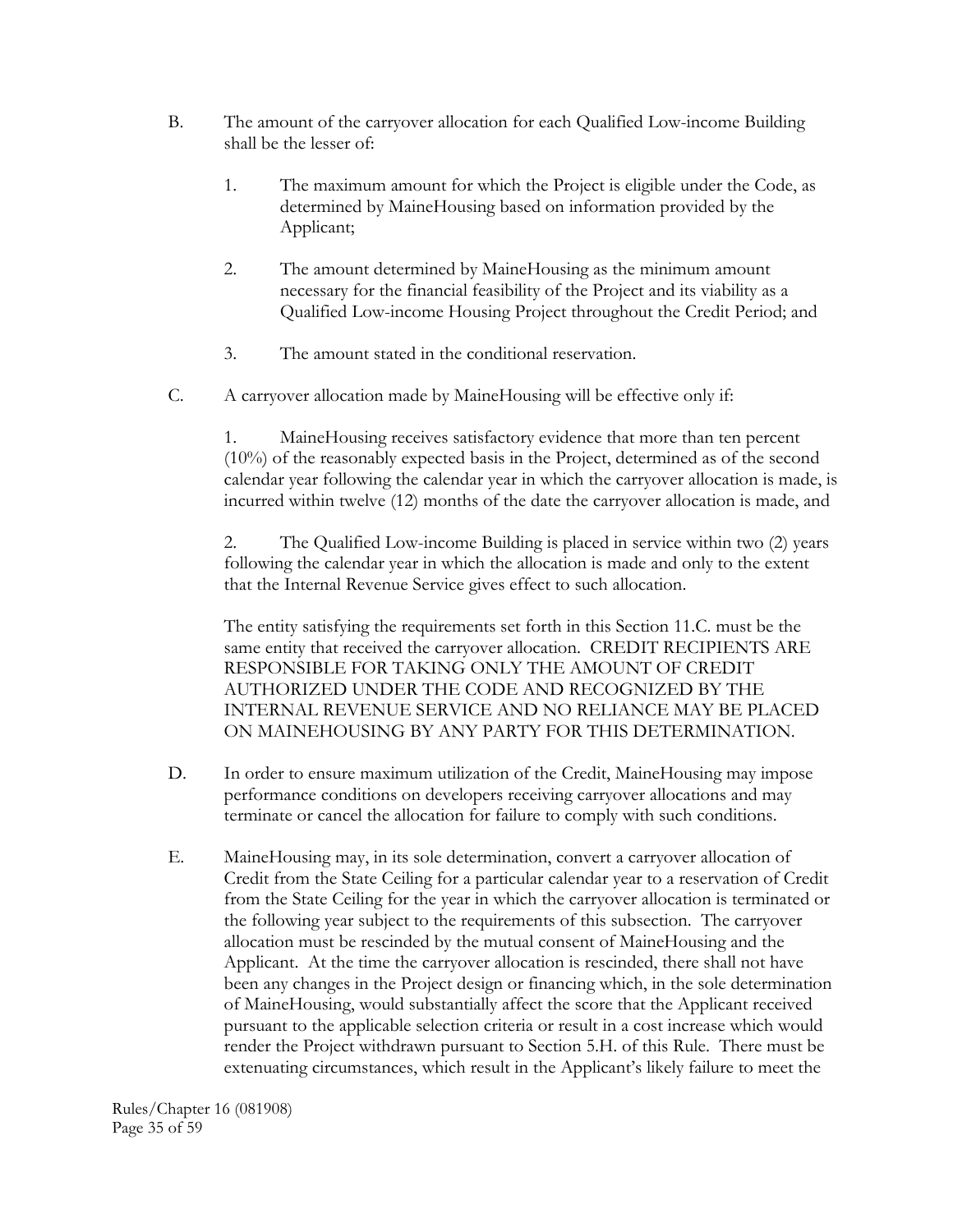10% basis test in Section 11.C.1. of this Rule or the likely failure of the Project to be placed in service within two (2) years following the year in which the allocation was made. The Project will only be required to meet the requirements of the Plan in effect at the time the Project received the original allocation of Credit. If the Applicant has entered into a Binding Agreement and elected to lock the Applicable Percentage, then the Applicant is bound by the Applicable Percentage elected under the original Binding Agreement.

- F. Credit returned to MaineHousing as a result of the termination or cancellation of a carryover allocation prior to September 30 in a particular calendar year shall be added to the State Ceiling for the calendar year in which it is returned. Credit returned as a result of a termination or cancellation of a carryover allocation after September 30 shall be added to the State Ceiling for the calendar year in which it is returned or the following year.
- G. MaineHousing may carry over the entire unallocated portion of the State Ceiling and deny all requests for Project-specific carryover allocations.

### 12. Tax-Exempt Bond Financed Projects

- A. A Qualified Low-income Building which is financed with the proceeds of tax-exempt bonds subject to the State volume cap on such bonds qualifies for the Credit on the portion of the Eligible Basis of the building financed with such bond proceeds without an allocation from the State Ceiling. If 50% or more of the Eligible Basis of a Qualified Low-income Building is financed with the proceeds of tax-exempt bonds subject to the state volume cap on such bonds, all of the Eligible Basis of the building qualifies for the Credit without an allocation from the State Ceiling.
- B. Except as otherwise provided in the Code, Qualified Low-income Buildings financed with the proceeds of tax-exempt bonds subject to the state volume cap on such bonds which are placed in service after 1989, in order to qualify for the Credit without an allocation from the State Ceiling, must satisfy the requirements for application and allocation set forth in Section 6 of this Rule (other than the affordability threshold requirement set forth in Section 6.B.) and Section 10 of this Rule (other than the requirement for issuance of a conditional reservation) and be evaluated by the issuer of the bonds according to the evaluation procedures set forth in Section 8 of this Rule to determine the proper amount of the Credit.
- C. Developers of properties financed with tax-exempt bonds and seeking Credit without an allocation from the State Ceiling may, to the extent the Project is not yet placed in service and is otherwise authorized by the Code, elect to fix the Applicable Percentage for each Qualified Low-income Building in the Project by irrevocably electing the percentage for the month in which the bonds are issued or the Applicable Percentage for the month the building is placed in service. Such an election must be made on forms provided by MaineHousing and must be made by the fifth day of the month following the month in which the bonds are issued.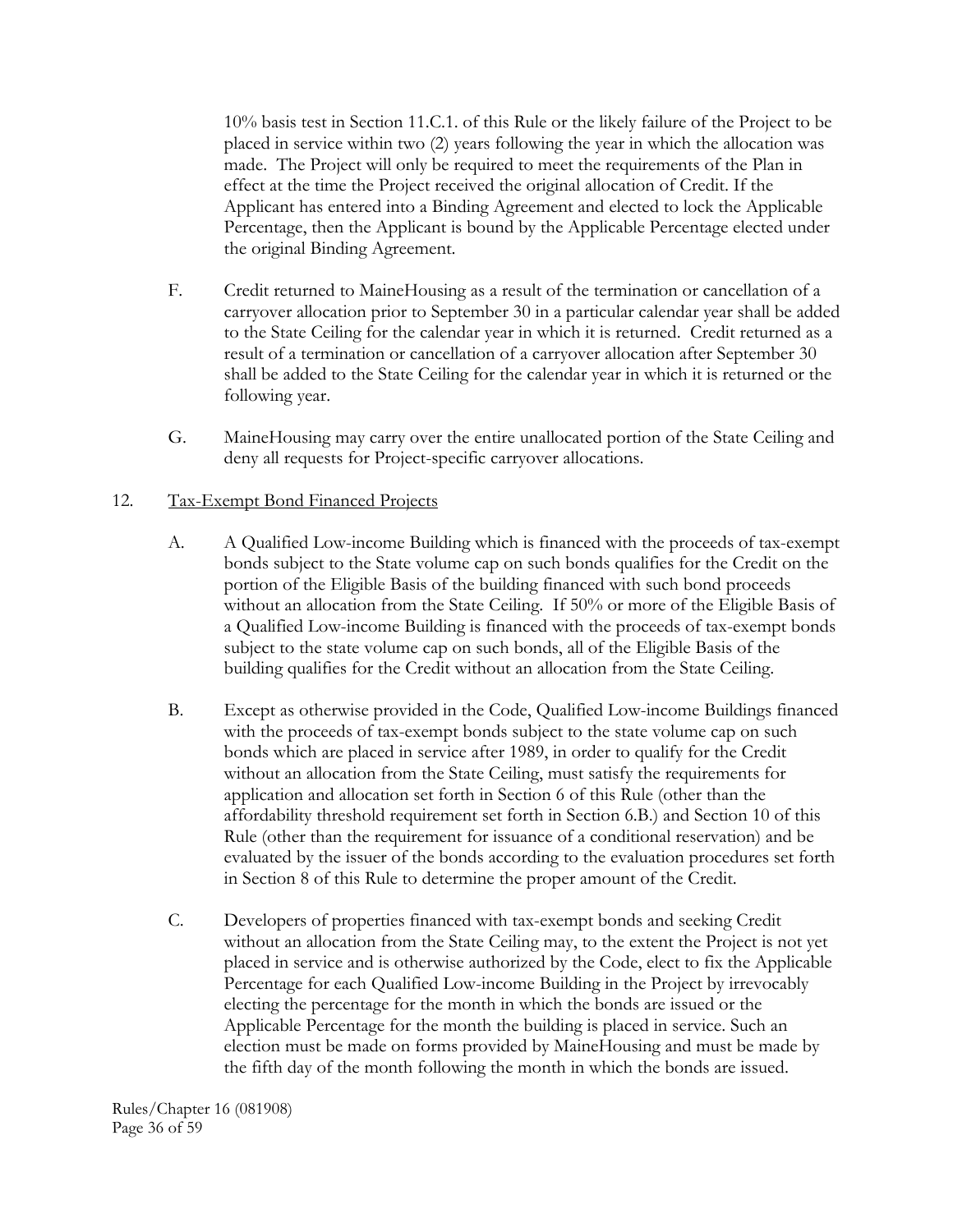- D. Developers of properties seeking Credit without an allocation from the State Ceiling must request the issuance of an IRS Form 8609 for each Qualified Low-income Building in the year the Project is placed in service. Such request must be made on forms provided by MaineHousing. This request must also include an audit report on the schedule of project costs prepared by an independent, third party certified public accountant.
- E. Once MaineHousing has reviewed the Project in accordance with this Section 12 and deemed the Project eligible to receive Credit, a determination letter will be issued.

### 13. Monitoring and Notification of Noncompliance

 MaineHousing is required by Federal law to monitor Qualified Low-income Housing Projects for noncompliance with the provisions of Section 42 of the Code and to notify the Internal Revenue Service when it becomes aware of any such noncompliance. In January 2007 the IRS issued its "Guide for Completing Form 8823 Low-Income Housing Credit Agencies Report of Noncompliance or Building Disposition". The purpose of the Guide is to provide standardized operational definitions for the noncompliance categories listed on Form 8823. Compliance with the monitoring procedures is a requirement of the Extended Low-income Housing Commitment. MaineHousing reserves the right to impose a reasonable fee for the administrative burden resulting from this on-going monitoring requirement. Owners must comply with the following requirements:

- A. Recordkeeping and record retention. Owners must keep on file and available to MaineHousing upon request, records for each Qualified Low-income Building in the Qualified Low-income Housing Project, including without limitation, the following information.
	- 1. The total number of residential rental units in each Qualified Low-income Building (including the number of bedrooms and the size in square feet of each residential rental unit).
	- 2. The number of residential rental units in each Qualified Low-income Building that are designated low-income units.
	- 3. The rent charged on each residential rental unit in each Qualified Lowincome Building (including any utility allowances).
	- 4. The number of occupants in each low-income unit.
	- 5. The low-income unit vacancies in each Qualified Low-income Building and information that shows when, and to whom, the next available units were rented.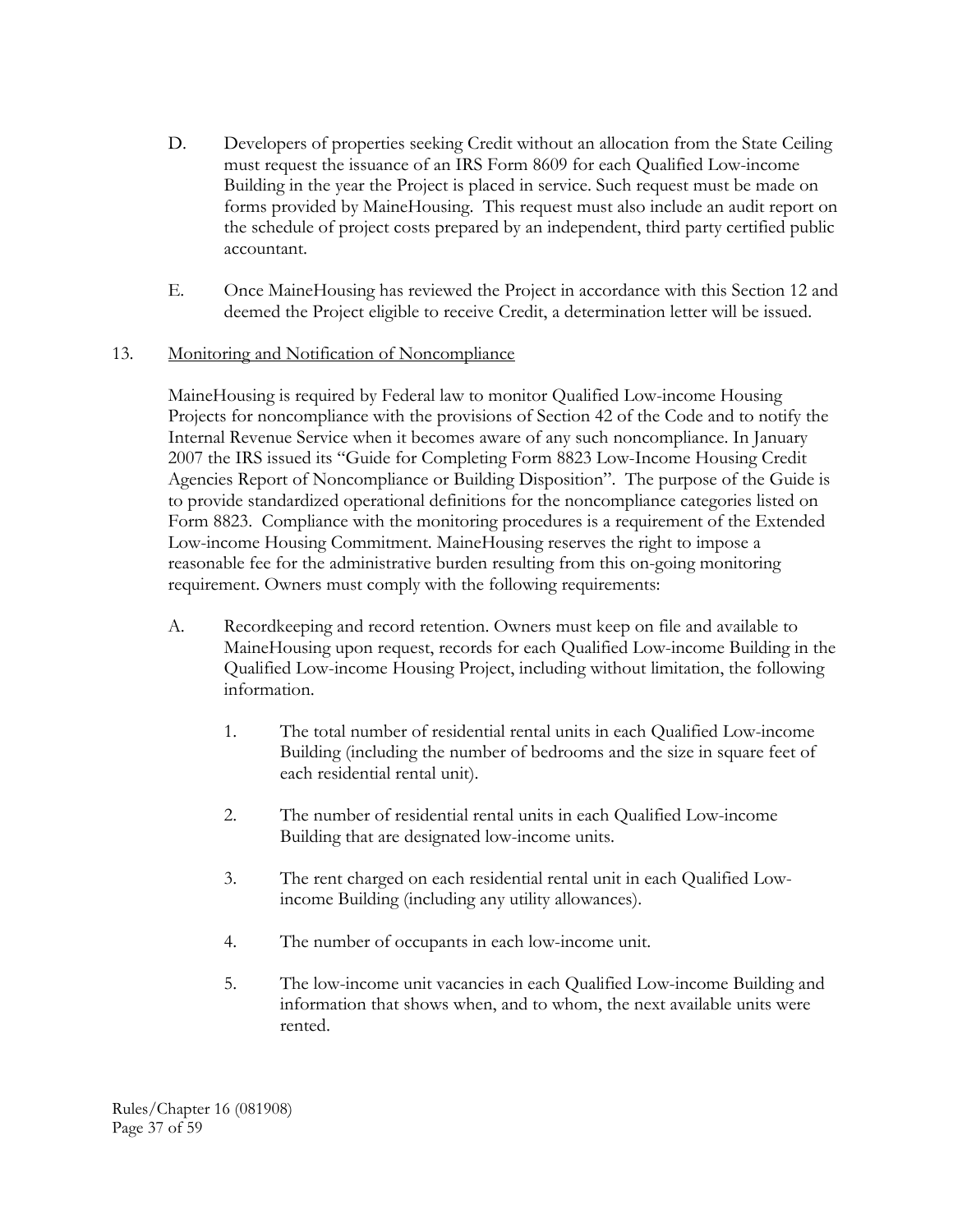- 6. An income certification for each household occupying a Credit-eligible unit in the Project at initial occupancy and upon any change in the size or composition of the household occupying the unit.
- 7. Annual income certifications for each household occupying a Credit-eligible unit in the Project, except (a) no annual income certifications are required for a Project in which 100% of the units in the Project are subject to the applicable income limit elected pursuant to Section  $42(g)(1)$  of the Code for the Project (i.e. either 100% of the units at 60% AMI or 100% of the units at 50% AMI), and (b) for a Project in which 100% of the units are Crediteligible units but the Project is subject to multiple income targeting requirements, annual income certifications are only required for households in units subject to the lower income targeting requirements (e.g. in a 100% Credit-eligible Project with 60% AMI, 50% AMI, 40% AMI and 30% AMI units, annual income certifications are required for the 50% AMI, 40% AMI and 30% AMI units). For Projects financed or assisted under State or federal programs that require annual income certifications, the owner must provide annual income certifications for each household occupying a Credit-eligible unit in the Project.
- 8. Documentation to support each low-income tenant's income certification (for example, a copy of the tenant's federal income tax return, Forms W-2, or verifications of income from third parties such as employers or State agencies paying unemployment compensation). Tenant income is calculated in a manner consistent with the determination of annual income in accordance with Section 8 of the United States Housing Act of 1937, not in accordance with the determination of gross income for federal income tax liability. In the case of a tenant receiving Section 8 housing assistance payments, the documentation requirement is satisfied if the public housing authority provides a statement to the Owner declaring that the tenant's income does not exceed the applicable income limit under Section 42(g) of the Code.
- 9. The Eligible Basis and Qualified Basis of each Qualified Low-income Building at the end of the first year of the Credit Period.
- 10. The character and use of the nonresidential portion of a Qualified Lowincome Building included in the Qualified Low-income Building's Eligible Basis (for example, tenant facilities that are available on a comparable basis to all tenants and for which no separate fee is charged for use of the facilities or facilities reasonably required by the Project).

 These records shall be maintained for each Qualified Low-income Building throughout the applicable Extended Use Period. These records shall be retained for at least six (6) years after the due date (with extensions) for filing the federal income tax return for that year. The records for the first year of the Credit Period, however, shall be retained until the later of the end of the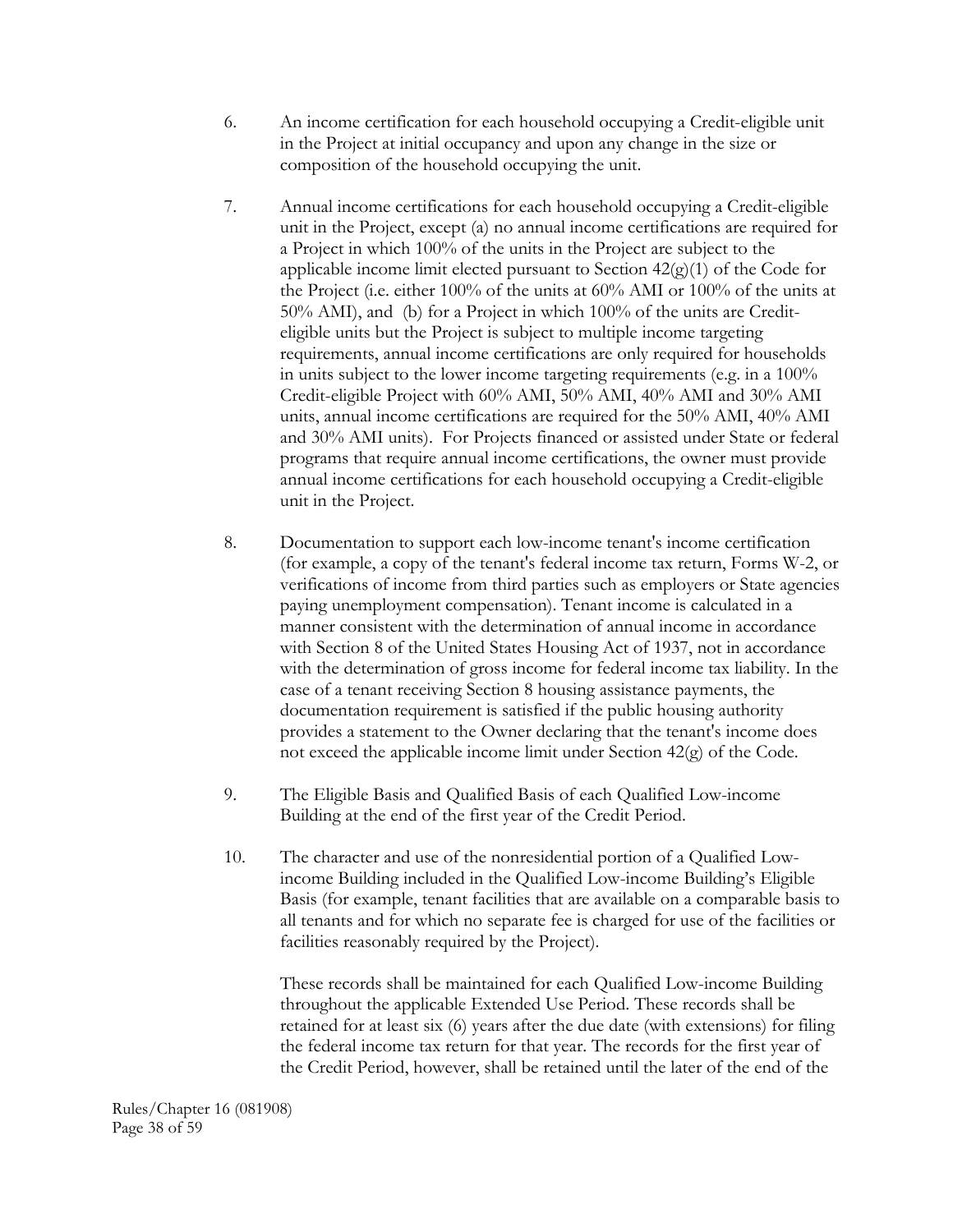applicable Extended Use Period or six (6) years beyond the due date (with extensions) for filing the federal income tax return for the last year of the Compliance Period of the Qualified Low-income Building. First year quarterly reports shall be filed with MaineHousing.

- 11. A determination of the student status of the resident household.
- B. Certification and review. Owners must certify compliance with the requirements of Section 42 of the Code as follows:
	- 1. All Owners must certify to MaineHousing annually throughout the Extended Use Period of the Qualified Low-income Housing Project for the calendar year preceding certification that:
		- a. The Project met the minimum low-income set-aside test applicable to the Project and complies with the additional low-income targeting pledged by the Owner as set forth in the Extended Low Income Housing Commitment on which the allocation was based, (e.g. 40% AMI and 50% AMI);
		- b. There was no change in the Applicable Fraction of any Qualified Low-income Building or that there was a change and a description of the change;
		- c. The Owner has received an annual income certification from each low-income household and documentation to support that certification, except as provided under Section 13.A.7. of this Rule, or in the case of a tenant receiving Section 8 housing assistance payments, the statement from a public housing authority described in Section 13.A.7. of this Rule;
		- d. Each qualified low-income unit in the Project was rent-restricted under Section  $42(g)(2)$  of the Code;
		- e. All units in the Project were available for use by the general public and used on a nontransient basis, except for transitional housing for the homeless provided under Section  $42(i)(3)(B(iii))$  of the Code;
		- f. Each Qualified Low-income Building was suitable for occupancy under applicable health, safety and building codes;
		- g. There was no change in the Eligible Basis of any Qualified Lowincome Building or if there was a change, the nature of the change (for example, a common area has become commercial space, or a fee is now charged for a tenant facility formerly provided without charge);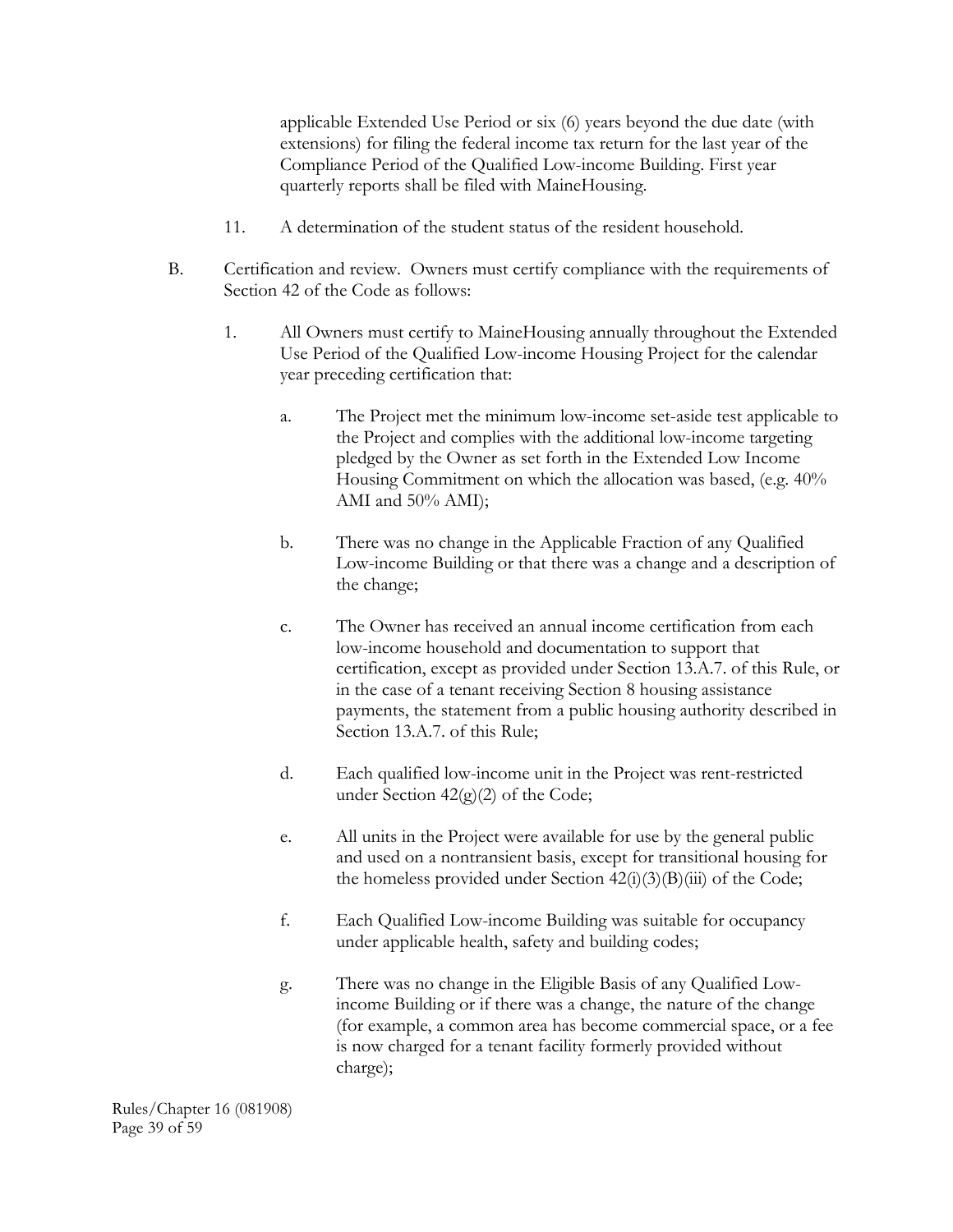- h. All tenant facilities included in the Eligible Basis of any Qualified Low-income Building, such as swimming pools, other recreational facilities and parking areas, were provided on a comparable basis without charge to all tenants in the Qualified Low-income Building;
- i. If a low-income unit in the Qualified Low-income Building became vacant during the year, that reasonable attempts were or are being made to rent that unit or the next available unit of comparable or smaller size to tenants having a qualifying income before any units in the Qualified Low-income Building were or will be rented to tenants not having a qualifying income;
- j. If the income of tenants of a low-income unit in the Qualified Lowincome Building increased above the limit allowed under Section 42 of the Code, the next available unit of comparable or smaller size in the Qualified Low-income Building was or will be rented to tenants having a qualifying income;
- k. The Project complies with the Extended Low-income Housing Commitment for Qualified Low-income Buildings subject to Section 7108(c)(1) of the Revenue Reconciliation Act of 1989;
- l. The Project complies with the requirements of all applicable Federal and State housing programs (e.g. RD, Federal HOME, HUD Section 8, or Tax-Exempt Bonds);
- m. The Project has not received notice of any violation of applicable building codes. In the event a violation occurs the owner must report all violations to MaineHousing including a summary of or copies of violations issued. The Owner must indicate whether the violations have been corrected and must retain all original reports of violation;
- n. No findings of discrimination under the Federal Fair Housing Act, Title VIII of the Civil Rights Act of 1968, as amended by the Fair Housing Amendments Act of 1988 (42 U.S.C. § 3601 *et seq.*) or the Maine Human Rights Act (5 M.R.S.A., Chapter 337, Subchapter IV) have occurred at the Project. A finding of discrimination includes an adverse final decision by HUD, an adverse final decision by a substantially equivalent State or local fair housing agency, or an adverse judgment from a Federal or State court;
- o. No applicant for tenancy in possession of a Section 8 voucher was refused housing solely because of their status as a Section 8 voucherholder;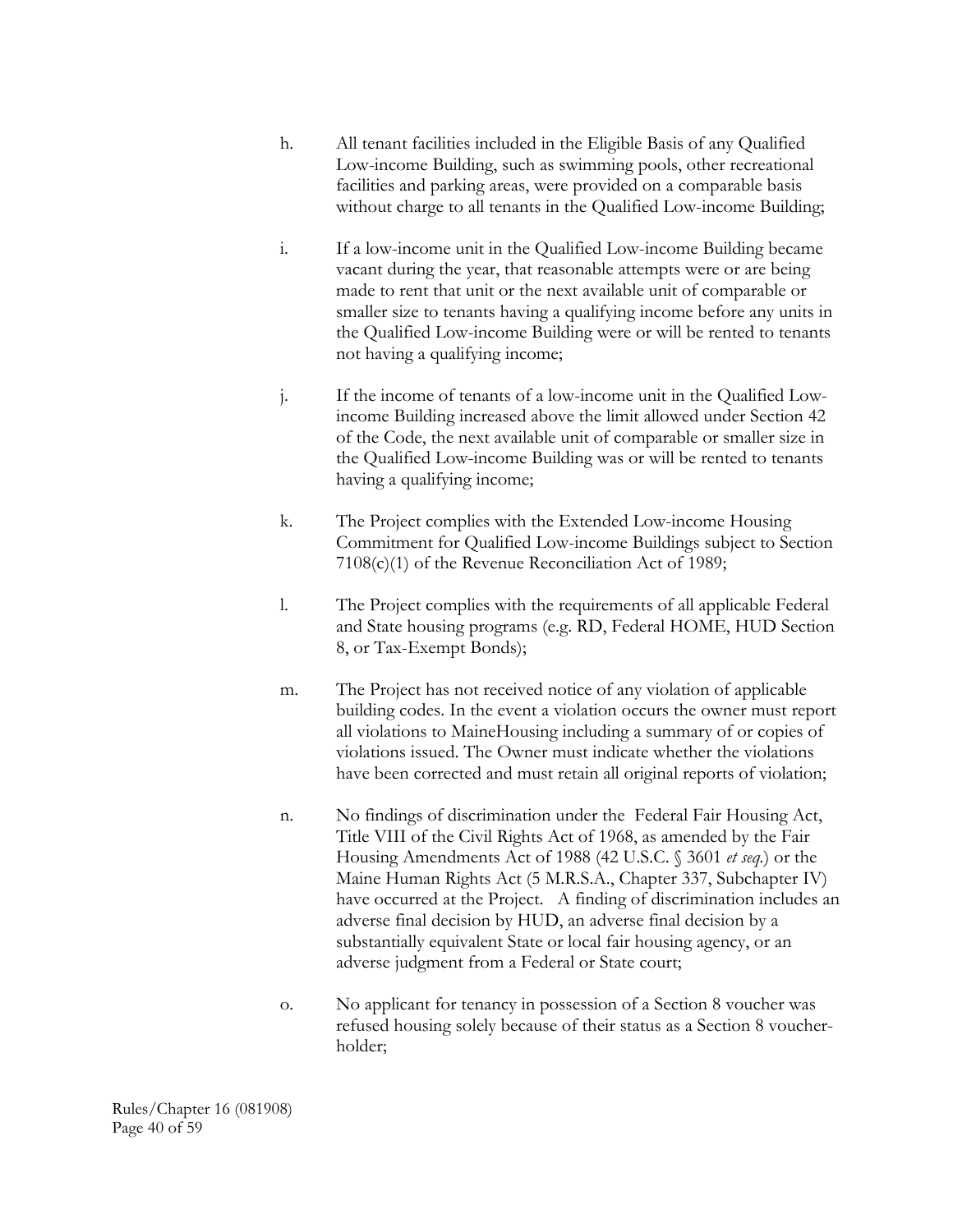- p. If the Owner received its Credit allocation from a portion of the State Ceiling set-aside for a Project involving a Qualified Non-Profit Organization under Section 42(h)(5) of the Code, then a Qualified Non-profit Organization materially participated in the operation of the Project within the meaning of Section 469(h) of the Code; and
- q. There has been no change in the ownership or management of the Project.
- 2. Annually throughout the Extended Use Period applicable to the Project, Owners must complete and submit to MaineHousing a tenant status report on a form prescribed by MaineHousing. The tenant status report shall accurately reflect tenant income, rent data and other occupancy information required by MaineHousing for each Qualified Low-income Building in a Project for the prior calendar year.
- 3. MaineHousing will review the tenant files of at least 20% of the low income units in each Project at least once every three (3) years. For new Projects placed in service, MaineHousing will complete a review of tenant records of 20% of the low income units at the Project within two (2) years following the year the last Qualified Low-income Building is placed in service. The tenant records to be reviewed, will be selected randomly by MaineHousing. Notice of Project selection, as well as the required timeframe for submission of details, will be provided by MaineHousing to the Owner in writing.
- 4. Owners of Qualified Low-income Buildings financed under the RD 515 program or Qualified Low-income Buildings of which 50% or more of the aggregate basis is financed with the proceeds of tax-exempt bonds are not required to submit, and MaineHousing is not required to review, the tenant income certifications, supporting documentation and rent records if RD or the bond issuer, as applicable, has entered into an agreement with MaineHousing to provide information concerning the income and rent of the tenants in the Qualified Low-income Building to MaineHousing. If the information provided by RD or the bond issuer is not sufficient for MaineHousing to make the required determinations, MaineHousing shall request the necessary additional income or rent information from the Owner.
- 5. MaineHousing shall review all certifications and supporting documentation submitted hereunder for compliance with the requirements of Section 42 of the Code.
- 6. The annual owner certifications, an executed Form 8609 and 8609-A for each Qualified Low-income Building and the tenant status report for each building required hereunder must be submitted to MaineHousing on or before a date established by MaineHousing, but in no event, later than May 1 of each year. The certification must cover the preceding calendar year and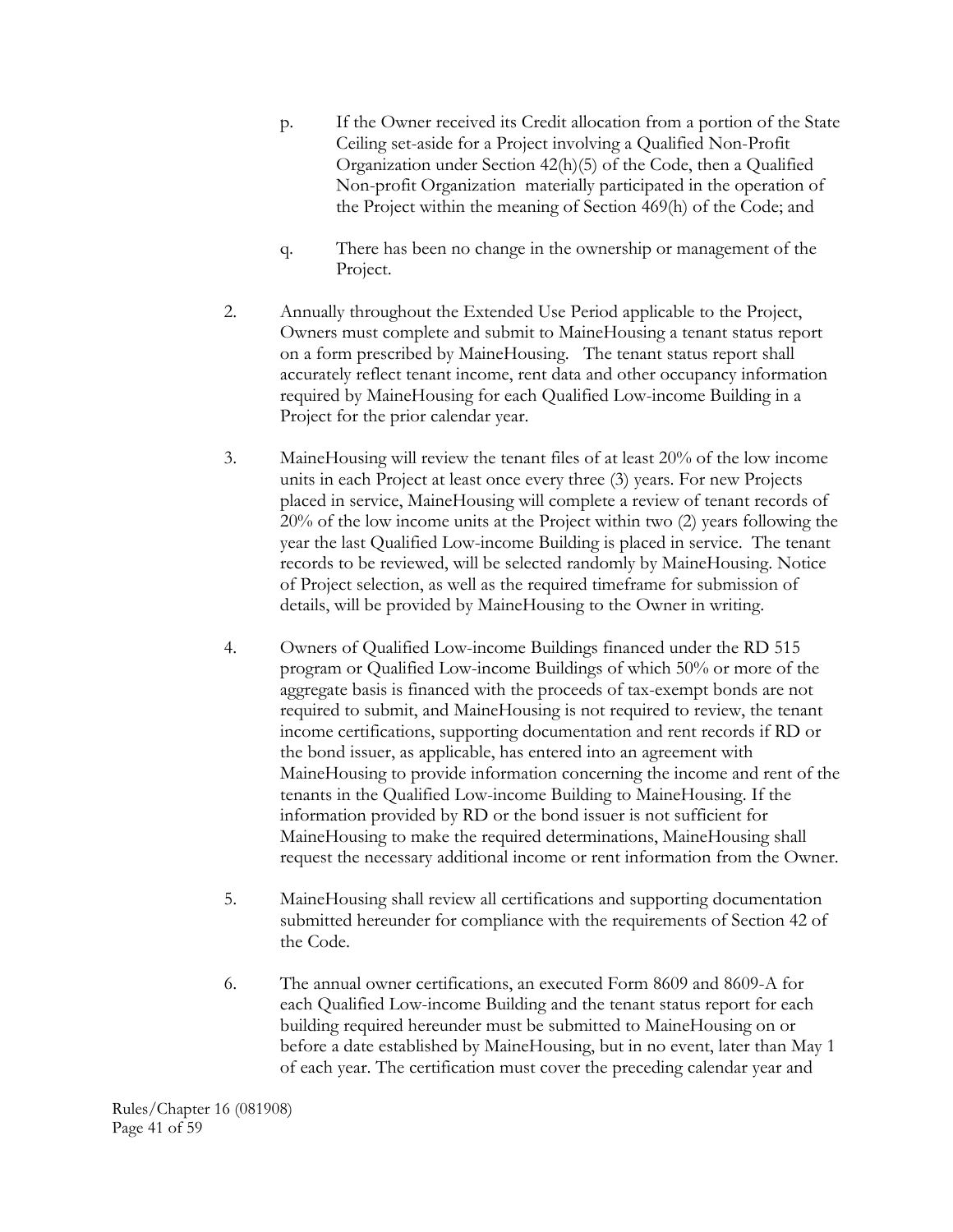must be made as of December 31 of the prior year. A completed and executed Form 8609 is only required to be submitted one time and must accompany the initial submission. The certifications shall be made on forms prescribed by MaineHousing and shall be made under penalty of perjury.

- C. Inspections. MaineHousing will perform property inspections consistent with Uniform Physical Condition Standards (UPCS) on a one-to-three year cycle, and shall have the right, at any time upon thirty (30) days notice to the Owner, to review all records referred to in Section 13 of this Rule.
- D. Monitoring Fee. All Applications shall be required to remit a one-time monitoring fee equal to \$250 for each Credit eligible unit in the Project, not to exceed \$25,000 per Project. This fee must be paid prior to the issuance of the IRS Form 8609.

MaineHousing reserves the right to waive all or part of the fee in the event the partnership enters in a compliance monitoring agreement acceptable to MaineHousing, and agrees to provide sufficient annual documentation to enable MaineHousing to perform its required oversight.

- E. Notification of noncompliance. In the event MaineHousing does not receive the certifications required hereunder when due or they are incomplete or insufficient, MaineHousing shall notify the Owner in writing of the missing, incomplete or insufficient certification. In the event MaineHousing discovers through audit, inspection, review or some other manner that the Project is not in compliance with the provisions of Section 42 of the Code, MaineHousing shall notify the Owner in writing of the nature of such noncompliance. In either case, such notice shall provide the Owner with a reasonable correction period, not to exceed ninety (90) days, in which the Owner must supply the completed certifications and/or bring the Project into compliance with Section 42 of the Code. If MaineHousing determines there is good cause, it may extend the correction period for up to six (6) months. Within forty-five (45) days after the end of the correction period, including any permitted extensions, MaineHousing shall file the required Form 8823, Low-Income Housing Credit Agencies Report of Noncompliance, with the Internal Revenue Service regardless of whether the noncompliance or failure to certify has been corrected.
- F. LIABILITY. COMPLIANCE WITH THE REQUIREMENTS OF SECTION 42 OF THE CODE IS THE RESPONSIBILITY OF THE OWNER OF THE QUALIFIED LOW-INCOME BUILDING FOR WHICH THE CREDIT IS ALLOWABLE. MAINEHOUSING'S OBLIGATION TO MONITOR FOR COMPLIANCE WITH THE REQUIREMENTS OF SECTION 42 OF THE CODE DOES NOT MAKE MaineHousing LIABLE FOR AN OWNER'S NONCOMPLIANCE.
- 14. Additional Requirements

Rules/Chapter 16 (081908) Page 42 of 59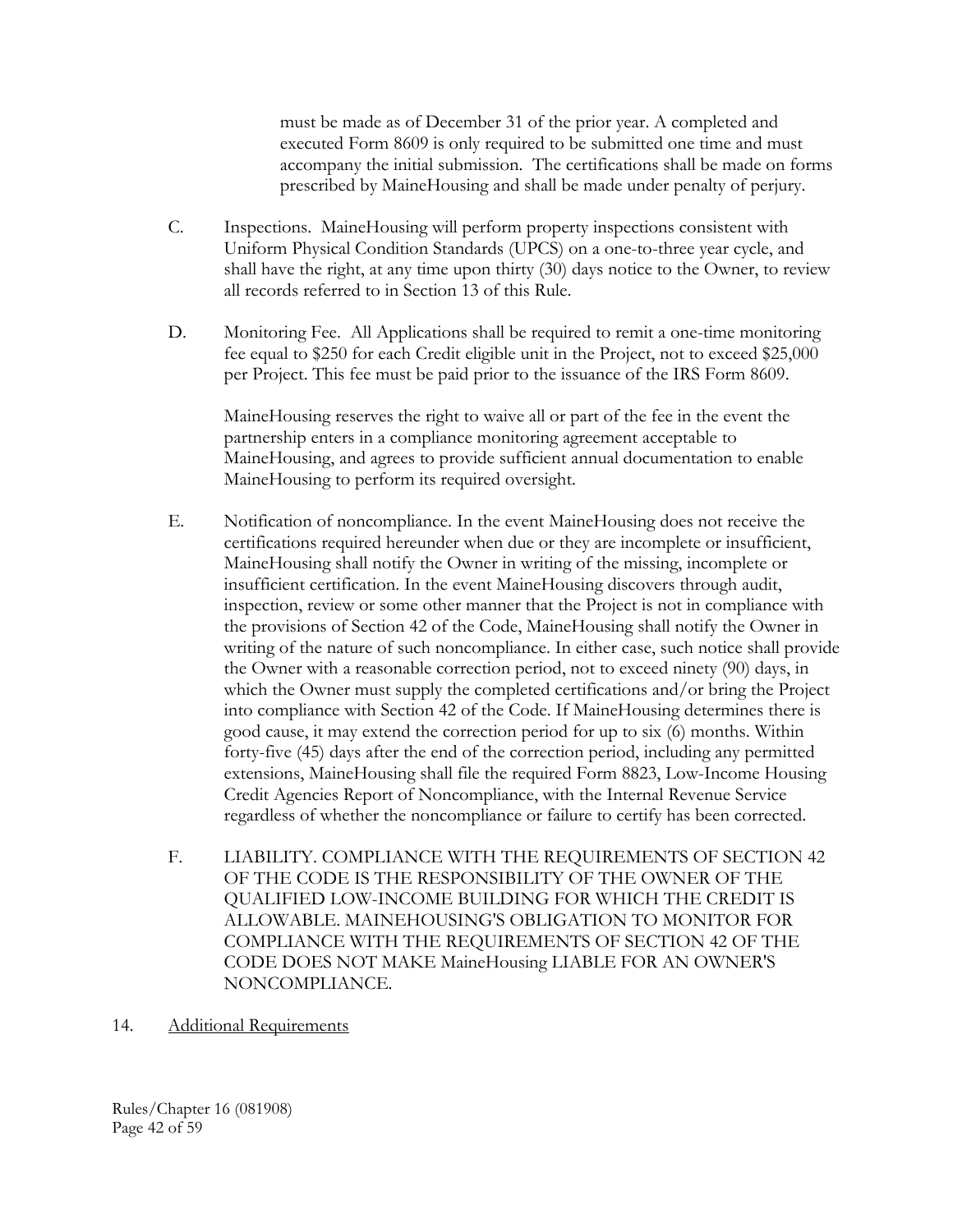- A. Applicant's eligibility for use of the Credit after allocation of the Credit is conditioned on Applicant's continued compliance with certain tenant income and rental restrictions. Failure to comply with such restrictions can result in forfeiture and recapture penalties being imposed upon Applicant by the Internal Revenue Service. MaineHousing ACCEPTS NO RESPONSIBILITY AND NO RESPONSIBILITY SHALL BE IMPLIED BY THE ISSUANCE OF A RESERVATION, ALLOCATION OR CARRYOVER ALLOCATION OF CREDIT ON BEHALF OF A PARTICULAR PROJECT, FOR ENFORCEMENT OF, OR COMPLIANCE WITH, ANY OF THESE RESTRICTIONS NOW OR HEREAFTER IMPOSED.
- B. Any provision of applicable Federal or State law, including without limitation, the Code and the Act, shall take precedence over this Rule in the event of any inconsistency.
- C. This Rule does not preclude such additional or alternative requirements as may be necessary to comply with the Code or the Act.
- D. This Rule establishes a pool of eligible Applicants but does not preclude additional reasonable criteria and does not confer any automatic right or entitlement to Credit on any person or entity eligible hereunder.
- E. The Director of MaineHousing, individually or by exercise of the delegation powers contained in the Act, shall make all decisions and take all action necessary to implement this Rule. Such action of the Director shall constitute final agency action.
- F. Upon determination of good cause, the Director of MaineHousing or the Director's designee may, subject to statutory limitations, waive any provision of this Rule. Each waiver shall be in writing and shall be supported by documentation of the pertinent facts and grounds.

**STATUTORY AUTHORITY:** 30-A MRSA  $\{\$4741(1)$  and 4741(14), Section 42 of the Internal Revenue Code of 1986, as amended

### **EFFECTIVE DATE**: September 17, 2007

**BASIS STATEMENT**: The Internal Revenue Code of 1986, as amended, (the "Code") requires Maine State Housing Authority ("MaineHousing"), as the State's designated housing credit agency, to adopt a qualified allocation plan for allocating and administering the State ceiling of low income housing tax credits (the 'State Ceiling"). This Rule, as modified, is the qualified allocation plan for allocating the 2008 State Ceiling and the 2009 State Ceiling (sometimes referred to herein as the "QAP"). MaineHousing is proposing significant changes to the Rule intended to achieve certain economic and public policy objectives.

### *Original Proposed Rule*

Rules/Chapter 16 (081908) Page 43 of 59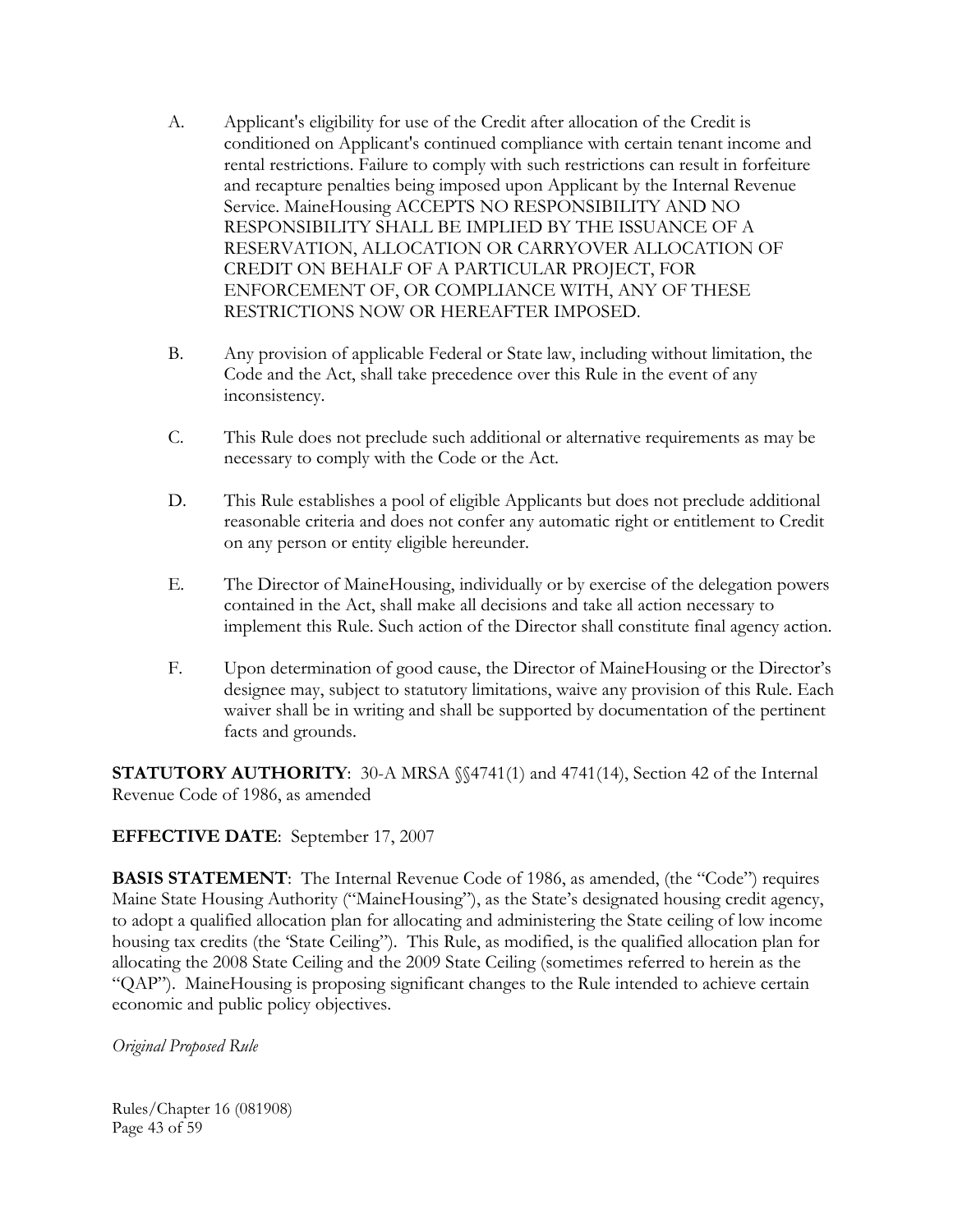The cost of developing affordable housing is increasing and there are fewer financial resources available. MaineHousing is instituting several changes to contain development costs and provide for a more efficient use of low income housing tax credits. One change is a new per unit cap on the amount of credit projects are eligible to receive based on the number of low income units, instead of a per project limitation, to allow the development of larger, more cost-effective housing projects. Another cost containment measure is a stricter per unit cap on developer fees. The developer fee cap replaces a former selection criterion that encouraged developers to defer receipt of a percentage of their fee as a source of funding for the development of the project. Finally, MaineHousing is limiting the amount of additional low income housing tax credits a project can receive after an application has been selected. Recently, a growing number of projects have experienced significant increased development costs from the time an application is selected to the time the project receives loan approval. The new limitation is based on an industry standard for determining whether a design professional has designed a project to budget.

MaineHousing made significant changes to the housing needs selection criteria. Concerns about the analysis MaineHousing has historically used to determine the housing need rankings in the qualified allocation plan has increased in recent years, most of which were concerns about MaineHousing's use of labor market areas as the basis for the needs analysis and the lack of reliable data on vacancy and market rent. MaineHousing shares some of these concerns and is replacing the former housing needs rankings with new selection criteria that are based on the need for affordable housing in service center communities, rather than labor market areas, and rely on vacancy data and data on rent comparables in the market studies required to be submitted with the application for low income housing tax credits. Because MaineHousing is relying on data in the market studies for purposes of scoring applications, all market studies must comply with the National Council of Affordable Housing Market Analysts (NCAHMA) Model Standards for Market Studies for Rental Housing. Previously, MaineHousing only encouraged market studies that met the NCAHMA guidelines. Also, MaineHousing has created a new selection criterion that encourages applicants to use NCAHMA members to prepare the market studies.

Another significant change is the creation of new selection criteria to encourage smart growth. The new criteria incorporate some of the smart growth criteria from the prior qualified allocation plan, but remove the State Planning Office from the determination process and substantially increase the relative weight of the category. The original proposed criteria focused the development of housing in downtowns and within safe walking distance of services important to daily life.

Other changes include: (i) changing certain selection criteria that all applicants pledge in their applications to threshold criteria, including minimum affordability and preference for persons on Section 8 and public housing waiting lists; (ii) changing the rural housing set-aside to a set-aside for the preservation of multi-family housing previously funded by Rural Development because of the lack of Rural Development funding for new multifamily housing construction; (iii) instituting a tie breaker mechanism for awarding credits to applications that have the same total score but for which MaineHousing does not have enough credits to fund both applications; (iv) modification of existing criteria to clarify or better effectuate the intent of the criteria; and (v) other updates, clarifications and grammatical changes.

Rules/Chapter 16 (081908) Page 44 of 59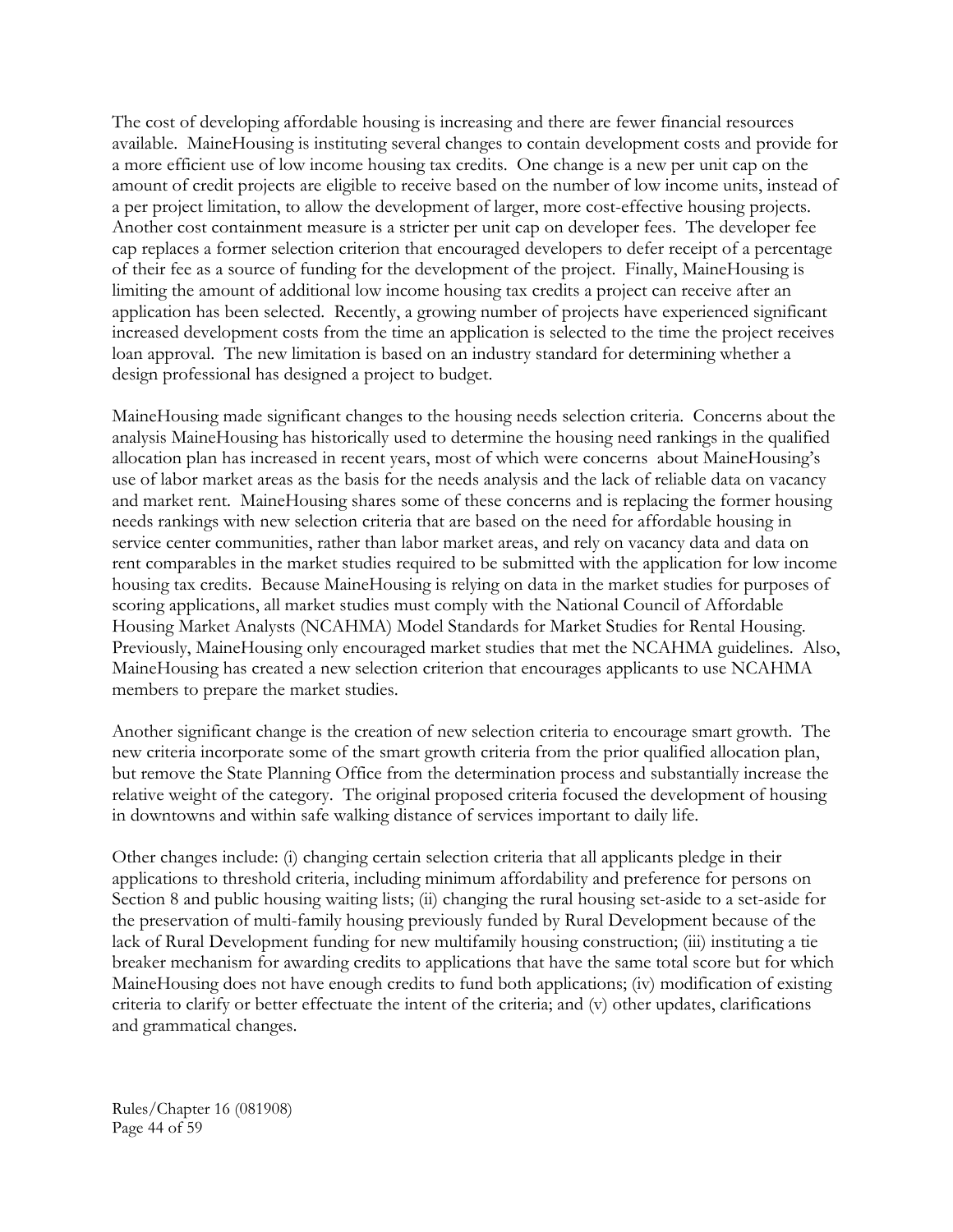The original proposed rule also eliminated the former project-based rental assistance selection criterion and established a new selection criterion to encourage the development of affordable housing in difficult to develop areas and qualified census tracts, in which projects are qualified for additional credit based on a regulatory 30% increase in the eligible basis of the project.

### *Substantial Changes to Proposed Rule*

In response to comments on the proposed amendments to the rule received during the public hearing and the extended comment period, MaineHousing is considering the following modifications, one or more of which modifications may be considered substantially different from what was proposed. The modifications under consideration include: (1) modifying the selection criterion that encourages smoke-free housing to clarify owners are required only to provide educational materials on tobacco treatment programs rather than provide access to tobacco treatment programs to residents to qualify for points under the criterion (Section 7.A.8. of the modified rule); (2) reinstating the project-based rental assistance selection criterion deleted in the proposed amendments to the rule, but excluding HUD project-based voucher assistance (Section 7.B.3. of the modified rule); (3) eliminating the proposed new selection criterion that would have encouraged the development of affordable housing in difficult to develop areas and qualified census tracts (former Section 7.C.4. of the originally proposed rule) and, accordingly, removing the criterion from consideration under the proposed new tie breaker mechanism (Section 7.E.2. of the originally proposed rule); and (4) further expanding the new comprehensive smart growth selection criterion to encourage the reuse or remediation of existing structures or previously developed sites as an alternative to development in or near downtowns (Section 7.C.5. of the modified rule). MaineHousing made these changes to the final Rule.

#### *Process*

MaineHousing held a public hearing on June 25, 2007 to receive testimony on the proposed Rule. The following persons and organizations testified at the public hearing: John Anton, Chair-Elect of Maine Affordable Rental Housing Coalition; Tina Pettingill, Chair of The Smoke-free Housing Coalition of Maine; and Mr. Bernardin, Director of Acqusitions of The Caleb Foundation. MaineHousing held the comment period open until Friday, July 5, 2007. MaineHousing received written comments from organizations that testified at the public hearing and from other persons and organizations before and after the hearing, including: Maine Affordable Rental Housing Coalition; The Smoke-free Housing Coalition of Maine; Peter H. Piccirillo, President of Planning Insights, Inc.; Diane Hartley, Deputy Director of The Housing Partnership; John DelVecchio of the State Planning Office; Pamela M. B. Studwell, Senior Policy Analyst at the Maine Coalition on Smoking or Health; Tim Gooch, President of Best Apartments, Inc.; Lorna Fogg of Travois, Inc.; and Michael Bodaken, Executive Director of the National Housing Trust.

MaineHousing reopened the comment period on the Rule for a period of at least 30 days, ending at 5:00 PM on Friday, August 11, 2007 to accept comments on the substantial changes to the Rule. MaineHousing did not receive any comments on the substantial changes to the Rule during this period.

Rules/Chapter 16 (081908) Page 45 of 59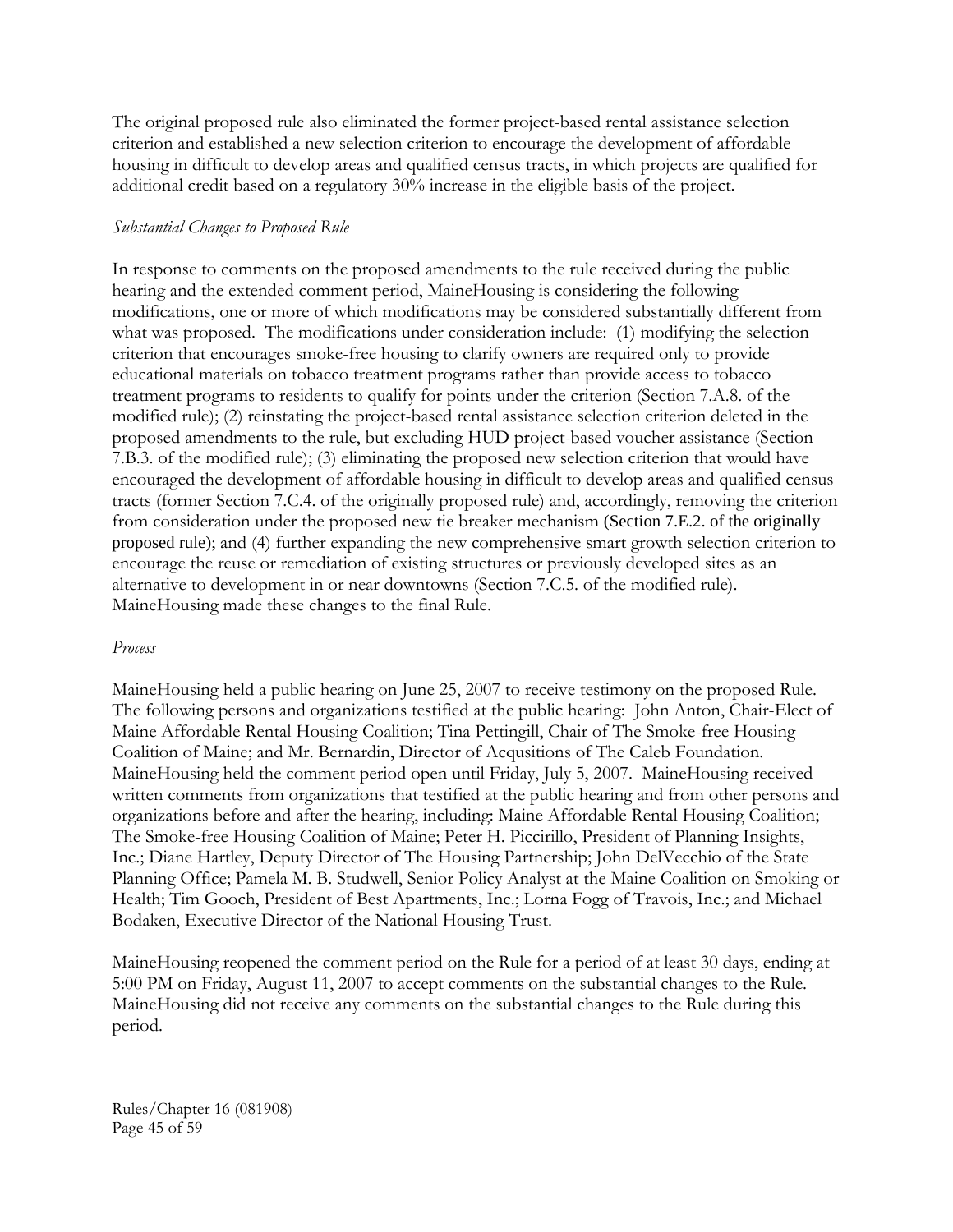#### **Summary of Comments and Responses to Comments on Rule**

A summary of the testimony and comments and MaineHousing's response to the testimony and comments follows.

### **Section 4 of the Rule**

### **Set-asides**

**Comment:** Travois, Inc. commented MaineHousing should reinstate the rural housing set-aside, but remove the requirement that a project be located in Difficult to Develop Area or a Qualified Census Tract to qualify for the set-aside.

**Response:** Eligibility for the set-aside was previously limited to rural housing located in a Difficult to Develop Area or a Qualified Census Tract because residential rental projects in rural areas in Maine typically need the 30% increase in low income housing tax credits to make the projects feasible. HUD eliminated the great majority of Difficult to Develop Areas in Maine this year, which results in fewer feasible projects unless the applicant has alternative sources of funding to make up for the loss of additional credits. These additional funds are eligible for points under Section 7.B.1., thus already creating an advantage for those projects. RD has a significant portfolio of aging affordable housing. Often these projects only require minimal amounts of credit to be feasible, but would not compete well enough to win and award. RD has instituted a variety of programs to work collaboratively with the tax credit program in order to preserve and rehabilitate these aging projects. It is important that MaineHousing take this opportunity to assist in the preservation effort.

**Comments:** The National Housing Trust commented the State of Maine has a significant preservation problem: Project-based Section 8 rental assistance contractors for 103 properties with 3,678 assisted units will expire before the end of FY 2012, with 33 of the properties, including 1,438 assisted units owned by for-profit entities, and 353 rural Section 515 properties with 5,943 affordable units may be at risk due to high operating costs, low rents and physical deterioration.

The National Housing Trust supports the RD Set-aside, but suggests MaineHousing increase the amount of the set-aside to \$350,000 and limit the use of the tax credit equity to rehabilitation.

The National Housing Trust expressed it supports MaineHousing's priority and the scoring criterion for the rehabilitation of existing multifamily housing and commented MaineHousing has preserved at least 15 properties containing 914 units through its tax credit programs. In addition to these efforts, The National Housing Trust encouraged MaineHousing to create a larger tax credit set-aside for all proposals involving the preservation and rehabilitation of existing multifamily rental housing, not only rural housing.

**Response:** The \$350,000 credit limit for the former rural housing set-aside contemplated the cost of newly-constructed housing. MaineHousing set a smaller credit limit for the RD set-aside because the cost of rehabilitating the average-sized RD project in the State is much less and will require far less credit, which is one of the benefits of preserving existing

Rules/Chapter 16 (081908) Page 46 of 59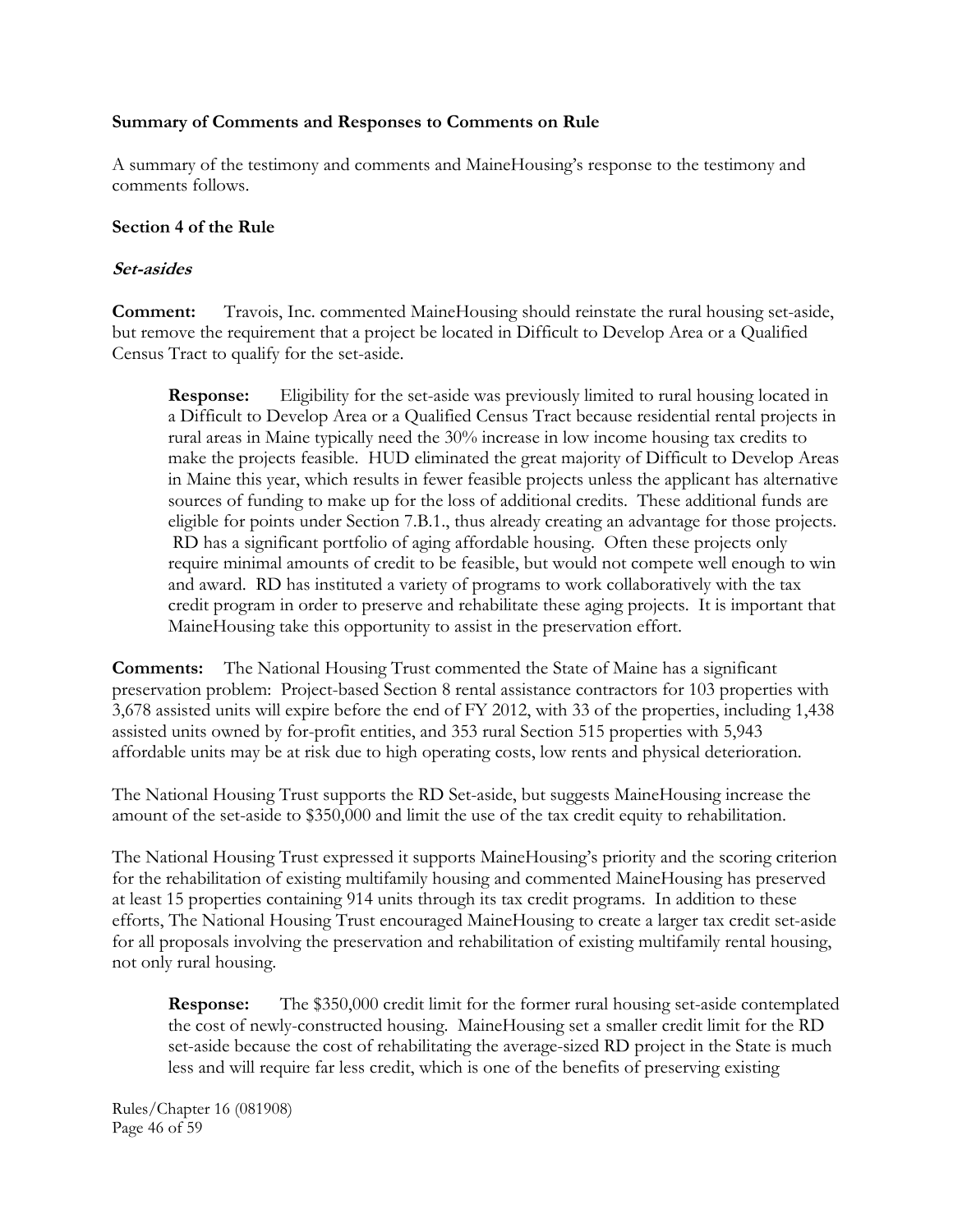housing, as pointed out by the National Housing Trust in its comments on the Rule. MaineHousing currently offers a variety of programs aimed at preserving other existing multifamily rental housing, including existing Section 8 projects. To date these programs have worked well and the number of expiring Section 8 owners that opt out of their contract is very minimal.

### **Section 4.E. – Maximum Credit Restriction**

**Comment:** Travois, Inc. commented the tax credit caps are too low for many projects on tribal land, which have higher construction costs because projects on tribal land are located in rural areas and have higher construction bids due to tribal employment rights and other procurement issues.

**Response:** The tax credit caps were established based on a review of project costs over the most recent years when construction costs increased rapidly. This review included a variety of project types and locations, including rural areas and tribal land. MaineHousing understands that there are particular issues with respect to developing on tribal land and has contacted Travois, Inc. to set up a meeting to specifically understand these issues and further the working relationship between the tribes and MaineHousing.

# **Section 6 of the Rule - Threshold Application Requirements**

## **Section 6.A. – Affordability restrictions**

**Comment:** Travois, Inc. commented MaineHousing should create a scoring criterion to award points to projects that set aside units for lower income persons and families, i.e. 30%, 40% and 50% area median income, and reduce rents to levels affordable to such lower income persons and families, the points to be awarded based on a sliding scale with the most points awarded to projects serving the largest number of persons and families with income at or below 30% of area median income.

**Response:** The tax credit program provides capital resources to developers, not operating subsidies. There are many locations in Maine where the tax credit rent cannot support the operating cost of the unit if the rental limits are set much below 50% of area median income. MaineHousing does not currently offer any rental subsidy in conjunction with the QAP. It is acceptable for applicants who can provide a secure rental subsidy to the project to offer units at lower levels of area median income. MaineHousing rewards projects with project-based rental assistance under the scoring criterion in Section 7.B.3 of the Rule.

# **Section 6.B. – 90 years of affordable rental housing**

**Comments:** Travois, Inc. commented MaineHousing's 90-year affordable rental housing requirement is inconsistent with the unique housing needs of tribal communities; homeownership is more consistent with the housing needs in these communities. Travois, Inc. commented some states award points for homeownership and allow rental units to be sold to tenants after the 15-year compliance period and cited a recent private letter ruling allowing a tax credit project to replace its

Rules/Chapter 16 (081908) Page 47 of 59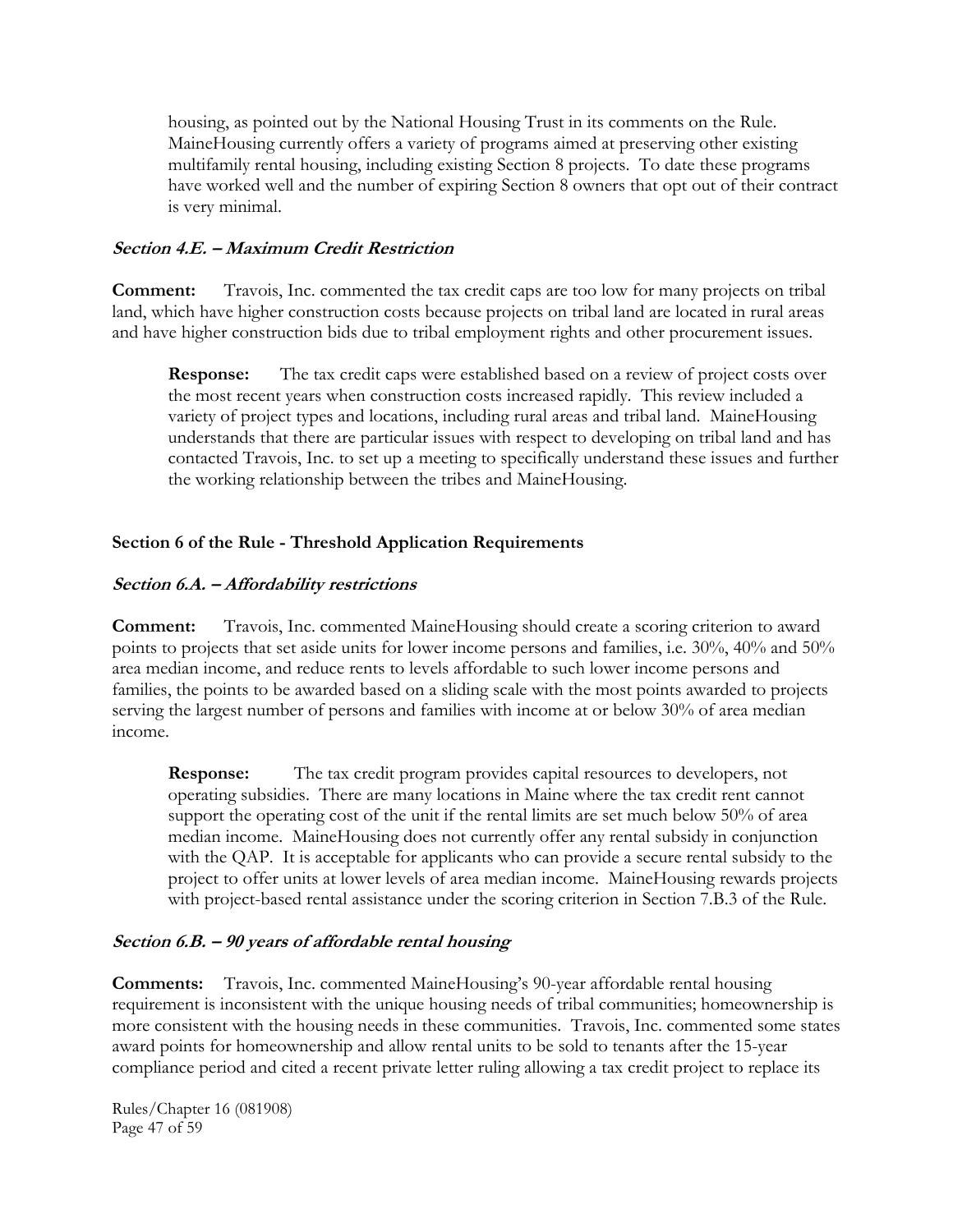existing 30-year affordability period with a Year 15 option-to-buy conversion plan.

Travois, Inc. recognized that some states are concerned about the loss of affordable rental housing if rental units convert to homeownership after the compliance period, but commented that allowing rental units to become homeownership units after the 15-year compliance period does not decrease the affordable rental housing stock, because the low-income renters will be the persons purchasing the homes and not moving to another rental unit. Travois, Inc. suggested that MaineHousing could place affordability restrictions on the homeownership units to keep the units affordable for subsequent owners if MaineHousing is concerned with keeping the units affordable, although Travois believes that allowing homeowners to accumulate equity and cash out betters the lives of the homeowners.

Travois, Inc. commented that homeownership is difficult on tribal land, because banks are hesitant to loan money. The only options are to pay cash, purchase a mobile home or purchase an existing home previously constructed with HUD funds which need substantial repair and are not energy efficient.

Travois, Inc. commented that the tax credit program has become increasingly important with the steady reduction in direct federal housing assistance historically available to tribes, and urged MaineHousing to modify the QAP to allow developers to convert projects to homeownership after the initial 15 year compliance period.

**Response:** According to our housing need statistics, there are approximately 23,400 renter households that earn between 40 and 60% AMI and only 18,300 rental units available to them that are subject to restrictive rental covenants and/or rental assistance contracts. That leaves a deficit of 5,100 units for these renters. MaineHousing produces an average of 150 rental units each year under the QAP. MaineHousing is committed to continuing to produce long-term restricted rental units, yet the resources available for the development of rental housing in the State are becoming more limited; the federal low income housing tax credit is one of the few remaining resources.

MaineHousing is concerned about decent, safe and affordable housing for all persons in Maine, including persons living on tribal lands. Although tribal lands are technically not within MaineHousing's area of operation, MaineHousing includes the tribes in developing MaineHousing's consolidated plan. MaineHousing established the Indian Mortgage Insurance Program to help Native Americans qualify for residential mortgage loans. Since 2001 MaineHousing has provided approximately \$1,205,469 for the construction of three adult family care homes to keep Native American seniors on tribal land. In 2003 MaineHousing awarded \$500,000 in low income housing tax credits and \$560,000 in subsidy for the construction of a 28 unit tax credit project on tribal lands.

MaineHousing agrees that homeownership on tribal lands is important and looks forward to working with Maine's Native American tribes, as it has historically, to address the housing needs on tribal lands. As noted above, MaineHousing has reached out to Travois, Inc. to schedule a conversation to address issues such as homeownership on tribal lands.

#### **Section 6.D.6. - Growth management requirements**

Rules/Chapter 16 (081908) Page 48 of 59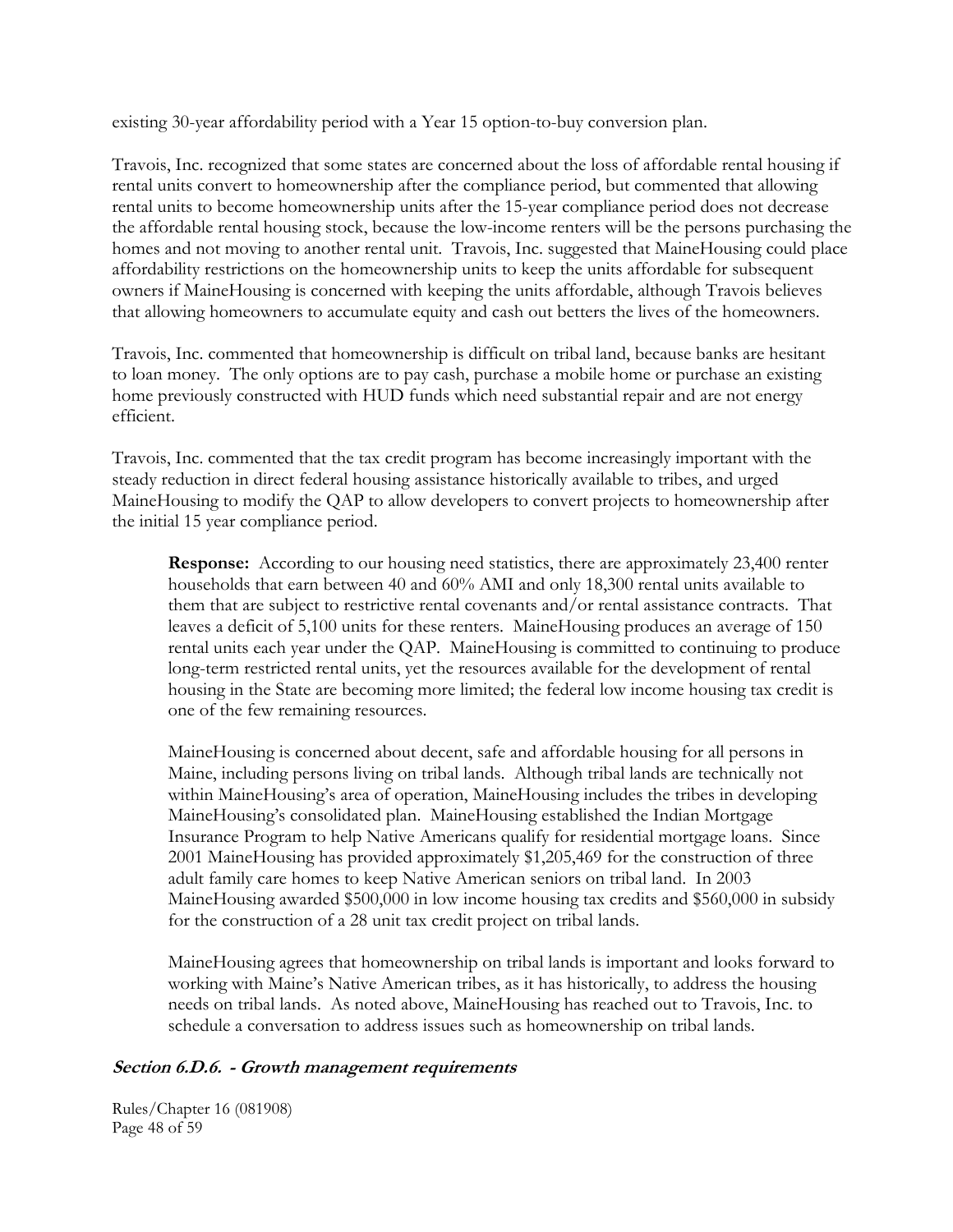**Comment:** Travois, Inc. commented an Indian Housing Plan should be accepted as the comprehensive plan for tribal lands.

**Response:** If an Indian Housing Plan is the equivalent of a comprehensive plan, and an applicant can show that a project on tribal land is located in an area designated by the Tribe as a growth area, then the applicant should satisfy this requirement.

### **Section 6.D.9. – Market study requirements**

**Comment:** Planning Insights, Inc. expressed concern that MaineHousing and investors are relying on market studies that are older than one year and recommended MaineHousing limit the shelf life of market studies.

**Response:** The market analysts who prepare these studies have the professional expertise to determine when the market conditions warrant an update or totally new study. They should set forth these parameters in the market studies in accordance with the NCAHMA guidelines.

### **Section 6.D.10. – Green building standards**

**Comment:** The National Housing Trust "enthusiastically' supports MaineHousing's prioritization of projects that incorporate green design and construction methods and its requirement that all projects comply with the green buildings standards, particularly the inclusion of green standards for rehabilitation projects.

 **Response:** MaineHousing is committed to producing and rehabilitating the most environmentally conscious and durable housing possible. Support for that objective is always appreciated.

#### **Section 7 of the Rule - Selection Criteria**

#### **Section 7.A.4. – Family housing**

**Comment:** The Maine Affordable Rental Housing Coalition supports giving scoring priority to developments that serve families, but commented MaineHousing should modify the criterion to award points to projects without age restrictions and allow the market to determine the appropriate unit mix rather than dictating the number of two and three or more bedroom units.

**Response:** The Code requires MaineHousing to have a selection criterion that includes tenant populations of individuals with children. MaineHousing's interpretation of this requirement has consistently been that individuals with children need a unit with a minimum of two bedrooms. To give points to a project simply because it has no age restriction does

Rules/Chapter 16 (081908) Page 49 of 59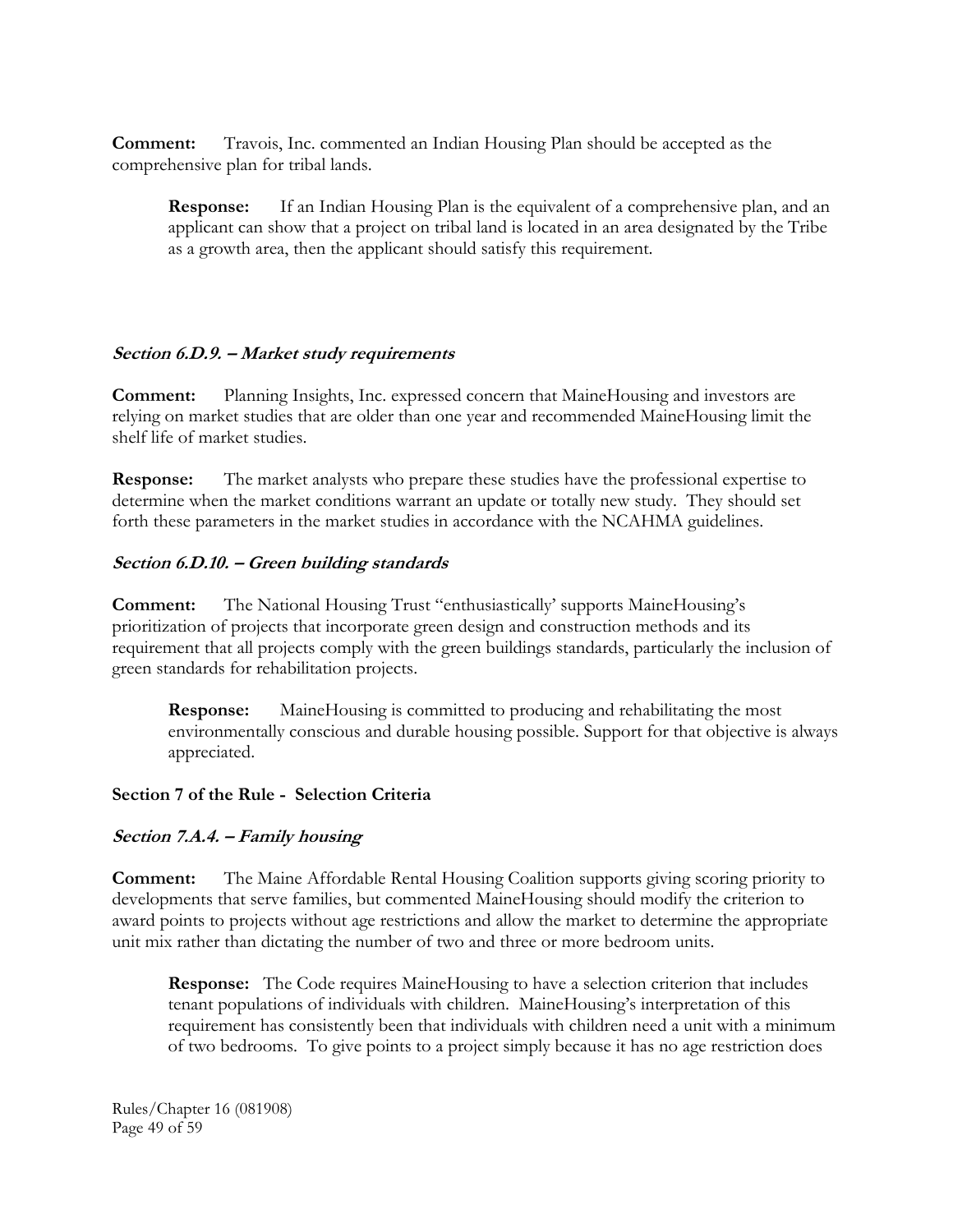not meet the intent of the Code. To date MaineHousing has not received market data that would warrant changing the bedroom mix currently required under this scoring criterion.

**Comment:** The National Housing Trust suggested MaineHousing modify the family housing criterion to require a lower percentage of multiple-bedroom units in projects involving the rehabilitation of existing multifamily housing, because these project have established floor plans that may be costly to modify.

**Response:** The current bedroom mix required under this criterion has not been a problem for any projects involving the rehabilitation of existing family housing. Potential applicants should meet with members of MaineHousing's Construction Services staff to discuss any such issues prior to making an application.

# **Section 7.A.5. – Tenant Ownership**

**Comment:** Travois, Inc. requested MaineHousing consider its comments on the 90-year affordable rental housing threshold requirement.

**Response:** A summary of these comments is set forth above. The Code requires MaineHousing to give consideration to eventual tenant ownership in its selection criteria. This one-point category satisfies that requirement.

## **Section 7.A.6. – Municipal Approvals/Readiness**

**Comment:** Travois, Inc. commented projects on tribal lands should be awarded the maximum points under this category, because they are not subject to an official approval process required for construction, e.g. zoning and building permit regulations.

> **Response:** The purpose of this criterion is to reward projects that have all necessary approvals and are ready to proceed to construction. Projects on tribal land are subject to approval by the Tribe. Projects that have been approved by the Tribe and are authorized to proceed to construction would be eligible for the points under this selection criterion. Applicants must submit plans and specifications for the design of projects to MaineHousing's Construction Services Manager for review and approval in accordance with *MaineHousing's Design and Construction Manual* and applicable codes.

### **Section 7.A.8. – Smoke-free housing**

**Comment:** The Smoke-free Housing Coalition of Maine and the Maine Coalition on Smoking or Health recommended MaineHousing modify the wording in the selection criterion to clarify applicants are not required to offer tobacco cessation classes or programs, but to provide information about these resources, including the phone number for the statewide Maine Tobacco Helpline, to residents.

Rules/Chapter 16 (081908) Page 50 of 59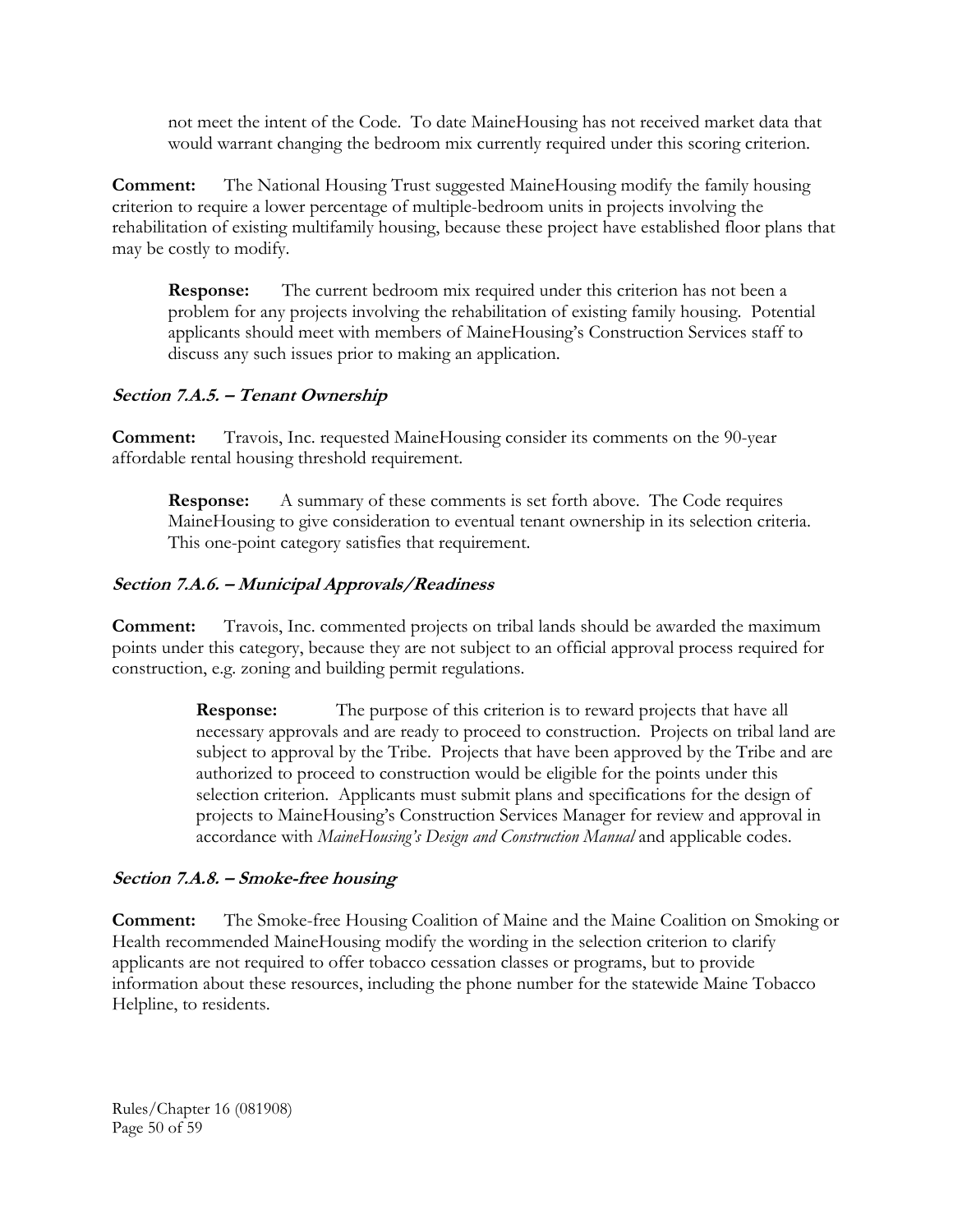**Response:** We incorporated the suggested language changes in the Rule. MaineHousing did not intend to require owners to directly provide these services. This change clarifies our intent.

**Comment:** The Maine Coalition on Smoking or Health commented MaineHousing should increase the number of points awarded under this criterion to 3 points to reflect that ensuring good air quality in projects is a high priority of MaineHousing.

**Response:** The purpose of the Project Characteristics scoring criteria is to provide an incentive for applicants to include certain amenities and design features and offer certain benefits to residents that they may not otherwise do without the incentive. Nearly all of the applicants to last year's QAP pledged smoke-free housing. We do not believe that increasing the points under this criterion will create a greater incentive.

### **Section 7.B.1. – Leveraged funds/below-market funding**

**Comment:** Travois, Inc. commented Native American Housing and Self Determination Act (NAHASDA) funds, which are federal tribal housing funds and are often subject to the applicable federal rate, should qualify as leveraged funds under this selection criterion.

**Response:** Any below market funding source that meets the requirements in Section 7.B.1. will be considered, and depending on how the NAHASDA funds are structured in a transaction, they may qualify as below market funding eligible for points under this selection criterion.

### **Section 7.B.2. – Donation or transfer of property for nominal value**

**Comment:** Travois, Inc. requested MaineHousing award partial points for the lease of tribal land and the sale of homes to partnerships for projects involving acquisition and rehabilitation on tribal lands.

**Response:** The purpose of this scoring criterion is to reduce the cost of a project. Purchasing buildings for the purpose of generating acquisition tax credits increases the cost of a project and the amount of tax credits which defeats this purpose.

### **Section 7.B.3. – Project-based rental assistance**

**Comment:** The Maine Affordable Rental Housing Coalition commented MaineHousing should restore the scoring criterion that rewards projects that have a commitment of new project-based rental assistance, except Section 8 project-based vouchers, and should increase the points under the scoring criterion. The Maine Affordable Rental Housing Coalition recognizes project-based rental assistance is rare and shrinking, but pointed out Rural Development is providing a small amount of rental assistance for its new Section 515 developments and HUD Section 202 and 811 developments, which can now leverage low income housing tax credits as a funding source, have Section 8 project-based rental assistance.

Rules/Chapter 16 (081908) Page 51 of 59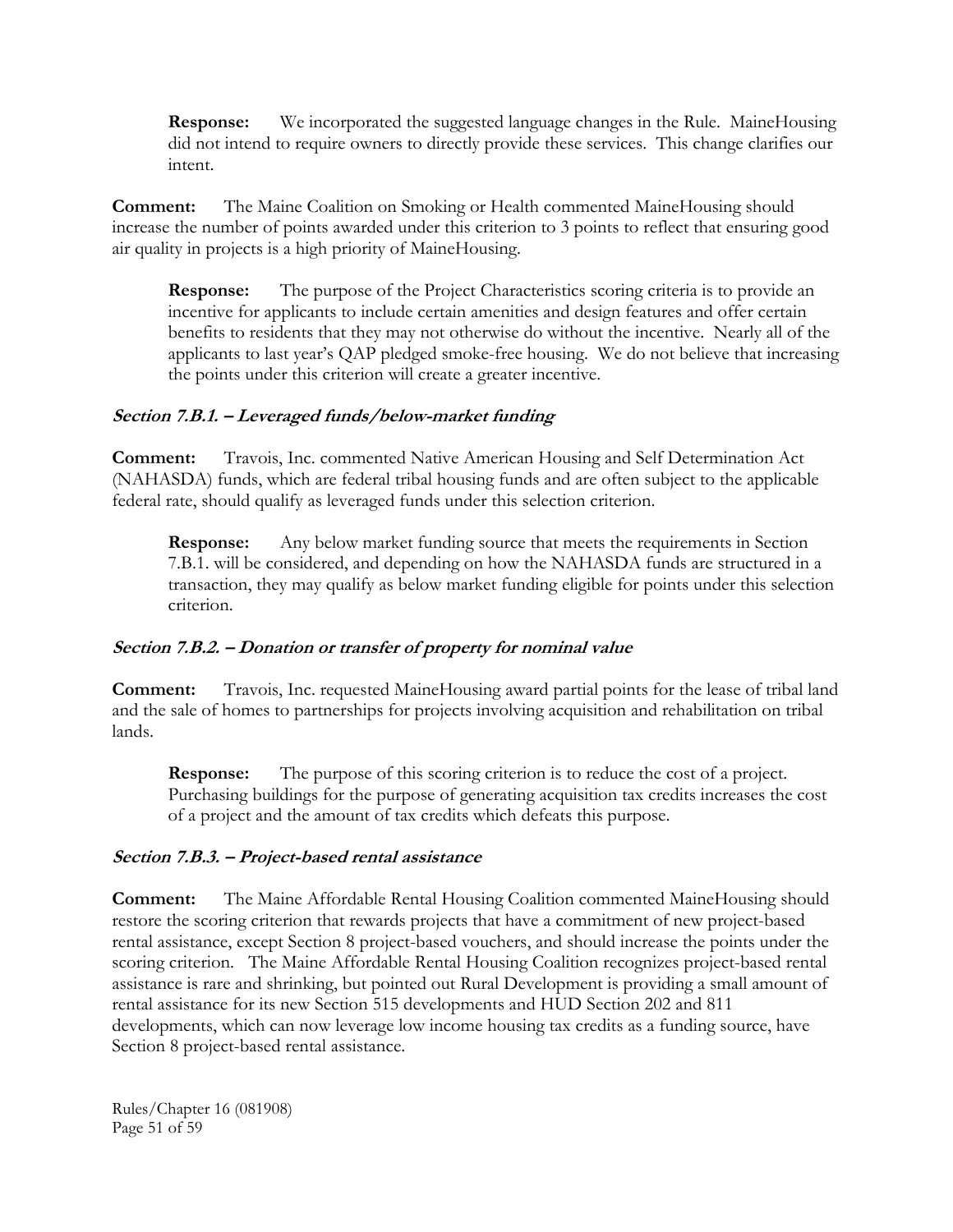**Response:** MaineHousing agrees with the commenter that project-based rental assistance is valuable and projects that have a commitment of new project-based rental assistance should be rewarded. MaineHousing originally proposed to delete this scoring criterion, because the only source of project-based rental assistance that appeared to be available is Section 8 project-based vouchers. Because PHA's cannot rely on the QAP to award Section 8 project-based vouchers to projects if projects are awarded points under the QAP for having a commitment of such vouchers under the Section 8 regulations, MaineHousing decided to delete the scoring criterion. MaineHousing recently became aware that Rural Development has added a small amount of rental assistance back to its budget for new Section 515 multifamily housing developments. MaineHousing also recognizes tax credit developers are beginning to use low income housing tax credits in HUD Section 202 and 811 developments, now that several regulatory hurdles have been removed or addressed to allow the combination of these funds in developing multifamily housing projects. As a result, MaineHousing has reinstated the scoring criteria, but removed Section 8 project-based vouchers. While MaineHousing agrees that project-based rental assistance is valuable, there is a natural financial incentive for developers to pursue project-based rental assistance to make projects financially stronger than projects without project-based rental assistance. We believe 3 points is a sufficient additional incentive for developers to pursue project-based rental assistance.

## **Section 7.C.1. – Need**

**Comments:** The Caleb Foundation and The Housing Partnership commented MaineHousing should grandfather any application from the 2007 QAP round that received points under Section 7.C.1. for being located in a "Very High Need Market Area" because they invested significant funds to locate their projects in areas where developers were encouraged to locate projects under the 2007 QAP.

**Response:** MaineHousing will not grandfather an applicant from a previous QAP that received maximum points under a similar category because it would improperly favor one applicant over another in the upcoming competition. MaineHousing replaced the former needs scoring criterion from labor markets to service center communities in order to focus more intensely in these areas. In making this change, MaineHousing was mindful of the impact this would have on proposals to the 2007 QAP that were not successful.

# **Former Section 7.C.4. – DDA/QCT**

**Comments:** The Maine Affordable Rental Housing Coalition recommended MaineHousing delete the scoring criterion that would reward projects located in a DDA or a QCT, because the process HUD uses to determine DDAs is not indicative of the housing needs of the State and, arguably, QCTs promote concentration of poverty. Travois, Inc. expressed concern about the lack of DDAs and QCTs in the state.

**Response:** MaineHousing initially proposed the criterion to encourage the development of affordable housing in DDAs and QCTs in which projects are eligible for additional credit based on a regulatory 30% increase in the eligible basis of the projects. MaineHousing

Rules/Chapter 16 (081908) Page 52 of 59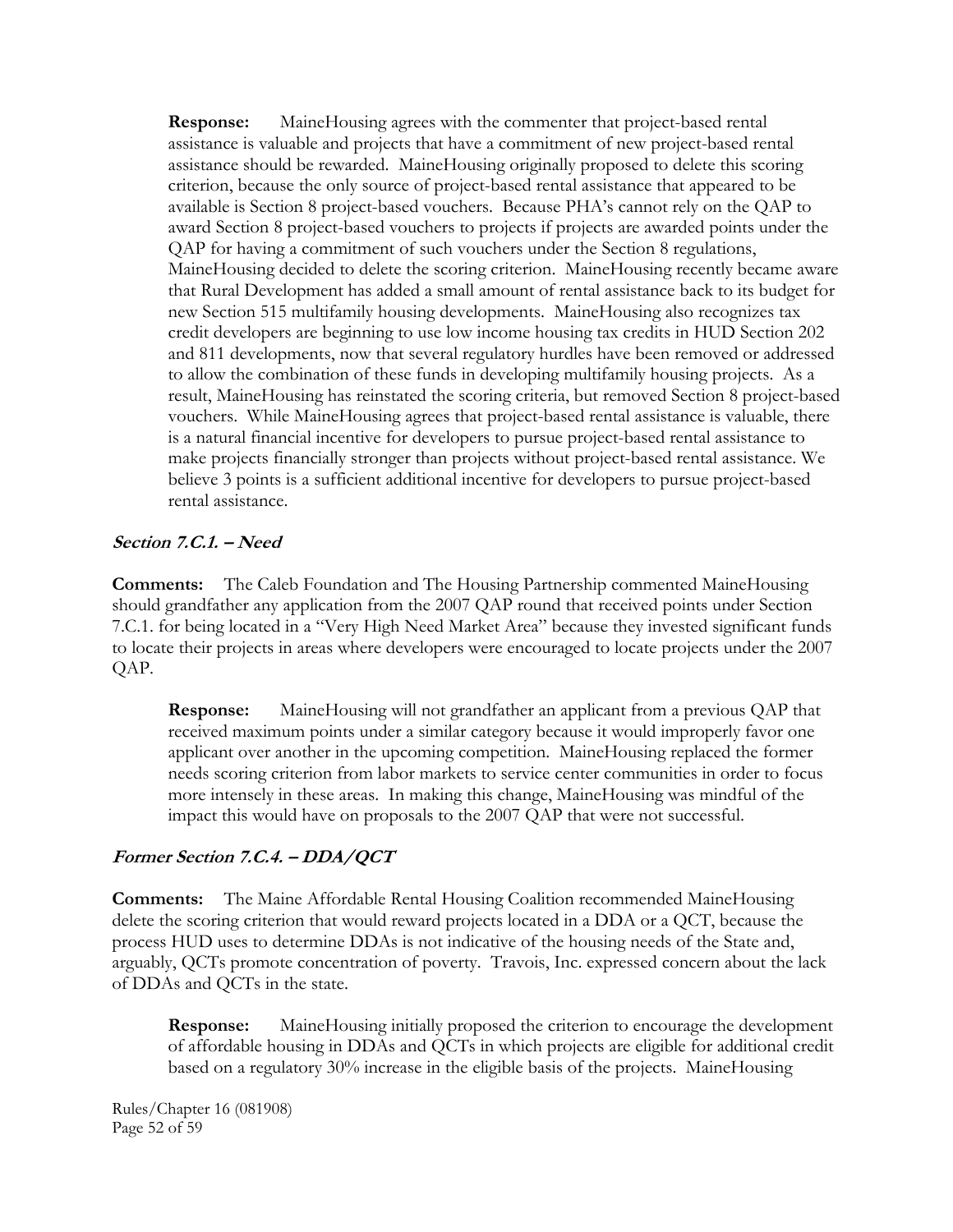agrees with the comments about the designation of DDAs and believes there is a sufficient financial incentive to locate projects in these areas without a scoring incentive. Therefore, MaineHousing has removed the scoring criterion.

### **Current Section 7.C.4. - Community Revitalization**

**Comment:** Travois, Inc. commented that an Indian Housing Plan should be accepted as the community revitalization plan. Travois, Inc. also questioned the extra point for projects located in a QCT, because of the lack of DDAs and QCTs in the State.

**Response:** As long as the Indian Housing Plan indicates that the project is part of a community revitalization effort and the applicant provides a copy of the plan and evidence of adoption of the plan by the Tribe, an applicant would be eligible for points under this selection criterion.

## **Section 7.C.5. – Smart Growth/Downtown**

**Comment:** The Maine Affordable Rental Housing Coalition expressed it supports MaineHousing's efforts to prioritize smart growth in the scoring process, but commented the focus on development in downtowns is too narrow. The Maine Affordable Rental Housing Coalition suggested MaineHousing use GrowSmart Maine's criteria as a point of reference and look at projects developed under past QAPs through the filter of the proposed scoring criterion.

**Response:** MaineHousing has reviewed GrowSmart Maine's criteria and met with the head of the organization. GrowSmart Maine's criteria are more broad based and cover more than housing. However, MaineHousing agrees that the reuse of existing buildings and formerly developed sites that are outside of downtown can be considered smart growth and green and has expanded the scoring criterion accordingly.

**Comment:** The State Planning Office commented the definition of downtown excludes smaller scale, mixed-use village centers. The commenter also suggested MaineHousing clarify that wide paved shoulders in the definition of safe walking distance must be plowed and require applicants to indicate who is responsible for ensuring that the entire safe walking distance is plowed and maintained. Finally, the commenter supports the link to places of employment, but questioned what level of employment fulfills the criterion, e.g. a year-round car wash/garage with two full-time employees.

**Response:** Smaller scale, mixed-use village centers were intentionally excluded from consideration because of the absence of a definition that can be consistently applied during the evaluation process. The use of the words "year-round" in the definition of a "safe walking distance" on page 27 are meant to include winter use and any plowing necessary to maintain the route. The size of business or businesses providing employment opportunities is not specifically mentioned because it is entirely possible that there would be several smaller opportunities that when added together create enough of a mass to provide sufficient opportunities.

Rules/Chapter 16 (081908) Page 53 of 59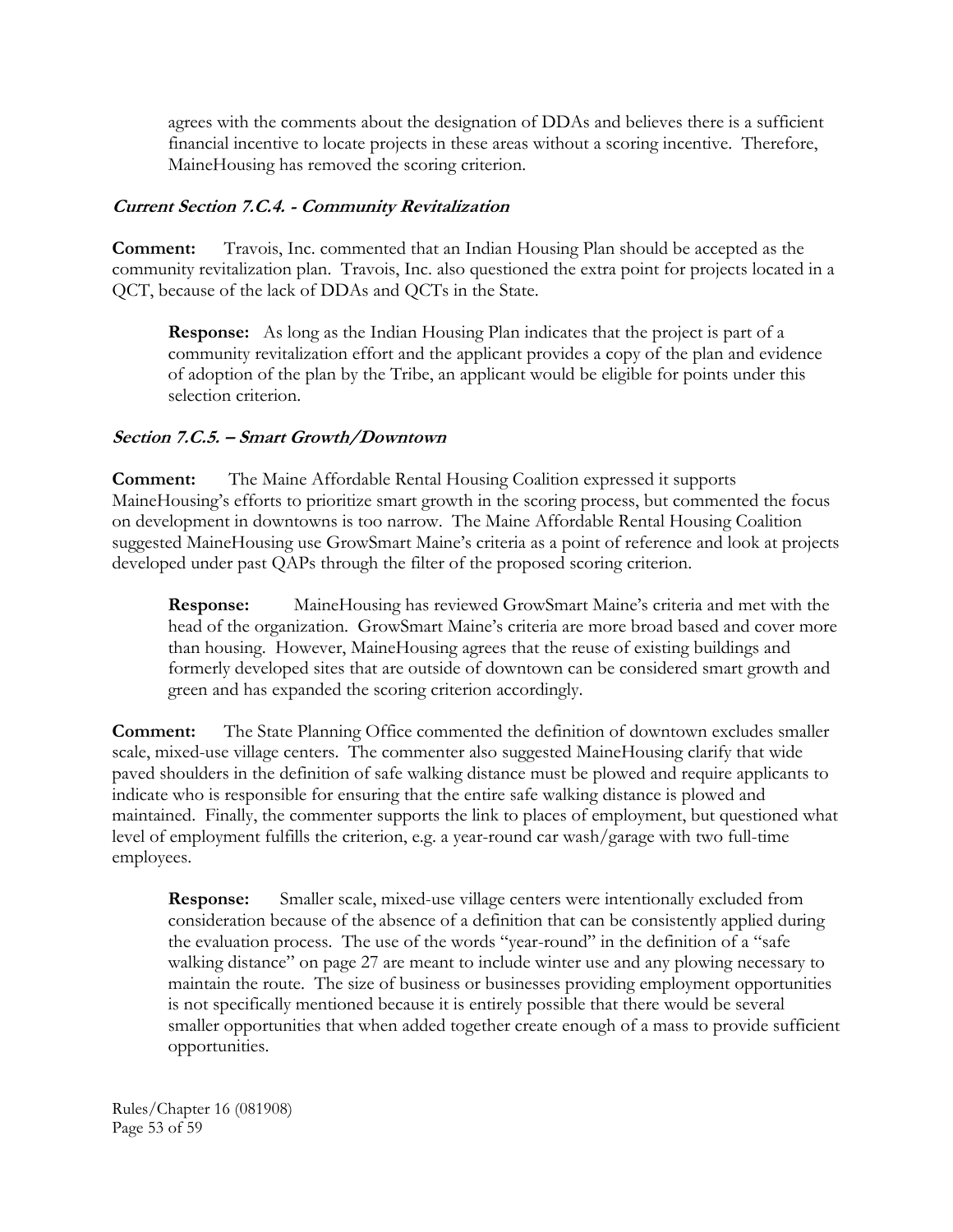**Comment:** Travois, Inc. commented it would be extremely rare for projects on tribal land to meet the smart growth criteria because of the inherent cultural differences that encourage scattered single family developments on tribal land and the tribes should not be penalized for their lack of housing density and inability to locate housing near community resources. The commenter suggested MaineHousing should exempt projects on tribal land from the criteria and create a setaside for projects located on tribal land or a scoring criterion for projects located on tribal land that equals the total points available under the smart growth scoring criterion.

**Response:** MaineHousing considers smart growth a critical component of the QAP and disagrees with the commenter that project's located on tribal lands cannot meet the requirements of the category. It is likely that there exists an organized area which encompasses a variety of services, civic and religious destinations, and public spaces. Applicants are responsible for pointing out characteristics of the community that are consistent with the criteria in an effort to receive points.

**Comment:** Mr. Gooch disagrees with the criterion and how the term smart growth is used in the criterion. Mr. Gooch questioned the criterion's focus on downtowns when jobs and activities of daily living are located in business parks and shopping malls, which are not located downtown. If people live downtown, they will have to commute to work, to shop and for recreation which causes urban sprawl, which is more harmful for the environment and the State. Mr. Gooch commented MaineHousing should continue to redevelop old downtowns, but should develop new areas too. He suggested MaineHousing meet with GrowSmart Maine to develop smart growth criteria.

**Response:** The number of projects produced under the QAP annually is very limited, so it is important to give an advantage to projects that meet MaineHousing's priorities. Currently the state as a whole is focused on re-energizing and revitalizing Maine's downtowns, as recommended within the report from the Brookings Institute. As previously mentioned, MaineHousing staff have met with representatives of GrowSmart Maine and have received positive feedback and support for the smart growth criterion proposed in the QAP. MaineHousing staff will be scheduling future meetings with GrowSmart Maine.

# **Section 7.D.1. and Section 7.D.2. – Experience of developer**

**Comment:** Travois, Inc. commented that tribal housing authorities have little or no experience with the tax credit program, but are very experienced in developing low-income housing and the associated administrative requirements. As such, tribal housing authorities should be awarded points under these selection criteria if they contract with a company, like Travois, to provide oversight and training in developing tax credit projects until the tribal housing authority becomes proficient.

**Response:** The purpose of these selection criteria is to reward experienced, successful developers and owners of housing. Tribal housing authorities do not have to have experience with tax credit projects to be eligible for points under the selection criterion in Section 7.D.1 in the QAP. They can also have experience with MaineHousing under other programs, provided that they have not been in default within the last 5 years. MaineHousing has experience with different tribal housing authorities during the last several years through other programs.

Rules/Chapter 16 (081908) Page 54 of 59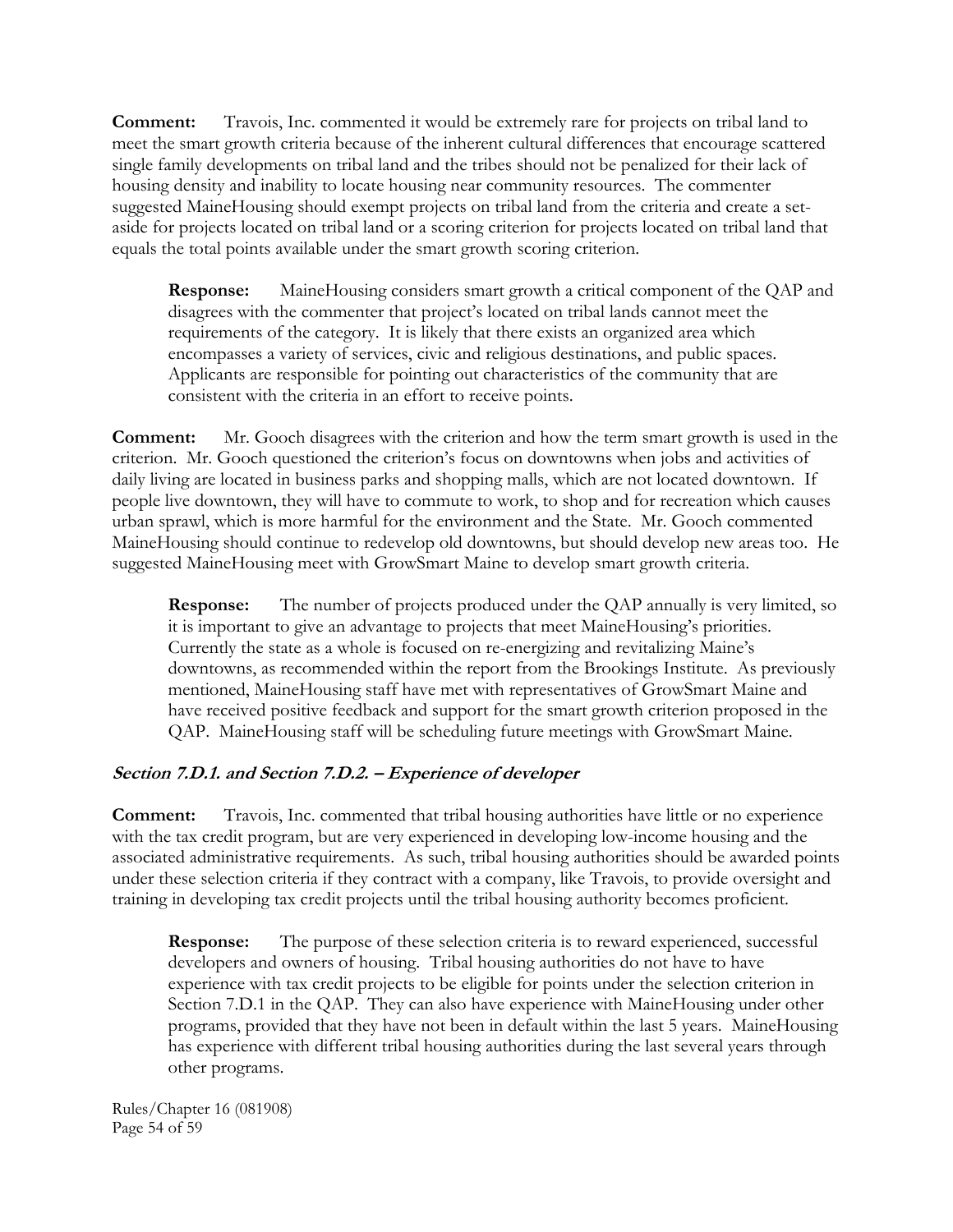The purpose of the selection criterion in Section 7.D.2. of the QAP is to reward developers with tax credit experience. The regulations relating to the development of low income housing tax credit projects are distinct and more complicated than those associated with other affordable housing programs. Developers without tax credit experience who hire consultants with tax credit experience are not eligible for these points, so inexperienced tribal housing authorities that hire a tax credit consultant should not be eligible.

## **Section 7.D.4. - Experience of manager**

**Comment:** Travois commented that tribal housing authorities have little or no experience with the tax credit program, but are very experienced in managing low-income housing and the associated administrative requirements. Tribal housing authorities should not be forced to enter into management arrangements with a for-profit management agent, because they have significant philosophical differences about how to manage housing. Investors are comfortable with tribal housing authorities managing tax credit projects with oversight and training. Tribal housing authorities should be awarded points under this selection criterion if they contract with a company to provide oversight and training until the tribal housing authority becomes proficient.

**Response:** The specific purpose of this selection criterion is to reward developers who use management companies that are experienced in managing tax credit projects. The regulations relating to the management of low income housing tax credit projects are distinct and more complicated than those associated with other affordable housing programs. MaineHousing does not require tribal housing authorities to hire a management agent. Tribal housing authorities can chose to manage their own properties. However, other owners without tax credit experience who chose to manage their own projects or who hire management companies without tax credit experience are not eligible for these points, so tribal housing authorities without tax credit experience who chose to manage their own projects, even with the oversight of a consultant, should not be eligible.

### **Section 7.D.4. – NCAHMA-certified market analysts**

**Comment:** Planning Insights, Inc. "strongly" recommends MaineHousing delete/remove the scoring criterion that rewards proposals that include a market study prepared by a NCAHMA member, because there are only two firms in New England that are NCAHMA members and the cost of becoming a member would exceed \$7,000. Planning Insights, Inc. commented it has 15 years experience preparing market studies, and MaineHousing, Rural Development and HUD have relied on its market studies.

**Response:** To date, MaineHousing has not heard of any potential applicants having a problem finding NCAHMA members to perform their market analysis and initial feedback has shown that there are more than two firms in New England with NCAHMA members. MaineHousing added new scoring criteria in the QAP which rely heavily on the data in market studies. As a result, MaineHousing is requiring all market studies conform to the NCAHMA guidelines and created this one-point selection criterion to reward applicants who

Rules/Chapter 16 (081908) Page 55 of 59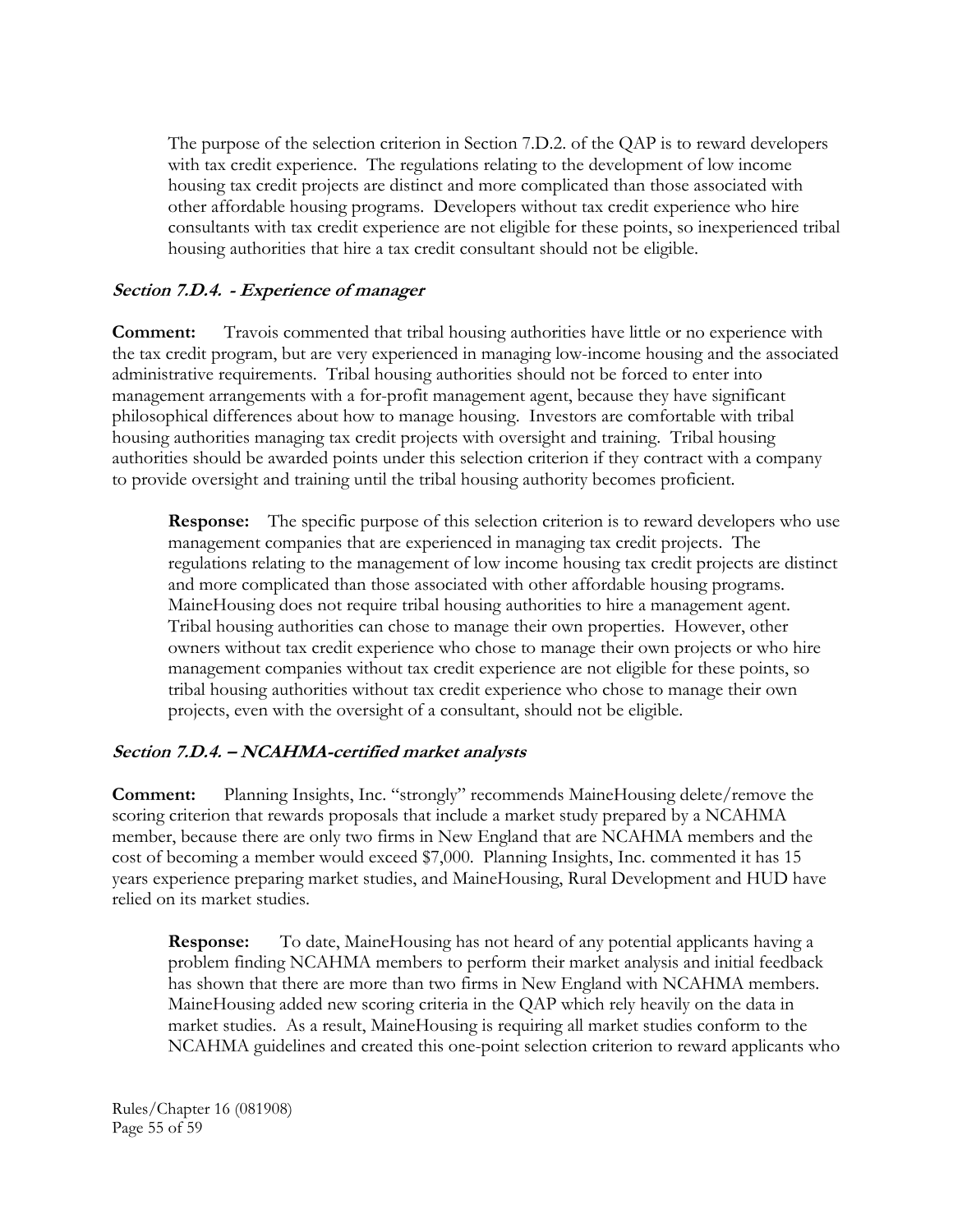use NCAHMA members to prepare their market studies. Applicants are not required to use a NCAHMA member; they get one point if they do.

# **Proposed New Selection Criteria**

## **Section 8 – Project Evaluation**

# **Developer Fee Caps**

**Comment:** The Maine Affordable Rental Housing Coalition supports the elimination of the scoring criterion that rewarded developers to defer developer fee to fund projects, and is not opposed to a cap on developer fees, but suggests MaineHousing establish a cap on net developer fees rather than gross developer fees so projects that need additional capital can maximize gross developer fees to increase the eligible basis of a project to support additional tax credits.

**Response:** MaineHousing is entrusted by the U.S. Department of the Treasury to be as efficient as possible with the allocation of low income housing tax credits. Allowing gross developer fees to be higher than reasonable solely for the purpose of creating feasibility is not an efficient use of the Credit.

## **General Comments**

**Comment:** The Maine Affordable Rental Housing Coalition commented MaineHousing should increase the maximum possible score under the QAP to 100 points, because (a) the exercise of changing the scoring will compel parties to assess the importance they assign to each category, and (b) a 100-point base offers users a quick reference point for understanding the importance of an individual scoring category.

**Comment:** The Maine Affordable Rental Housing Coalition suggested MaineHousing review the weighting of the scoring categories against its priorities.

**Response:** This year in particular there was a marked difference from the previous year in the overall achievable score under the QAP because MaineHousing made certain longstanding significant scoring criterion threshold criterion. Each time the QAP is re-drafted, staff spend time reviewing the relative importance of each individual scoring criterion and each category of scoring criteria to ensure that the scoring emphasis reflects MaineHousing's priorities as set forth in the QAP.

**Comment:** The Maine Affordable Rental Housing Coalition suggested MaineHousing adopt the proposed QAP for 2008 only, because MaineHousing made significant changes to the QAP this year and may want the opportunity to refine some of the changes after a year's experience.

**Response:** MaineHousing decided that, based on the changes, at least two years of experience is necessary to determine if the changes achieve the intended result. If after the first year MaineHousing wants to make changes to the QAP, MaineHousing can go through the rulemaking process.

Rules/Chapter 16 (081908) Page 56 of 59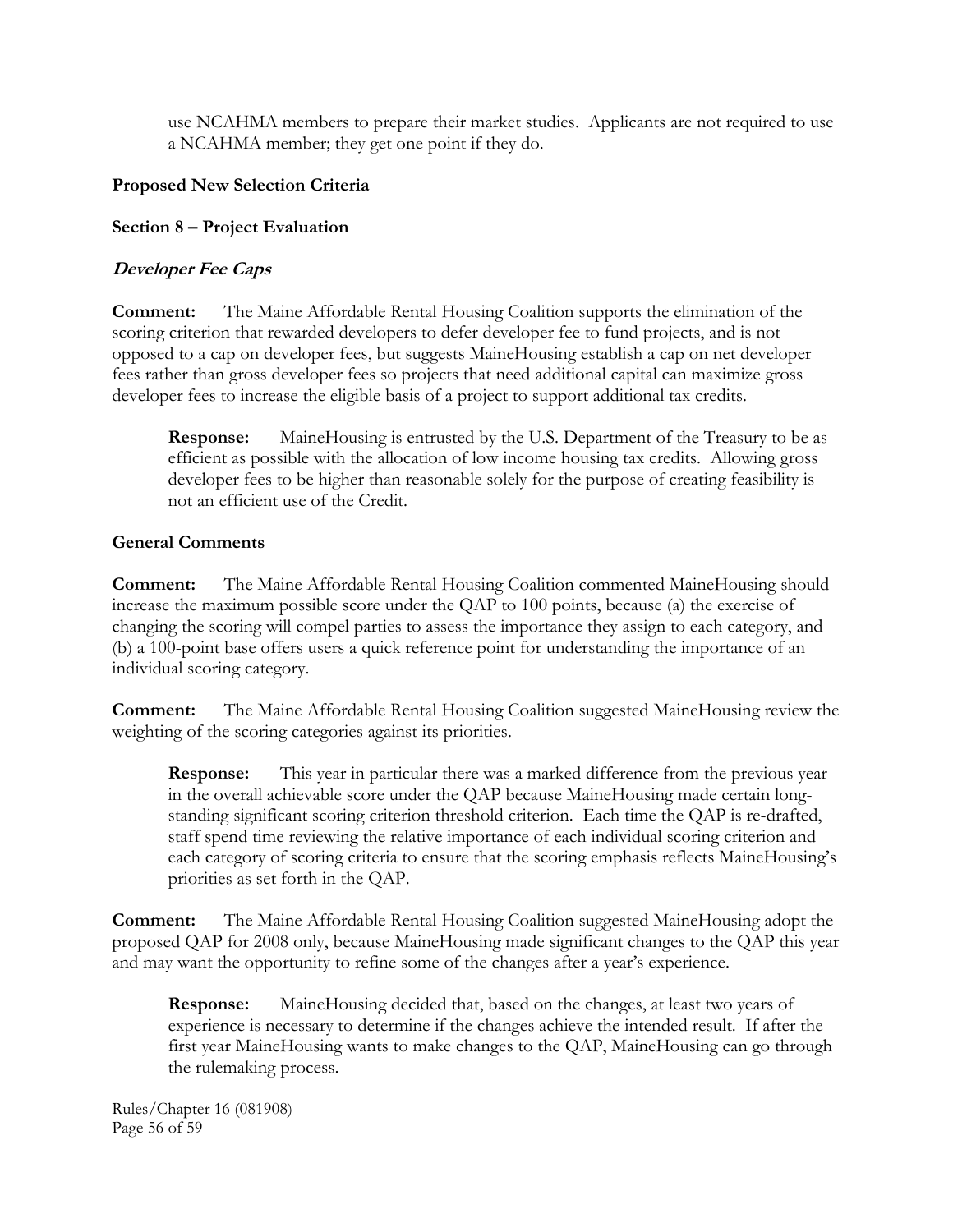**FISCAL IMPACT OF THE RULE**: The sale of the 2008 State ceiling of low income housing tax credits is projected to raise approximately \$23,500,000 in equity and the sale of the 2009 State ceiling of low income housing tax credits is projected to raise approximately \$24,000,000 in equity. The equity generated by the sale of the low income housing tax credits will be used to develop affordable housing for low-income persons. The proposed amendments will not impose any costs on municipalities or counties for implementation or compliance.

**STATUTORY AUTHORITY:** 30-A M.R.S.A.  $\frac{24741(1)}{1}$  and 4741(14) and Section 42 of the Internal Revenue Code of 1986, as amended.

#### **EFFECTIVE DATE**:

#### **BASIS STATEMENT**:

The *Housing and Economic Recovery Act of 2008*, effective July 30, 2008, made significant changes to the federal low-income housing tax credit program administered pursuant to Section 42 of the Internal Revenue Code of 1986, as amended (the "Code"). The federal law increases the State ceiling of lowincome housing tax credits for 2008 and 2009 and makes other changes that affect low-income housing tax credit projects that have not yet been placed in service, including projects which applied for an allocation of the 2008 State ceiling of low-income housing tax credits and were selected for further processing this year and projects which have received a carryover allocation of low income housing tax credits. Some of the changes to the Code require modifications to the Rule. The most significant change gives housing credit agencies the discretion to develop standards for designating areas within their respective states as "difficult to develop areas" that qualify for a 130% adjustment in the eligible basis of the project, which is the basis for calculating the amount of low income housing tax credits a project is eligible to receive under Section 42 of the Code. Historically, only projects located in HUD-designated high-cost areas, known as "Qualified Census Tracts" and "Difficult to Develop Areas," were eligible to receive the 130% basis adjustment. For purposes of the 2008 State Ceiling and the 2009 State Ceiling, MaineHousing has designated the entire State of Maine as a "difficult to develop area" in which projects that need the 130% basis adjustment to be financially feasible will be eligible. MaineHousing has designated the entire State of Maine because of the high cost of developing housing in the State, the low median income of the State's population, and the high annual operating costs, which continue to increase dramatically with the cost of heating oil rising, relative to the rest of the United States. Other changes to the Rule include the following: (1) increasing the per unit caps on the amount of low-income housing tax credits projects are eligible to receive to realize the benefit of the increase in the State ceiling for 2008 and 2009 and the change in the credit rate to the greater of 9% or the credit rate as it has been calculated in accordance with Section 42 of the Code; (2) adding a scoring criterion for projects that include the rehabilitation of a certified historic structure and use capital generated from both the federal and State historic preservation tax credits for the development of the project to comply with the federal requirement that housing credit agencies include a selection criterion in their qualified allocation

Rules/Chapter 16 (081908) Page 57 of 59